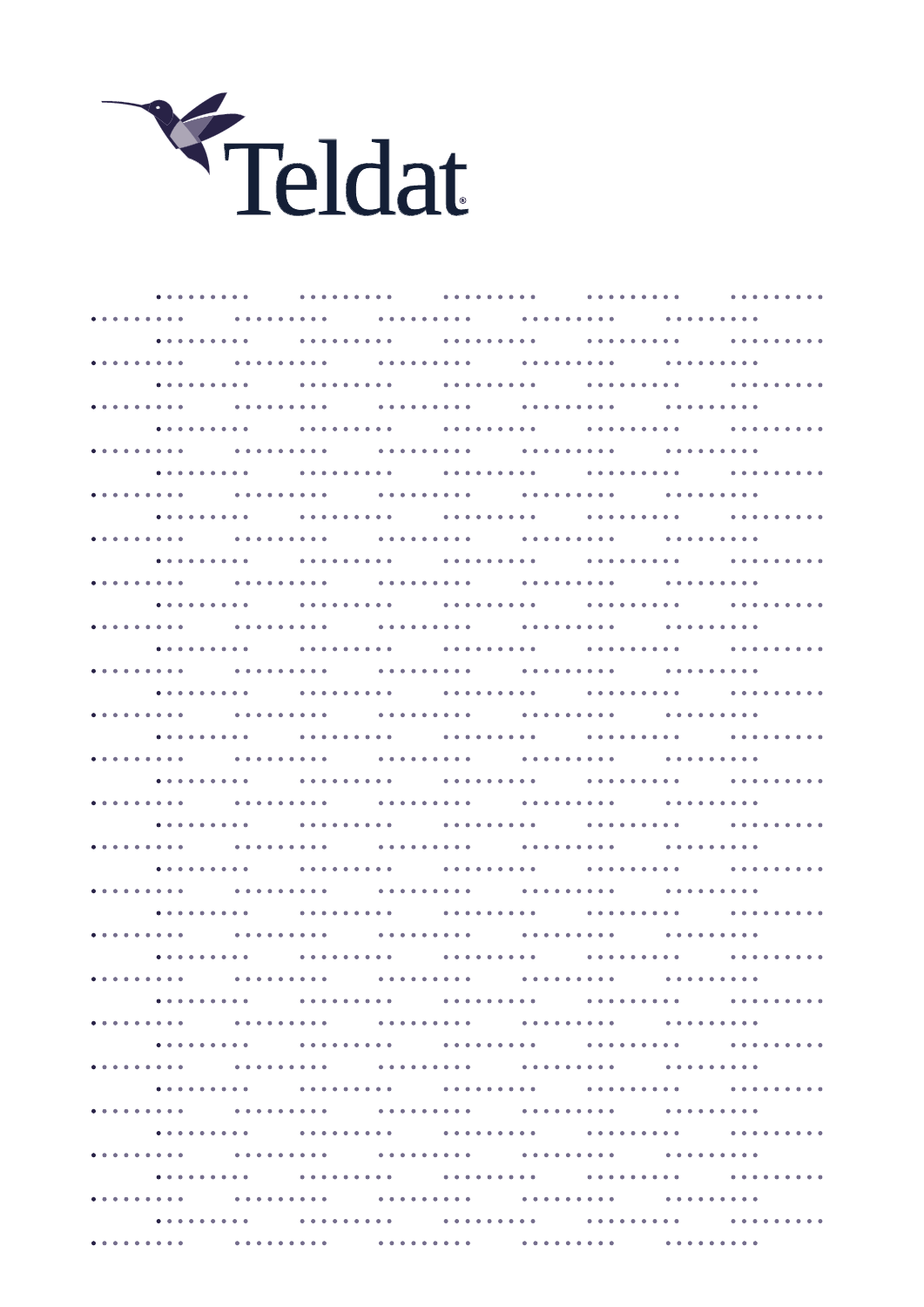

# *Corporate Social Responsability Guide*

# Effective date: May 2019 Last revision date: February 2021



## Approved by:

Ignacio Villaseca Costero,

CEO of Teldat Group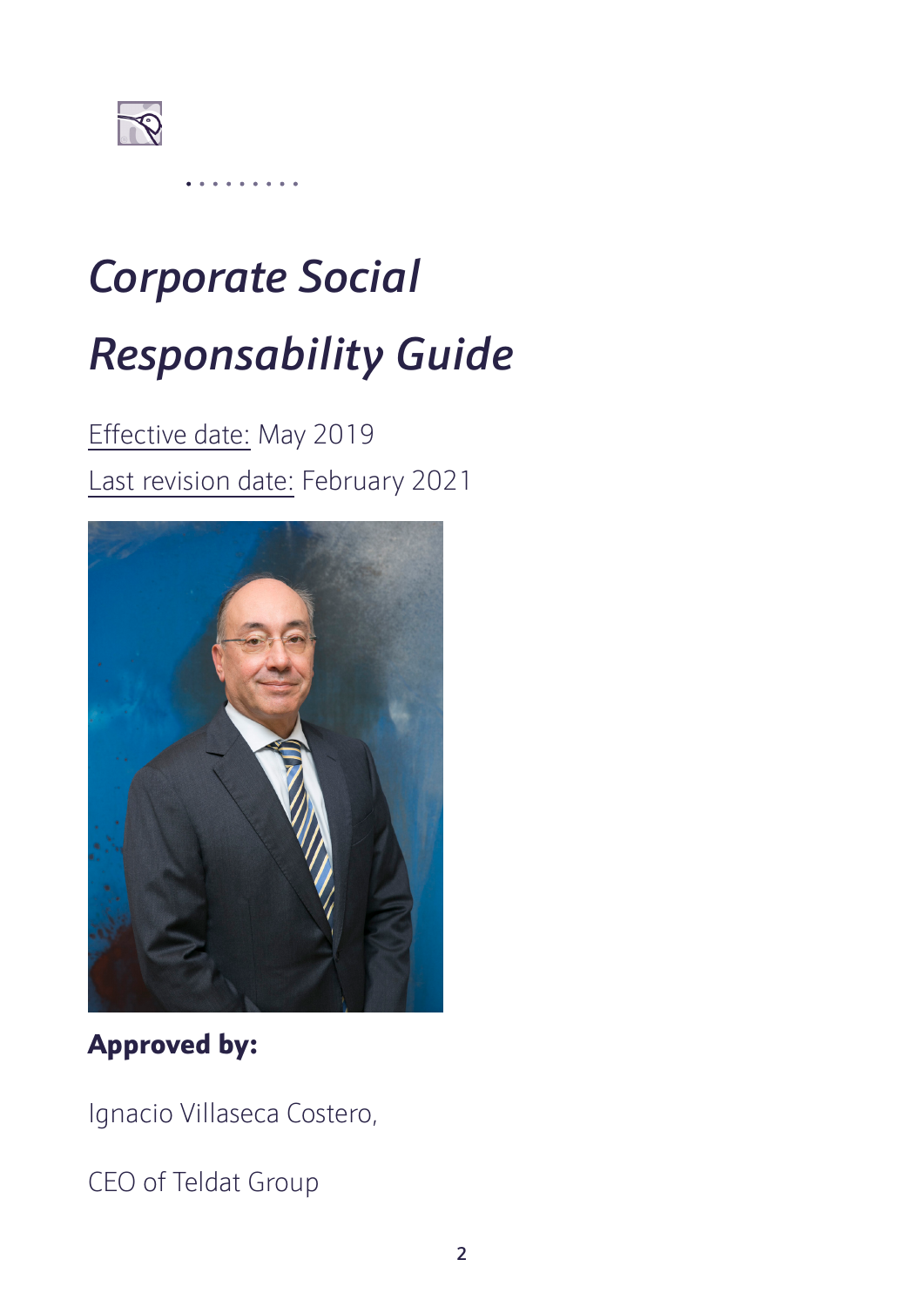

# *Index*

| Presentation <u>Electrical Contraction</u>                                                                                |  |  |  |  |  |  |  |  |  |  |
|---------------------------------------------------------------------------------------------------------------------------|--|--|--|--|--|--|--|--|--|--|
| Guide on the environment <b>CONFIGURER CONTENTS ON THE EXAMPLE SET ON A SET OF STATE CONTENTS ON A SET OF STATE CONTE</b> |  |  |  |  |  |  |  |  |  |  |
| Guide on labor and human rights 19                                                                                        |  |  |  |  |  |  |  |  |  |  |
| Guide on Business ethics and integrity 31                                                                                 |  |  |  |  |  |  |  |  |  |  |
| Guide on sustainable procurement <b>Suide on Sustainable procurement</b>                                                  |  |  |  |  |  |  |  |  |  |  |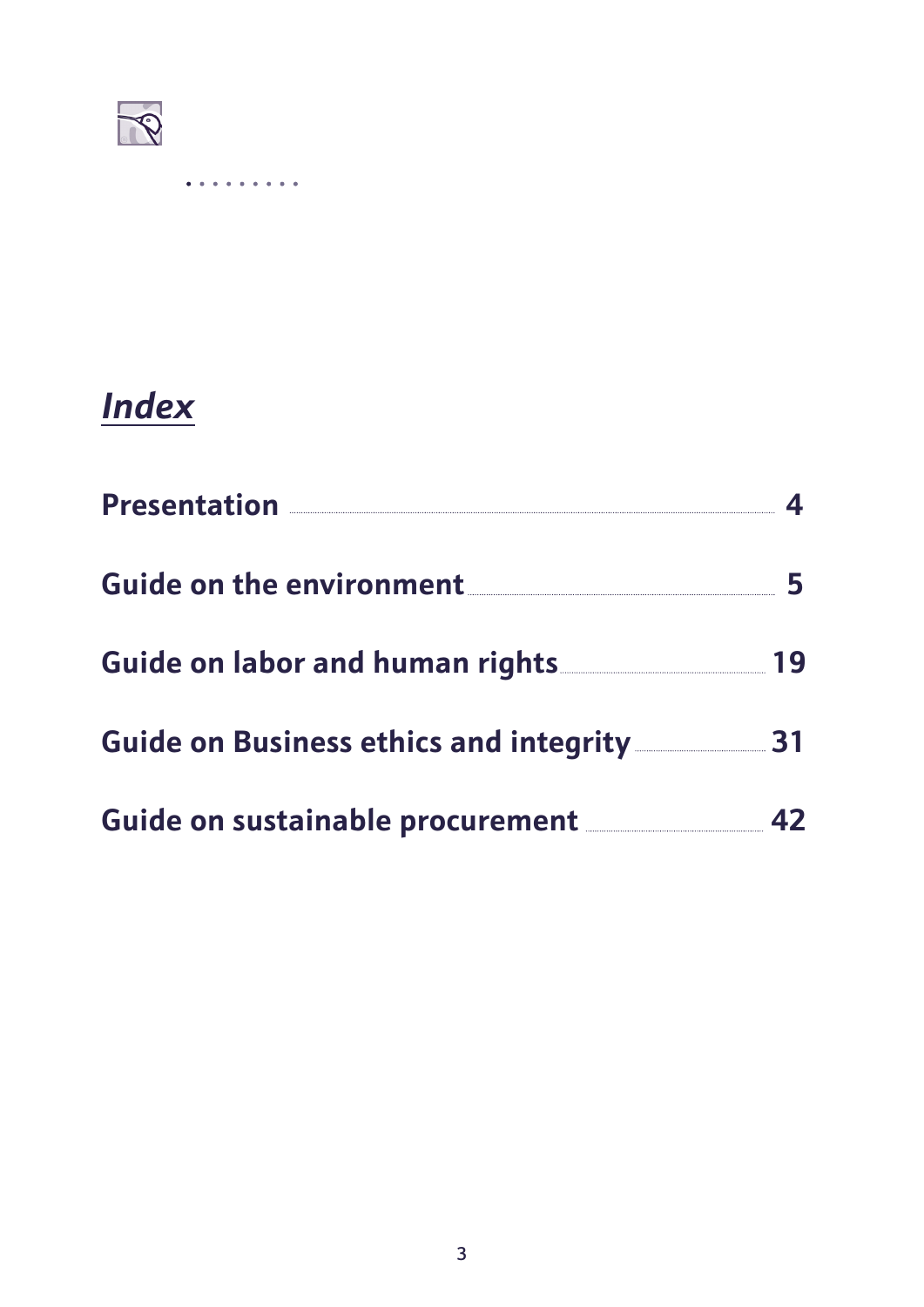|  | re a constante de contra constante de la constante de la constante de la constante de la constantidad de la co                                                                                                               |  |  |  |  |  |  |  |  |  |  |  |  |  |  |  |  |  |  |  |  |  |  |  |  |  |
|--|------------------------------------------------------------------------------------------------------------------------------------------------------------------------------------------------------------------------------|--|--|--|--|--|--|--|--|--|--|--|--|--|--|--|--|--|--|--|--|--|--|--|--|--|
|  |                                                                                                                                                                                                                              |  |  |  |  |  |  |  |  |  |  |  |  |  |  |  |  |  |  |  |  |  |  |  |  |  |
|  | ra de la concelho de la concelho de la concelho de la concelho de la concelho de la concelho de la concelho de                                                                                                               |  |  |  |  |  |  |  |  |  |  |  |  |  |  |  |  |  |  |  |  |  |  |  |  |  |
|  |                                                                                                                                                                                                                              |  |  |  |  |  |  |  |  |  |  |  |  |  |  |  |  |  |  |  |  |  |  |  |  |  |
|  |                                                                                                                                                                                                                              |  |  |  |  |  |  |  |  |  |  |  |  |  |  |  |  |  |  |  |  |  |  |  |  |  |
|  |                                                                                                                                                                                                                              |  |  |  |  |  |  |  |  |  |  |  |  |  |  |  |  |  |  |  |  |  |  |  |  |  |
|  | . A second second constants of the contract of the constants of the constants of the constants of the constants of the constants of the constants of the constants of the constants of the constants of the constants of the |  |  |  |  |  |  |  |  |  |  |  |  |  |  |  |  |  |  |  |  |  |  |  |  |  |
|  |                                                                                                                                                                                                                              |  |  |  |  |  |  |  |  |  |  |  |  |  |  |  |  |  |  |  |  |  |  |  |  |  |
|  |                                                                                                                                                                                                                              |  |  |  |  |  |  |  |  |  |  |  |  |  |  |  |  |  |  |  |  |  |  |  |  |  |

#### **Management Statement**

The Teldat Management has the responsibility of formulating the company strategy and the general policy lines, elaborating programs and setting goals so all the activity included in the social policy is met and in particular they must approve, among other things, the Social Responsibility Policies.

Teldat's contribution to sustainable development is implemented through the principles and practices of social responsibility to meet the needs and expectations of its stakeholder groups.

Faithful to the corporate objective of creating wealth and welfare for society, Teldat adopts responsible business ethics, which are structured on this document.

#### **Company Vision**

Teldat wants to become the European Leader in Enterprise Communications, including mobility, smart voice and network virtualization solutions for critical sectors such as finance, utilities, retail and public administration.

#### **1. . . . . . . . Mission**

Deliver the best corporate communications technology to solve customers generic and specific needs.

#### **Corporate Principles**

- Satisfy our customers needs with the highest quality products adapted to their requirements.
- Contribute to the social and cultural improvement of the community through honest business activity.
- Build a company of which we can all be proud with intelligence, knowledge effort, team work and trustful relationships between employees and management.

. . . . . . . . . . . . . . . . . . . . . . . . . . . . . . . **. . . . . . . . .** . . . . . . . . . . . . . . . . . . . . . . . . . . . . . . . . . . . . . . . . . . . . . . . . . . . . . . . . . . . . . . . . . . . . . . . . . . . . . . . . . . . . . . . . . *<u>..........</u>*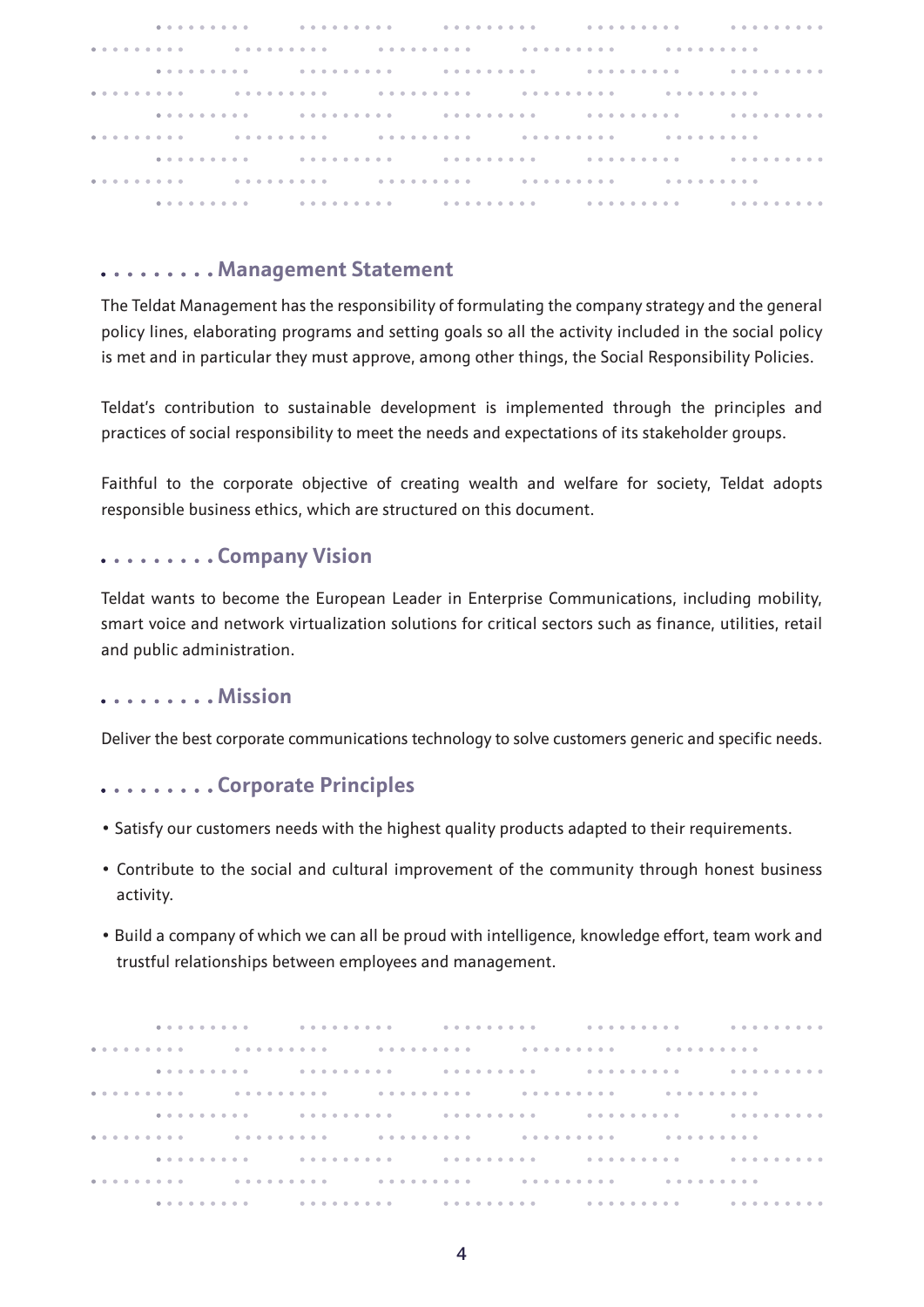

# **CORPORATE SOCIAL RESPONSIBILITY**

# GUIDE ON THE ENVIRONMENT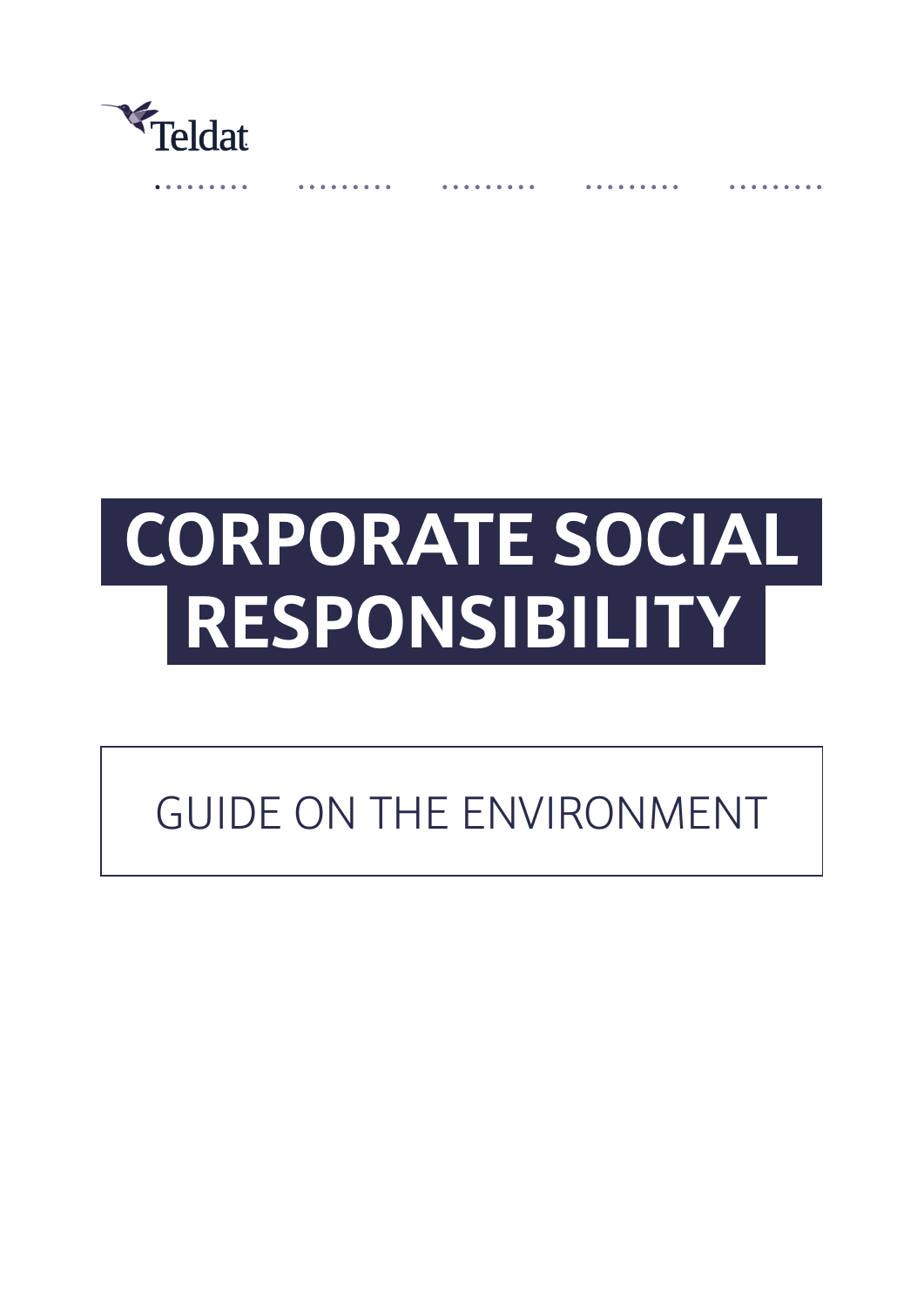

Teldat, as a designer and supplier of voice, image and data transmission and access devices, is fully aware of its responsibility in terms of respecting the environment during the course of its business activities. For this reason, a key aspect of the company's business strategy is to contribute to the conservation of natural resources and sustainable development.

In an effort to uphold maximum respect for the environment, Teldat has undertaken several actions in recent years. The company implemented an UNE EN-ISO 14001:2004-compliant Environmental Management system in 2009, which was recently adapted to comply with the new 2015 version of the standard. This led to the implementation of risk-based thinking and the life cycle perspective in all of its business processes and in the organization's context.

Teldat also involves its suppliers in its environmental goals, informing them of the special requirements that they must meet in this regard to become product or service suppliers.

The content of this Corporate Responsibility Guide on the Environment underlines the company's commitment to respecting the environment and fostering sustainable development practices. Thanks to this commitment, preserving the environment and conducting its business activity in a responsible and sustainable way have become yet one more of Teldat's goals.

This guide, which reflects Teldat's environmental Corporate Social Responsibility policy, is a basic manual designed to govern the actions of all departments in the company in this regard.

It acts as an external presentation by reflecting the company's values regarding the health of the environment around it.

The fact that workers can access and learn about the information contained in this guide gives them increased confidence and guidance as to how to proceed in this area.

In addition, it sets the criteria for measuring, calculating, quantifying, and establishing internal evaluation systems to monitor Teldat's activities regarding environmental issues.

This Corporate Social Responsibility guide describes the company's environmental commitments, as well the strategic lines of action in this regard.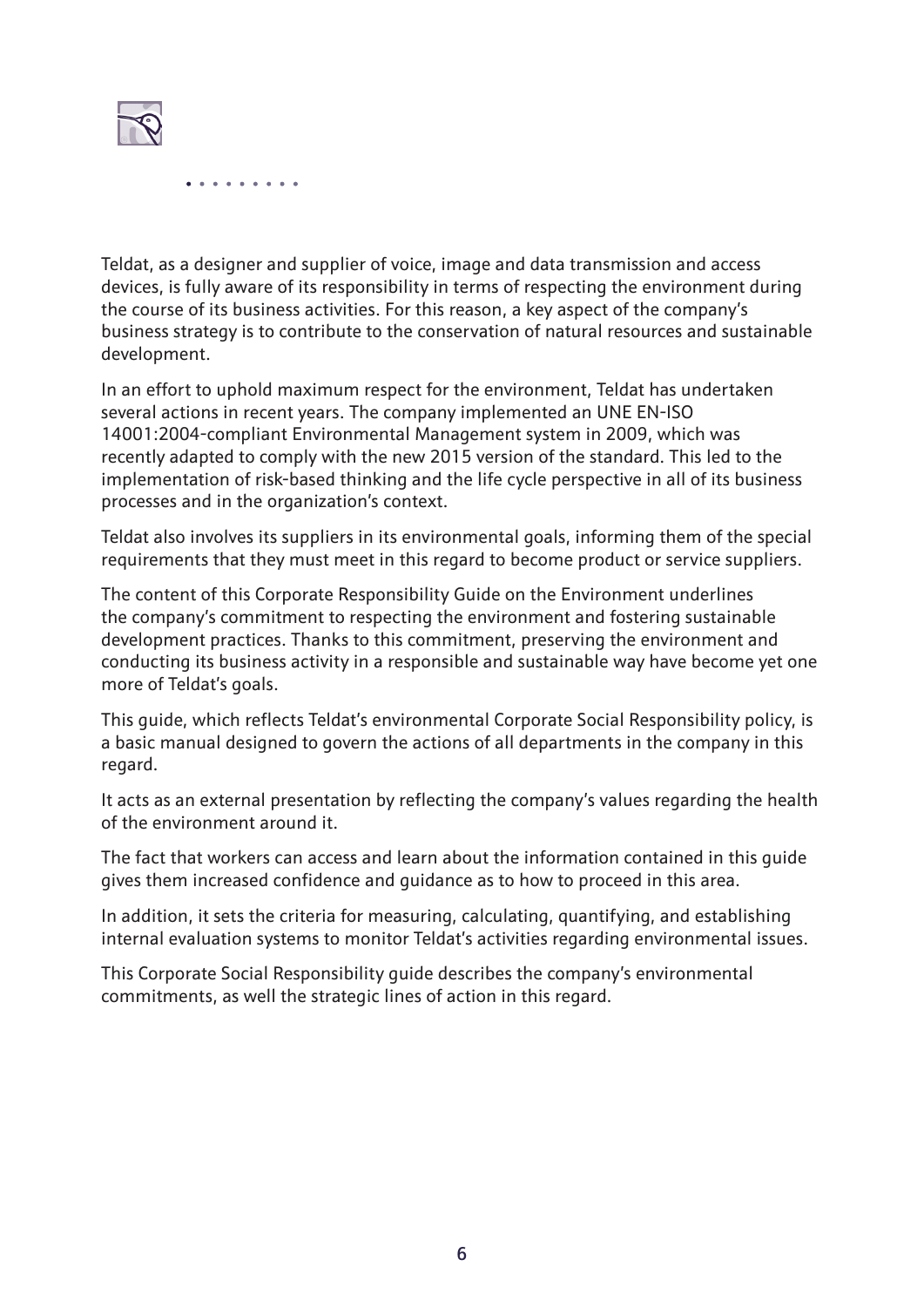

# **Preliminary considerations**

The scientific community (endorsed by various studies) estimates that approximately 90% of the activities that humans engage in affect the environment. Any action or decision taken by a company affects the environment whether by using natural resources – inputs such as raw materials, energy, etc.  $-$ , or in outputs, by contaminating. Businesses must contribute to sustainable development, i.e., meet current needs without compromising future generations.

The following concepts and definitions serve as a useful reference framework to establish the context within which this corporate social responsibility guide is intended to be used:

#### **Climate change**

A change in the state of the climate and/or in its variability that can be identified by changes in the mean and/or the variability of these properties, persisting for an extended period (typically decades or longer).

#### **Energy efficiency**

Decreasing energy intensity by changing the activities that demand energy inputs. Energy savings can be realized by technical, organizational, institutional and structural actions and by changed behavior.

#### **Environmental management**

The sum of measures planned and carried out in order to use the least possible amount of energy, while maintaining all the levels of comfort (in offices and buildings) and production (in factories). It is, therefore, an organized procedure for forecasting and controlling energy consumption, which aims to obtain the highest possible energy efficiency without reducing the level of benefits obtained.

#### **WEEE**

WEEE are waste from electrical and electronic equipment, including the materials, parts, consumables and sub-assemblies which are part of them, from private households and professional uses.

#### **Greenhouse effect**

The greenhouse effect is the phenomenon by which certain gases, which are components of the planetary atmosphere, retain part of the energy that the planet's surface emits by having been heated by solar radiation.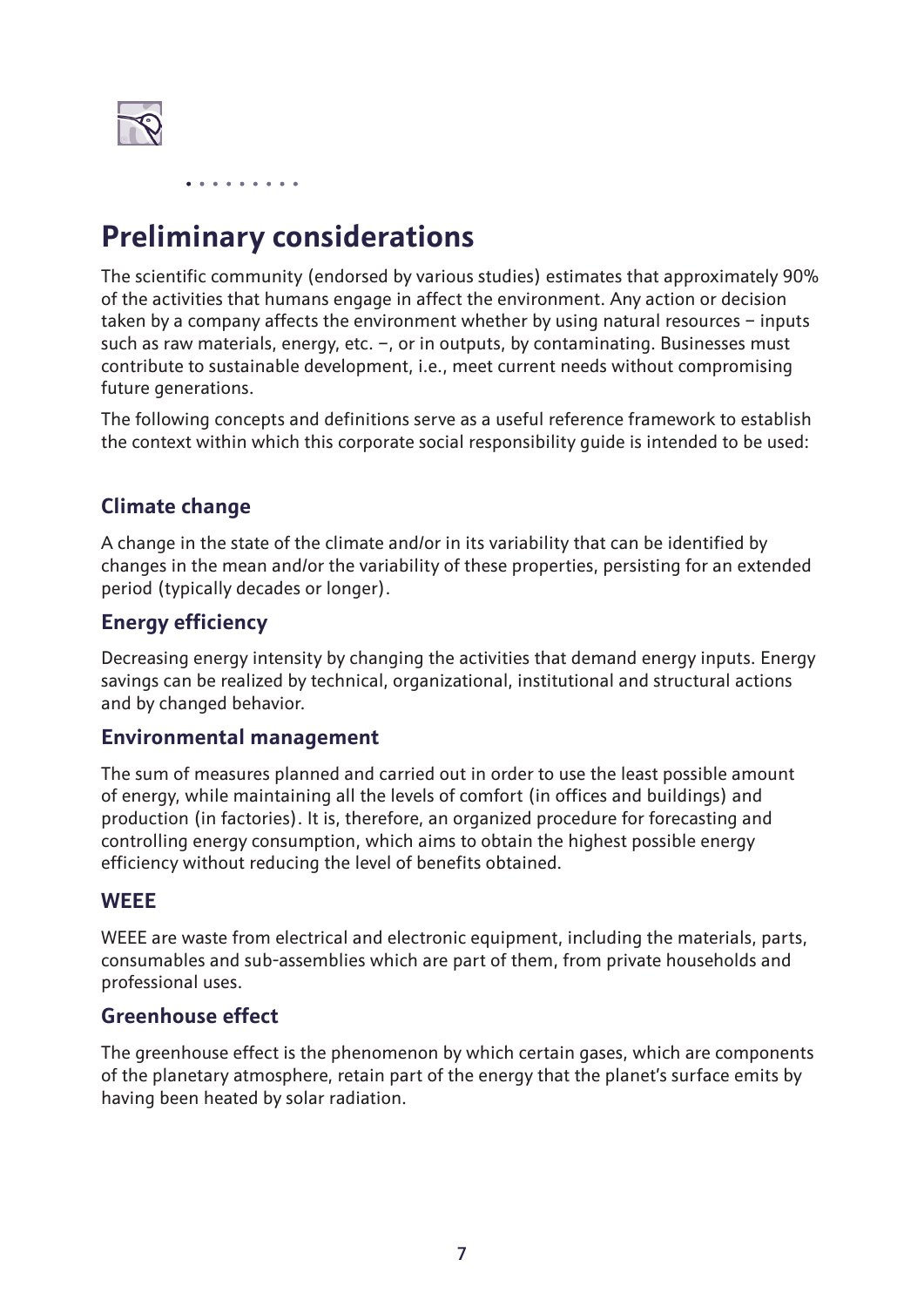

#### **Greenhouse gases**

Greenhouse gases (GHG) are those gases whose presence in the atmosphere contribute to the greenhouse effect. The main ones occur in the atmosphere naturally, although human activity can increase their concentrations. However, there are also some artificial gases (a by-product of industry) that fall within this concept.

#### **Carbon footprint**

The carbon footprint is the total amount of greenhouse gas emissions (GHGE) caused by an individual, organization, event or product. In other words, it is a measure of environmental impact, usually expressed in carbon dioxide emissions.

#### **ICT footprint**

The ICT footprint normally refers to the carbon footprint from information and communication technologies, throughout their entire life cycle: from sourcing the raw materials, through production, transport and all the way through to the final product (devices, networks and services) being sold and used by customers and recycled or disposed of at end of life.

#### **Transfer of technology**

The exchange of knowledge, equipment and associated software, money and goods between interested parties, which leads to the spreading of technology for adaptation or mitigation.

## **Commitment**

Managing a business' relationship with the environment and its surroundings starts with an assessment of the company's potential impact on the environment in order to prevent or mitigate any adverse effects. For Teldat, this means following an environmental policy and making a detailed commitment to:

- Protect and conserve the environment.
- Evaluate the environmental risks of all the company's activities.
- Apply environmental criteria when planning and making decisions about things that affect the environment.
- Comply with European, state and autonomous community regulations regarding the company's business activity.
- Implement necessary tools to prevent contamination.
- Use resources such as water, paper and energy sensibily; reduce waste generation and emissions; favor recycling. Follow the 3Rs rule (reduce, reuse, recycle) wherever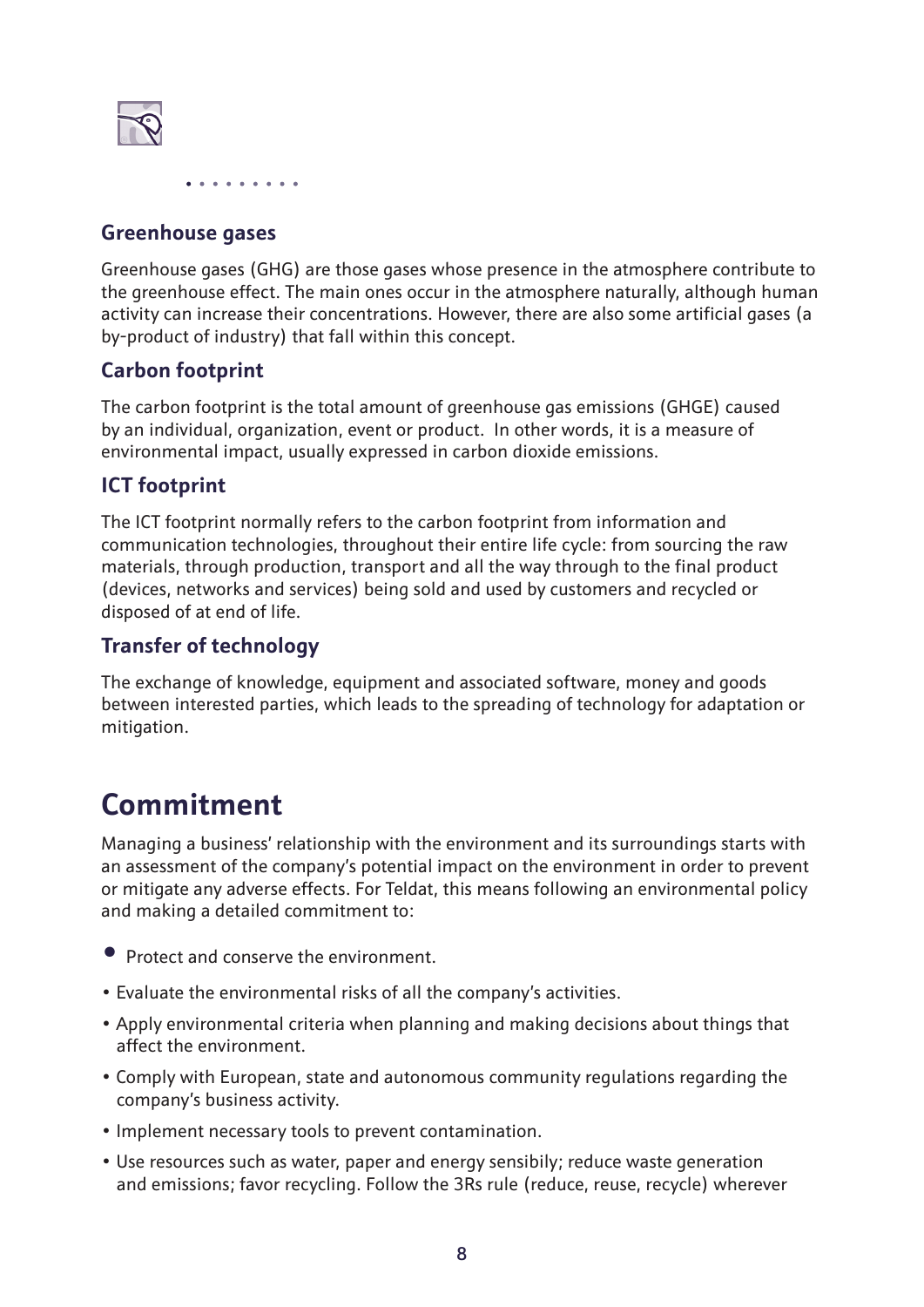

possible.

- Implement training and awareness-raising programs aimed at encouraging all staff to achieve the proposed environmental objectives.
- Encourage and require suppliers, employees and customers to follow good environmental practices.
- Promote research and development aimed at preserving the environment and the distribution of scientific and technological findings.
- Collaborate with business sector entities and public administrations to define sustainable economic activity.

# **Strategic lines**

The lines of action that Teldat has defined in terms of environmental protection are the result of a classification that distinguishes between those relating to the operations carried out by the company and those related to its products and services; both focused on calculating and reducing the company's ICT carbon footprint.

Operations:

- Energy consumption and emissions
- Water
- Biodiversity
- Local and accidental contamination
- Materials, chemicals and waste

Products:

- Product use
- End of product life
- Customer health and safety
- Environmental services and defense

#### **Operations**

#### **1 - Emissions and energy consumption:**

Energy consumption plays a key role in the development of all manufacturing sectors. The importance and impact of energy consumption on the environment mean that energy should be used with high efficiency, low environmental impact and at the lowest possible cost.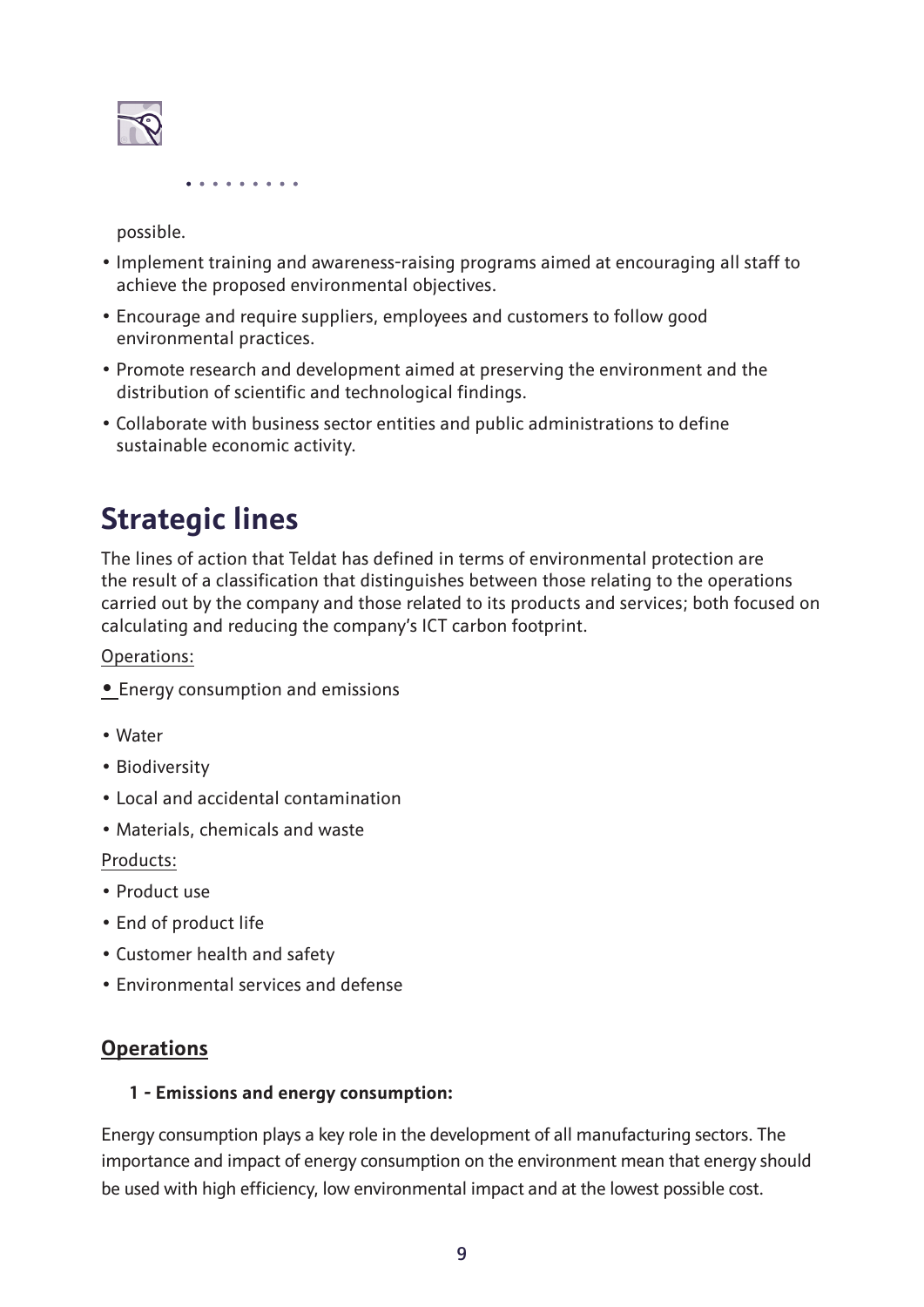

The close correlation between business and industrial development and increased energy consumption and increased greenhouse gas emissions (GHGE) has generated significant environmental impacts and a strong dependence on external energy sources. Renewable energies can help break this correlation, thereby contributing to sustainable development, i.e., creating an economy that makes more efficient use of its resources, is greener and more competitive. Energy saving practices, responsible consumption, efficient use of natural resources and emissions reduction actions are essential to establishing Teldat's energy policy.

Teldat is fully committed in this regard, so reducing energy consumption inside the company through responsible use, investing in energy-efficient equipment and implementing energy saving measures to control emissions is the guiding principle that directs its Social Responsibility policy in this area.

Teldat's commitments regarding energy use and reducing pollutant emissions are structured along the following lines of action:

#### **• Energy efficiency and saving in lighting**:

- Type of lighting.
- Choice of light bulbs.
- Choice of power.
- Renewing and maintaining light energy sources.
- Educating workers.

#### **• Energy efficiency and saving in office equipment:**

- Selecting energy-efficient devices.
- Establishing rules that encourage responsible use.
- Renewing and maintaining office equipment.
- Educating workers.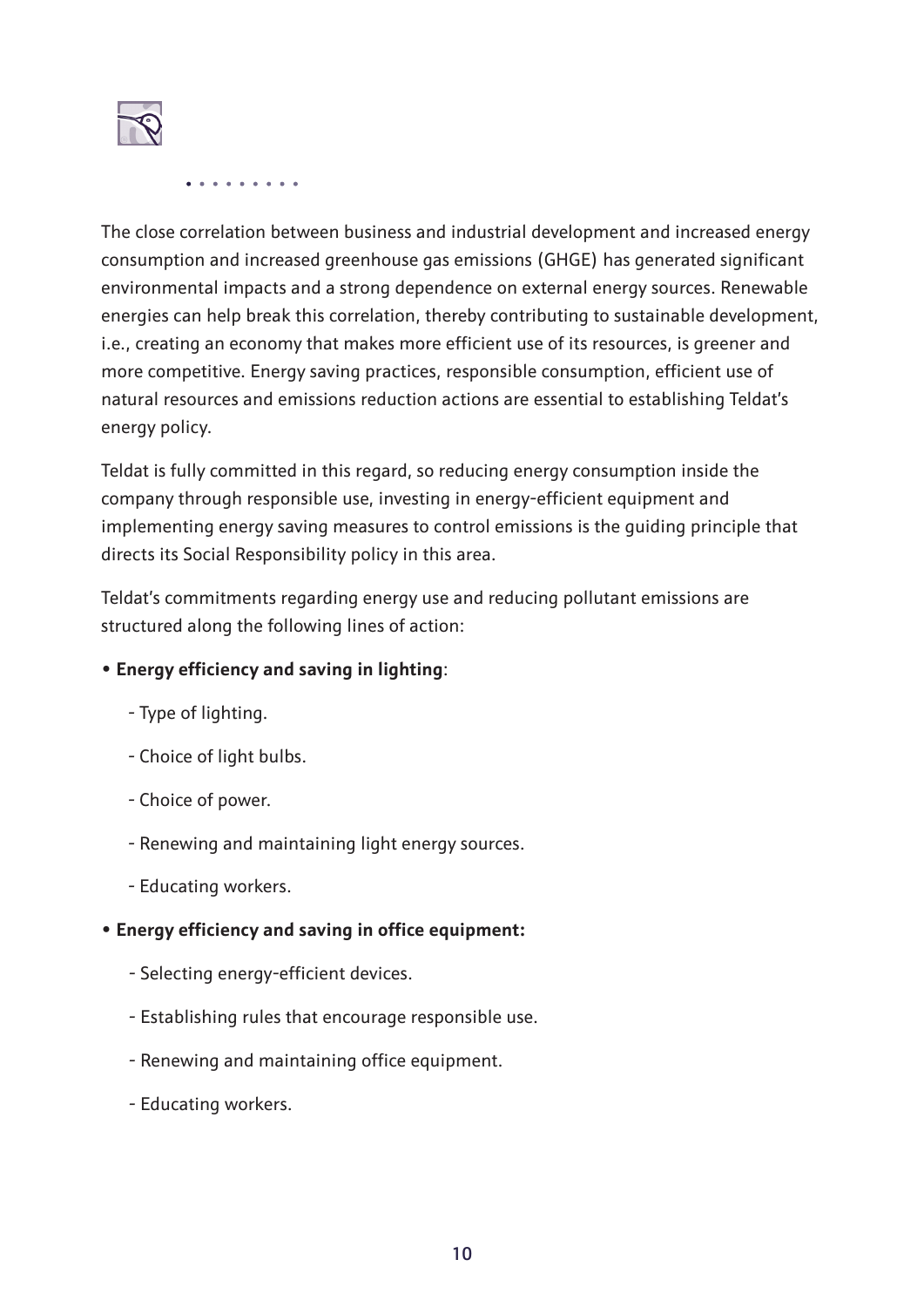

#### **• Efficiency and savings in heating and air conditioning systems in offices and facilities:**

- Choosing energy-efficient air conditioning equipment.
- Making use of and maintaining constructive and natural elements of air conditioning/ heating and thermal insulation.
- Rationalizing the use of heating and air conditioning systems.
- Maintaining and renewing heating and air conditioning equipment.
- Educating workers.

#### **• Reduction of emissions in company, worker and supplier vehicles**

- Vehicle maintenance plan.
- Promoting distance working wherever possible.
- Promoting public transport and less contaminating vehicles.
- Encouraging suppliers and transporters to reduce pollutant emissions in their vehicles.

#### **• Energy management in Teldat:**

- Recording energy usage data.
- Analyzing energy use and consumption.
- Identifying points for improvement.

#### **2 - Water**

When it comes to water, there are three aspects that taken together determine the importance of managing it efficiently: it is indispensable, irreplaceable and its reserves are unpredictable. All fields of human activity (with business being one of them) are dependent on this resource and affected by these three things.

Even when businesses don't use water directly in their production, as is Teldat's case, saving and using water efficiently is essential to establishing a Corporate Social Responsibility policy on the environment. Together with air, water is one of the resources that foster a strong environment.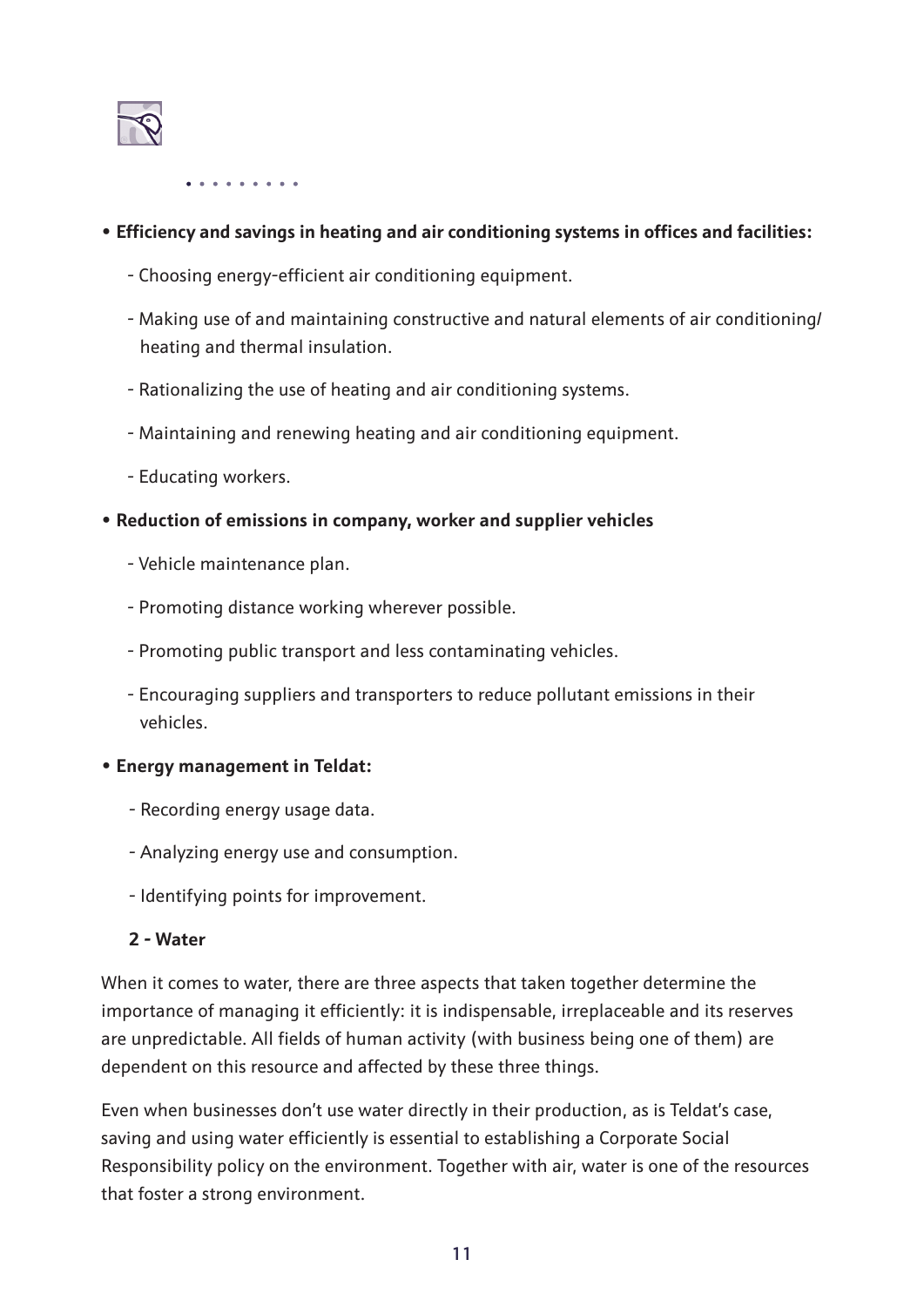

Managing this resource in accordance with Teldat's Corporate Social Responsibility policies provides substance to the company's commitment to the environment. It also contributes to cost savings, innovation capacity, increased efficiency and transmitting the environmental message about the responsible uses of water to other equally important but less obvious environmental areas, both among employees within the company and other agents such as stakeholders, other companies and even civil society.

Teldat's environmental commitments regarding responsible water use and saving water are structured along the following lines of action:

### **• Efficiency and savings in water consumption**

- Internal rules on responsible water usage.
- Maintaining and renewing sanitation equipment.
- Raising employee awareness about responsible water use.

#### **• Water management in Teldat:**

- Recording water consumption data.
- Analyzing water use and consumption.
- Identifying points for improvement.

#### **3 - Biodiversity**

Biological diversity is key to the environment in which we live and develop our activities. Our subsistence and development depend to a large extent on biodiversity and ecological balance. Food, health, energy and our way of life are strongly linked to the planet's biological diversity. The loss of one species – animal or plant – can have disastrous consequences for the rest of the life chain.

The operations undertaken by Teldat during the course of its business activities, by belonging to the ICT sector, do not have an impact on any field that directly affects biodiversity. Despite this, Teldat, within its policy of commitment to the environment, works to monitor and improve all aspects that could in any way relate to biodiversity: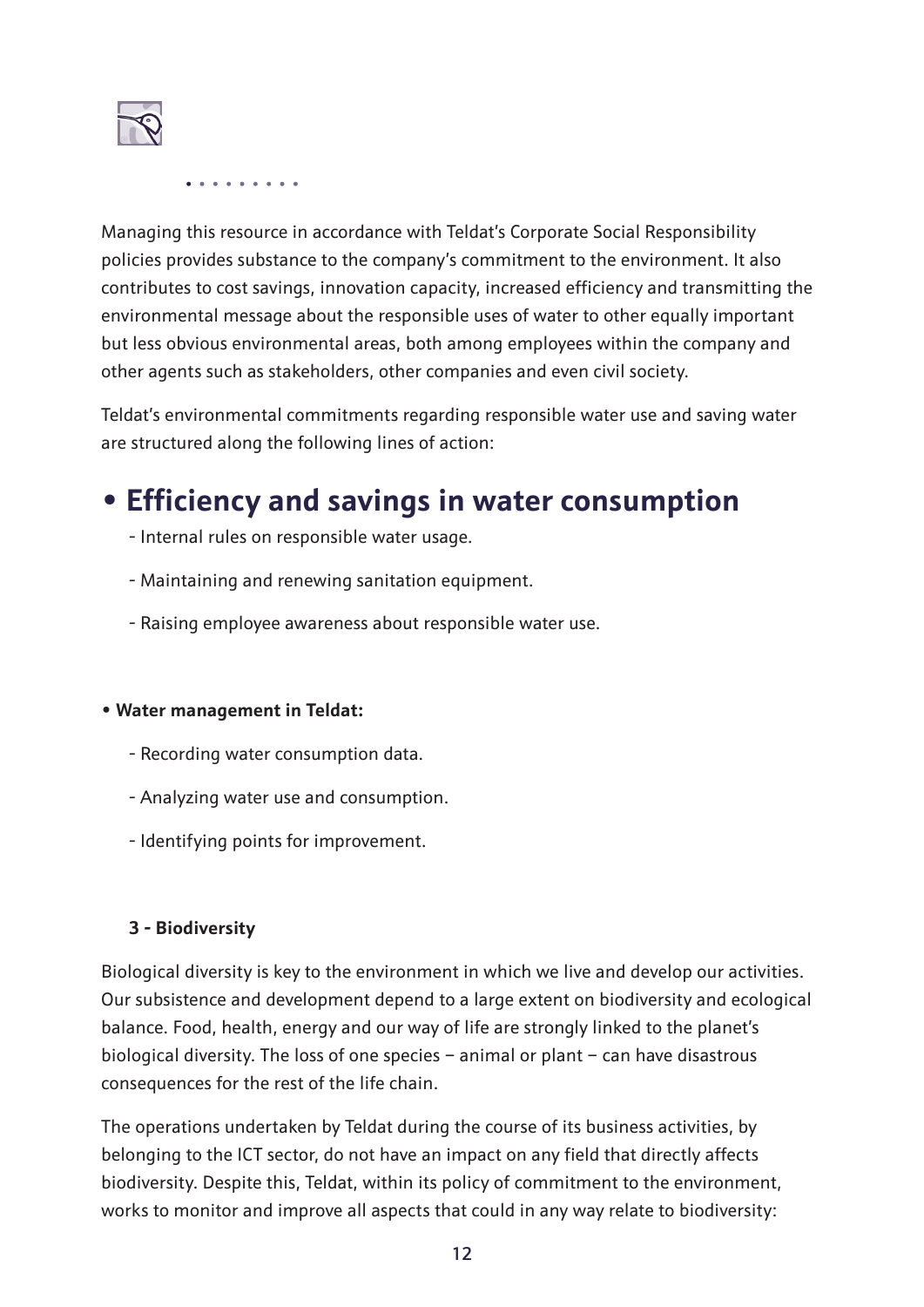

#### **• Climate protection**

- Implementation of consumption reduction policies.
- Implementation of asset reuse policies.
- Implementation of waste reduction policies.
- Implementation of waste recycling policies.
- Raising employee awareness.

#### **• Preservation of biodiversity**

- Promoting environmental respect and commitment to sustainability among suppliers whose activities directly affect biodiversity.
- Use of sustainable resources.
- Decreased dependence on paper in the company's internal and external communications.

#### **4 - Local or accidental contamination**

Due to the nature of Teldat's products and services, this aspect has no environmentally sensitive parameters within the company's business activity.

#### **5 - Materials, chemical and waste**

The materials and products used in office activities have different degrees of environmental impact, both in terms of their production and in terms of their use and end of life.

Cutting the amount of waste generated by using the least amount possible of nonrecyclable and high-environmental impact chemicals and materials is the way to achieve a proper management of this aspect.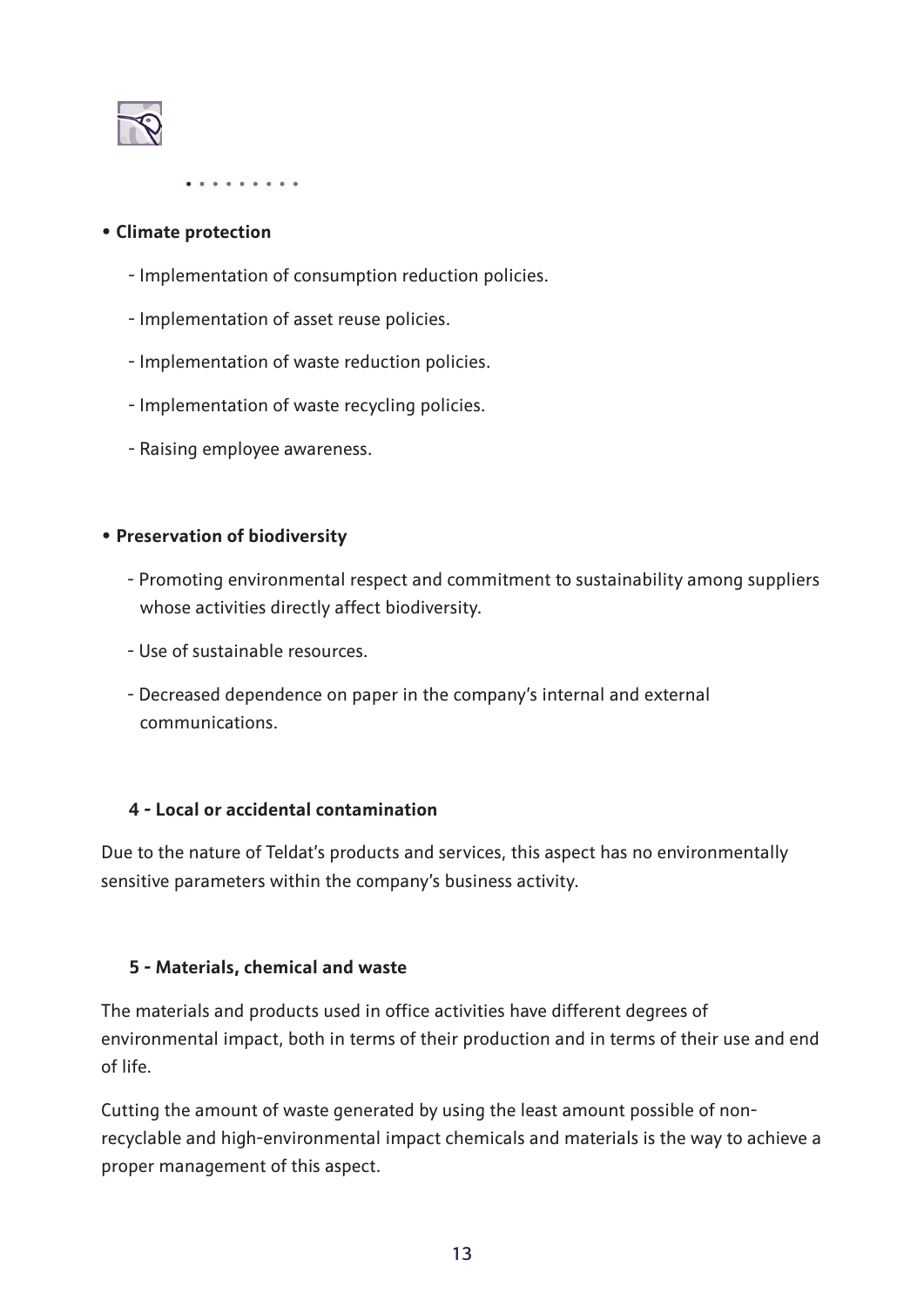

Teldat's commitment to waste management and responsible chemical and material use is guided by the three Rs (reduce, reuse and recycle), and is structured along the following lines of action:

#### **• Choice of chemicals and materials**

- Choosing chemicals and materials that have a low environmental impact in production, use and end of life.

#### **• Use of chemicals and materials**

- Using chemicals and materials responsibly, disturbing the environment as little as possible.

#### **• Waste and waste treatment**

- Identifying normal collection and special collection waste.
- Separate bins for collection of different wastes for further treatment.
- Raising employee awareness.

#### **• Waste management in Teldat:**

- Recording waste collection data.
- Assessment of the selection, use and actions for recycling and waste management.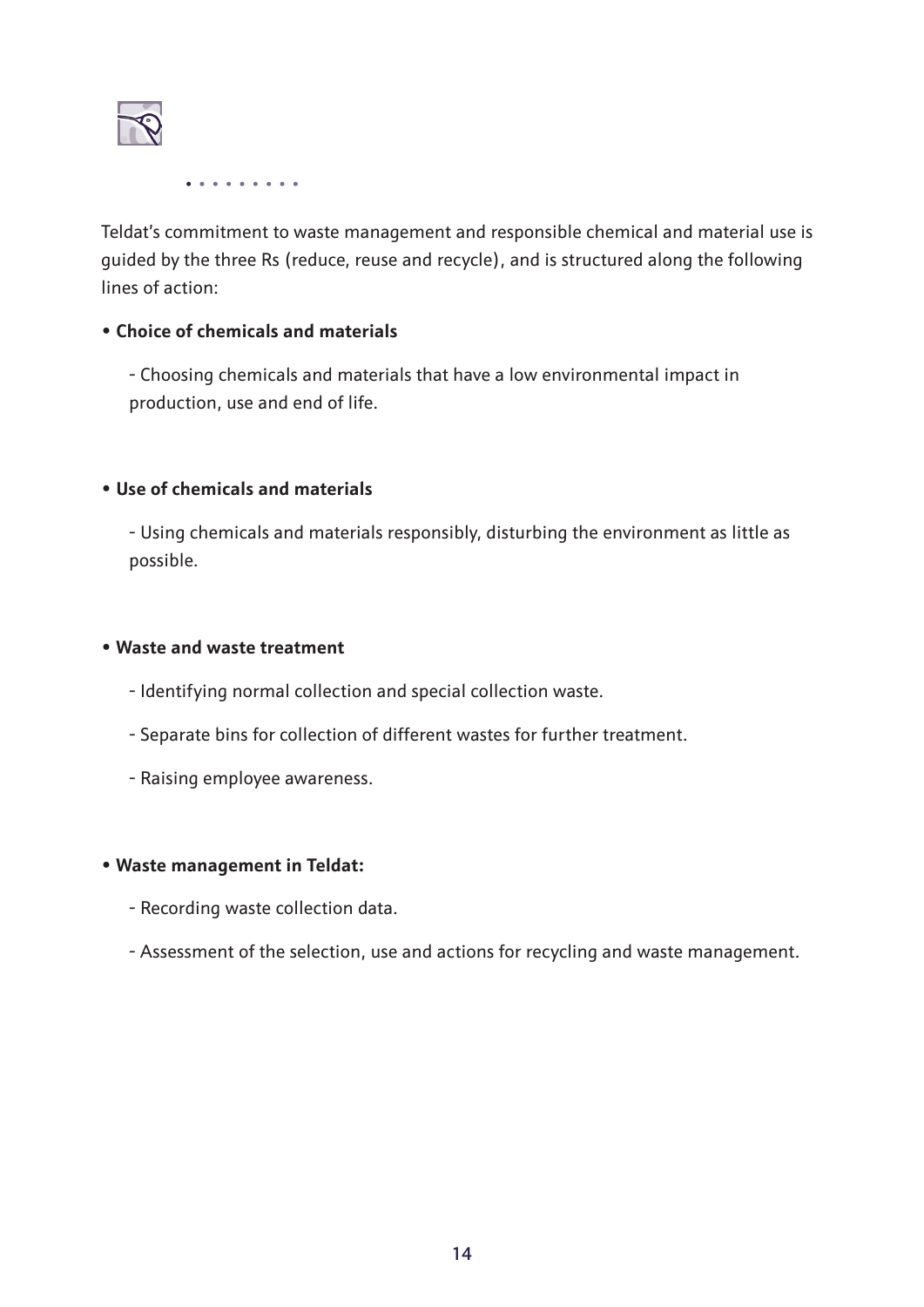

#### **Products**

Each stage in a product's or service's life cycle affects the environment (sourcing the raw materials, production, distribution, use and waste).

Studying the life cycle of a product or service is necessary to evaluate its potential impact on the environment throughout that cycle by quantifying the use of resources like energy, raw materials, water, etc., and environmental emissions into the air, water and ground.

In its commitment to improving the environment and reducing the ICT footprint of its products and services, Teldat has established the following action areas in relation to the life cycle of its products and services.

#### **1 - Product use**

All products placed on the market affect the environment at numerous points in their life cycle.

For the ICT manufacturing sector, which Teldat belongs to, the sourcing of raw materials, energy consumption and hazardous waste production arising from use are the areas where products have the most environmental impact. Regarding use, in the strict sense of the term, the most important aspect when evaluating environmental impact is the dependence on electrical energy consumption for product operation.

Having said that, the ICT manufacturing sector is one of the sectors that produces the most products and solutions that become the main levers available to governments, companies and citizens to achieve an environmentally friendly balance between productivity and sustainability.

In terms of the environmental impact arising from the use of products and services that Teldat puts on the market, the company's lines of action are centered on **offering products with a lower environmental impact**. This is achieved by integrating environmentally relevant aspects into the design phase of all products.

#### **2 - End of product life (WEEE)**

Teldat prioritizes creating information and communications systems that are environmentally friendly at every stage of their life cycle – from the design phase right through to their destination at end of life.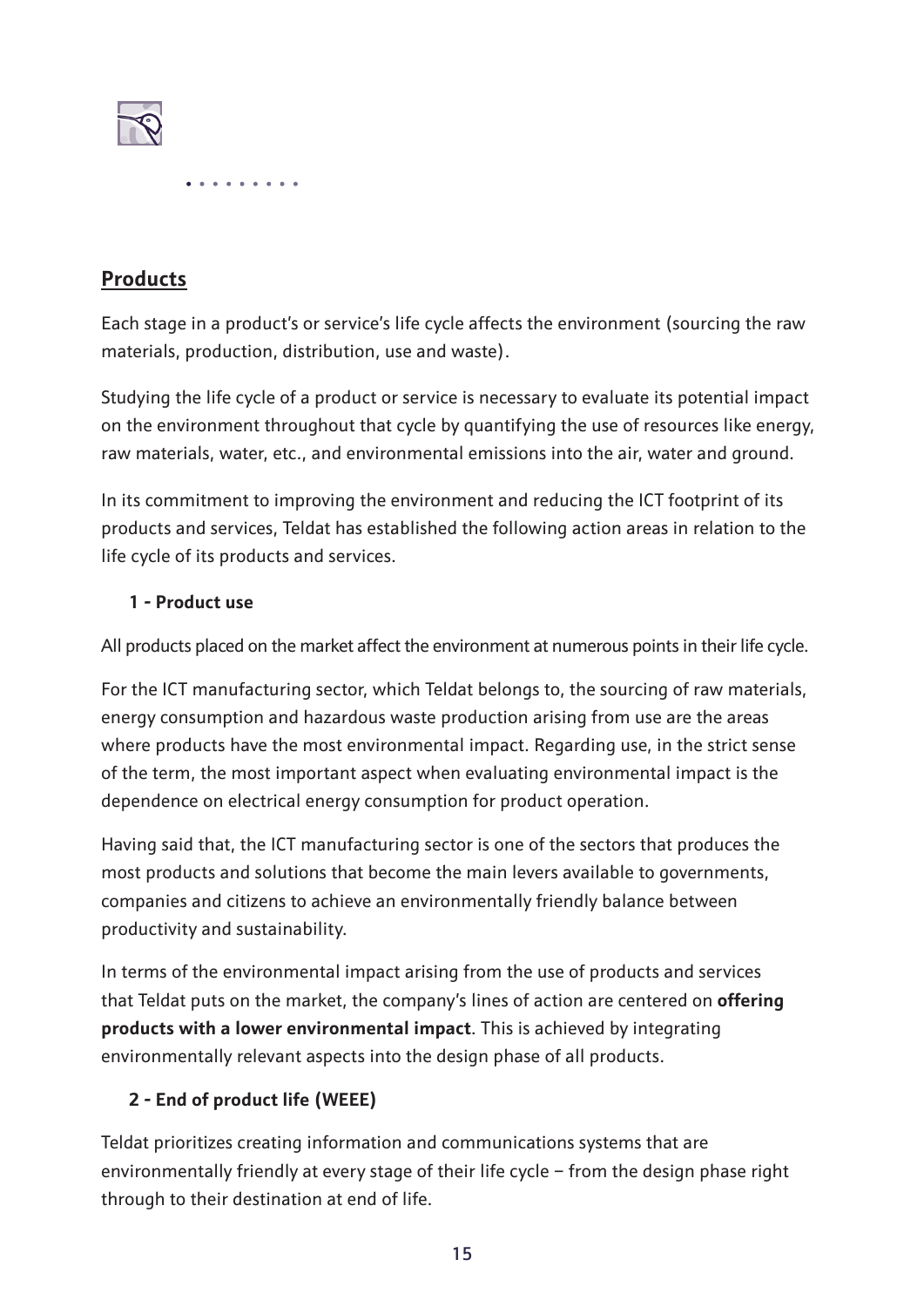

The sensitive points for any product at end of life are the waste  $-$  known as WEEE  $-$  and the ability of its component parts to biodegrade or be recycled.

Reducing the environmental impact of end-of-life products placed on the market is a cross-cutting goal of Teldat's commitment to the environment. Within this framework, Teldat's strategy is focused on the following lines of action:

#### **• Devices**

- Environmentally friendly design to facilitate reuse and recycling of parts and components following current regulation guidelines.
- Providing customers with information, guides and documents on reuse and recycling established in the applicable regulations.

#### **• Suppliers and manufacturers**

- Choosing suppliers and manufacturers that are committed in this regard.

#### **• WEEE product management**

- Recording and properly managing WEEE waste collection.
- Adhesion to a Collective System of Expanded Producer Responsibility (SCRAP), both to comply with legal requirements and to contribute to the proper recycling, studies and research on the collection, treatment and management of WEEE, disclosure of information regarding collection, treatment and control of this type of waste, etc.

#### **3 - Customer health and safety**

The guarantees Teldat provides on its products go beyond the pleasure that comes from using them, extending to customer health and safety during these activities. For this, Teldat imposes a rigorous control on final components and products and is fully up to date on the latest studies, reports, warnings and regulations that may have an influence in this area.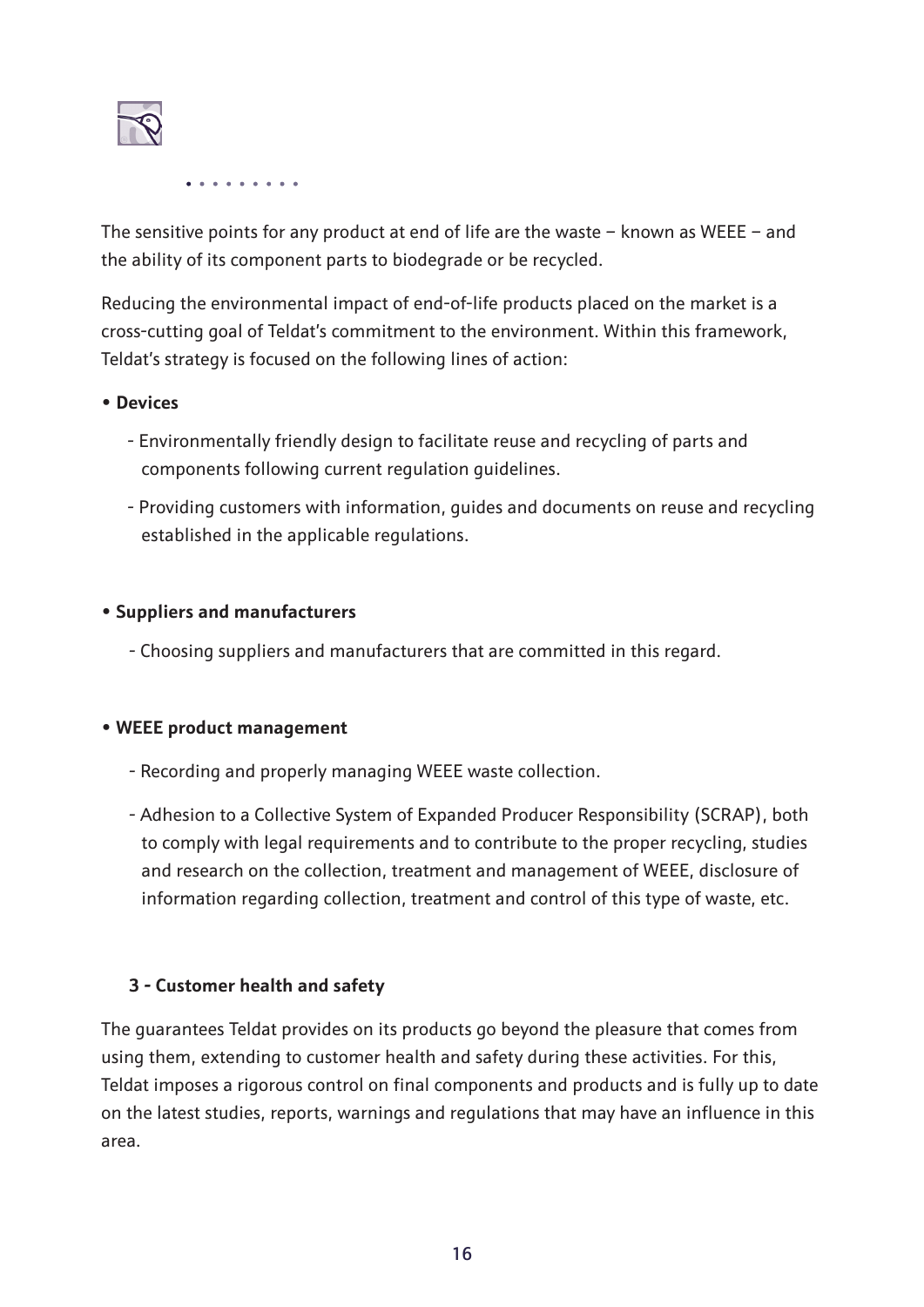

Teldat's activities in this regard are centered on the following lines of action:

#### **• Evaluation of potential risks and actions**

- Providing appropriate information on risks posed by components and risks associated with their use.
- Continually monitoring and updating this information.
- Changing components and manufacturing when advised or imposed in said information.

#### **• Information to customers**

- Providing detailed and updated instructions on how to use the products properly and safely.
- Providing health and safety warnings on the equipment (where necessary).

In the field of electrical safety and electromagnetic compatibility (EMC), all Teldat equipment have the CE marking (complying with current European legislation and in particular with the EN-55032, EN-60950-1 and EN-62368-1 standards) and/or the UL/ FCC marking (complying with the UL-60950-1 and UL-62368-1 standards), in addition to other markings required in the destination country.

#### **4 - Environmental promotion and defense**

As an inseparable part of its main business activity, Teldat promotes responsible and sustainable use of its products among its suppliers and manufacturers. This is achieved through its environmental management policy and communications to all suppliers and manufacturers when they start collaborating with Teldat.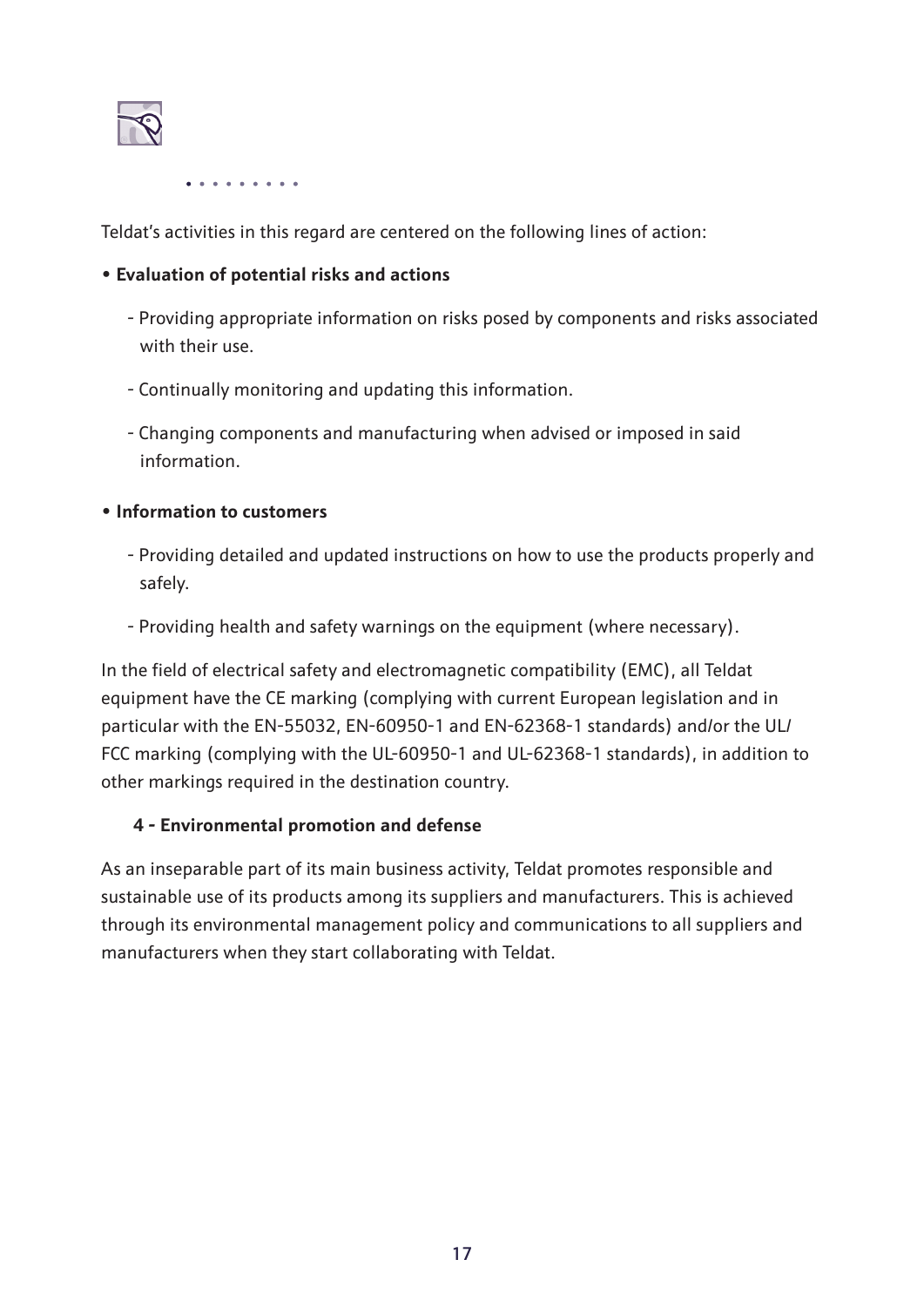

*This Teldat Corporate Social Responsibility Guide on the Environment contains the company's commitments and main lines of action in this field and has been prepared in accordance with ECOVADIS' content criteria.*

. . . . . .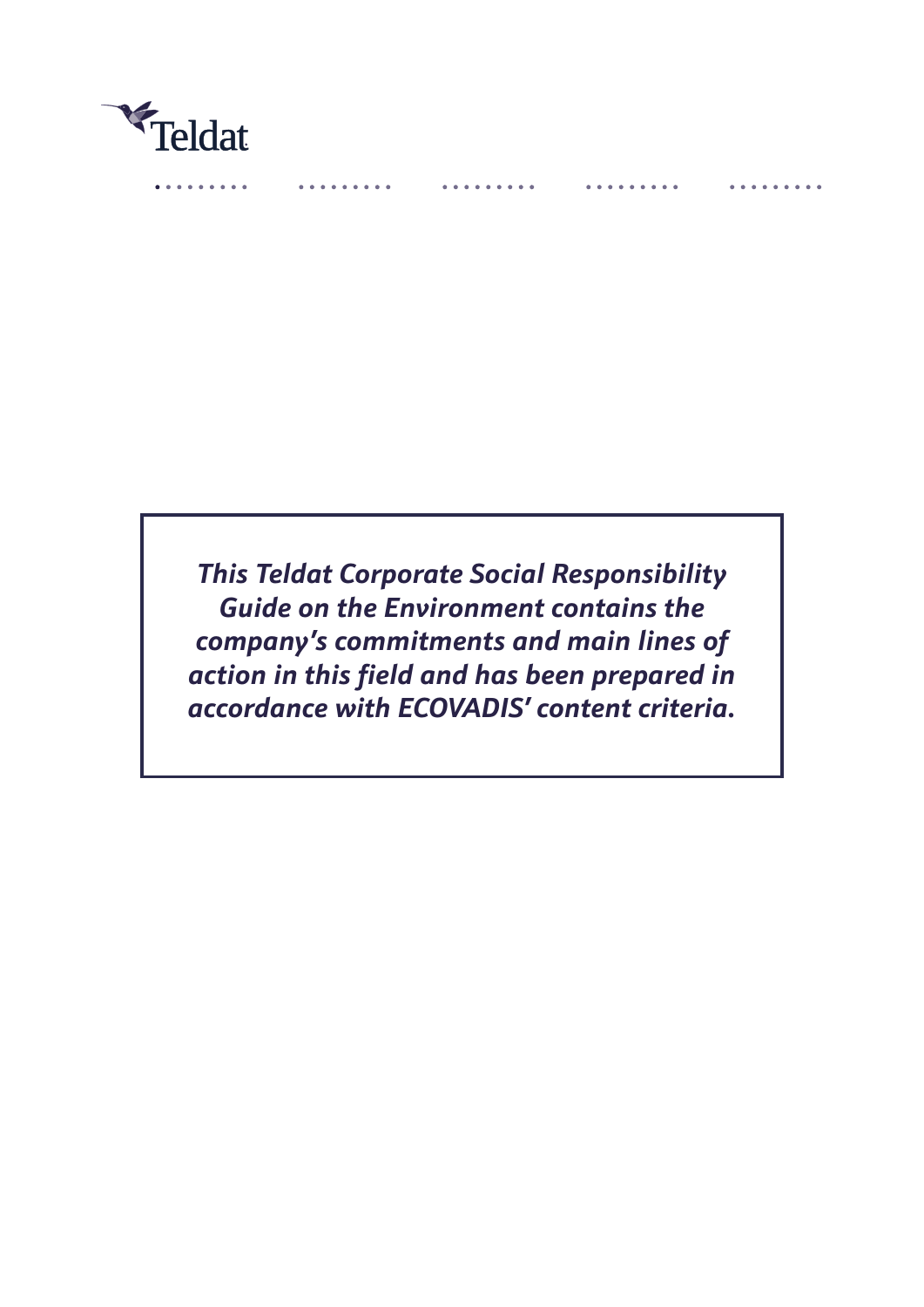

# **CORPORATE SOCIAL RESPONSIBILITY**

# GUIDE ON LABOR AND HUMAN RIGHTS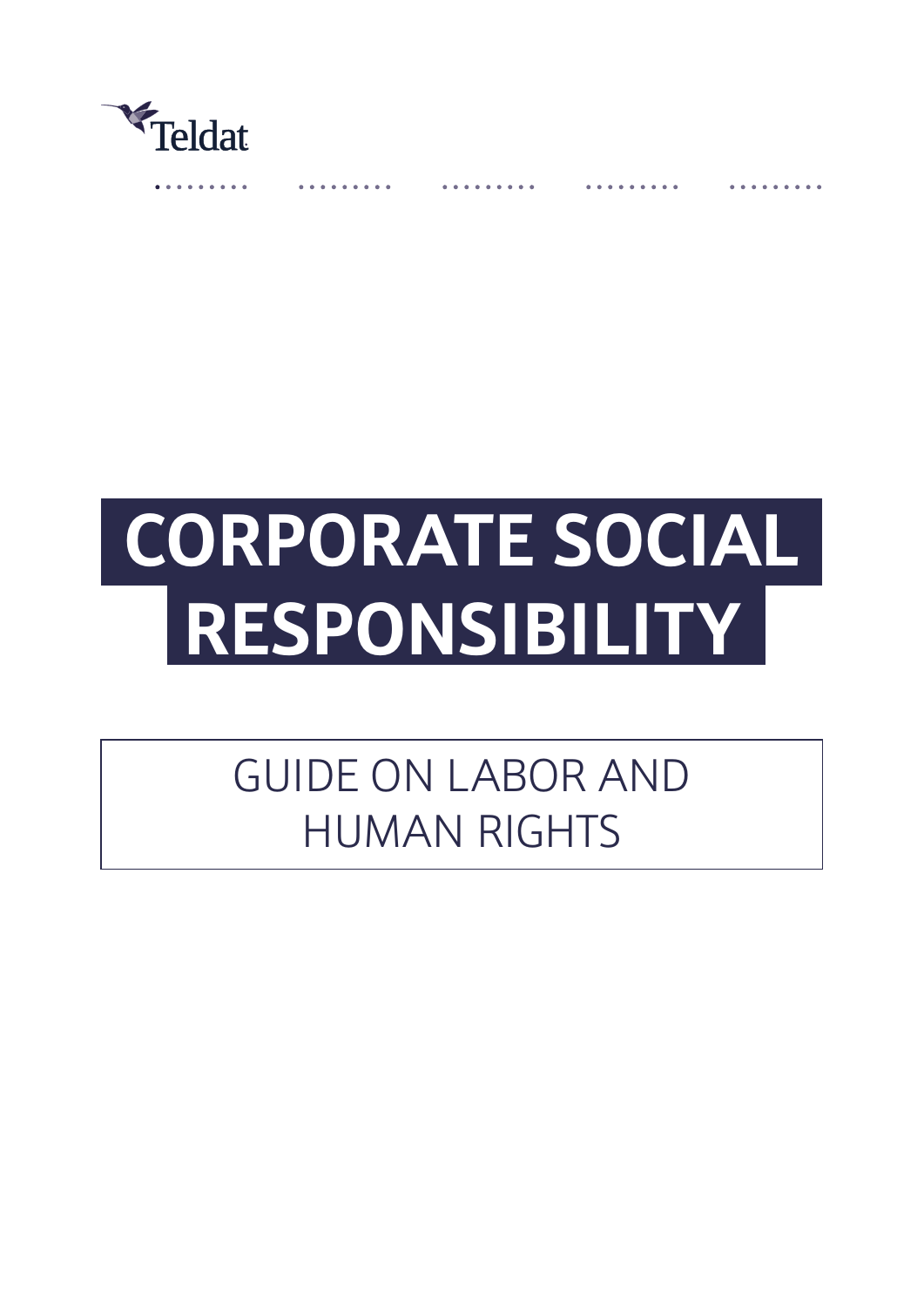

Teldat, a corporate group that employs 294 people, is well aware of its responsibility when it comes to the welfare of its employees and its commitment to the upholding of human rights. Observing worker rights and human rights is a key aspect of the Company's business strategy.

The content of this Corporate Social Responsibility Guide on Labor and Human Rights reflects the Company's commitment to enforce the provisions laid down in labor laws and the Declaration of Human Rights as a means to foster a positive human and working environment through sustainable development practices. In light of the foregoing, the welfare of all employees and the efficient and professional performance of all tasks is a key Teldat goal.

This guide details Teldat's Corporate Social Responsibility for matters linked to employment and humanitarian policies. It governs how all departments should act in this respect, serving as a basic manual of sorts.

It also allows us to share our values with third parties, as well as our commitment to staff well-being.

Teldat's Corporate Social Responsibility Guide on Labor and Human Rights contains all relevant management and performance pledges, as well as the necessary lines for policy action.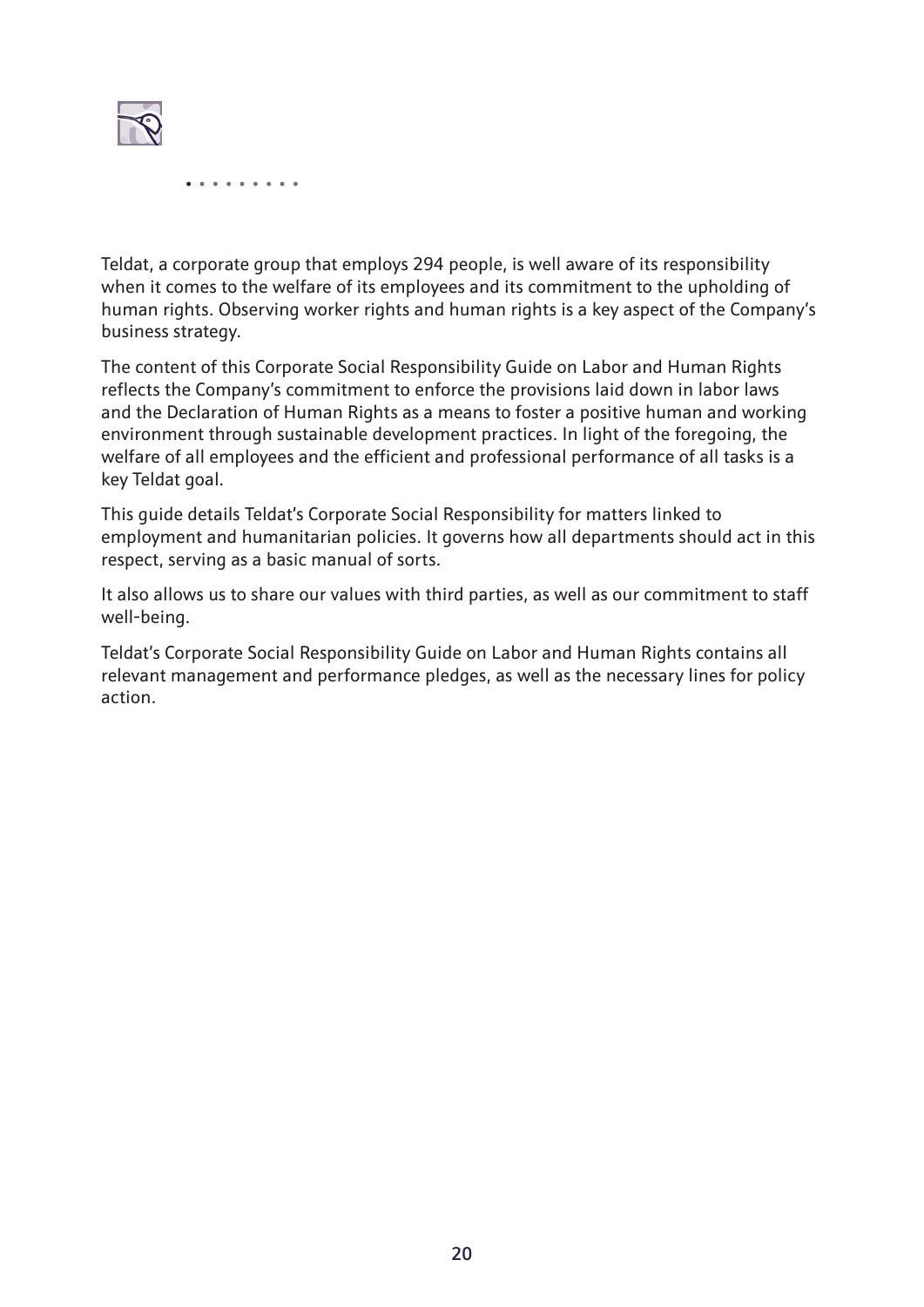

# **Preliminary considerations**

A socially responsible company understands the importance of labor and human rights and, within its sphere of action, enforces their observance and protection.

This commitment is both global and cross-sectoral, involving not only the company itself but the stakeholders it may rely on while conducting business operations.

The following concepts and definitions provide a useful backdrop to this guide:

#### **Corporate Social Responsibility**

Business management strategy according to which companies make decisions based on environmental, social and sustainability factors.

#### **Interest groups or stakeholders**

Groups or collectives that can be affected by a company or its activities, or which may have an influence on the latter. They are the agents involved in business activities or influenced by it.

#### **Human rights**

Set of prerogatives awarded to all human beings (regardless of their personal circumstances or conditions) characterized by their universality, inalienability, indivisibility, and interdependence. They appear in the Universal Declaration of Human Rights ratified and adopted by the UN General Assembly on 10 December 1948. The importance of having inherent rights as a person (independent from any political power) is that governments and States cannot award them but must recognize and enforce them.

#### **Labor rights**

Set of principles and regulations that govern the relationship between employers, workers, trade unions and the State. Labor Law is the branch that focuses on the governance of human-related aspects in the workplace.

#### **Discrimination at work**

To discriminate is to separate some people from the rest by drawing a distinction (be it positive or not). Discrimination at work is particular to the workplace and must be related to aspects thereof.

#### **Direct discrimination in the workplace**

Occurs when a person is differentiated and treated unfavorably in the workplace due to religious beliefs, social status, gender, political ideas, or cultural background.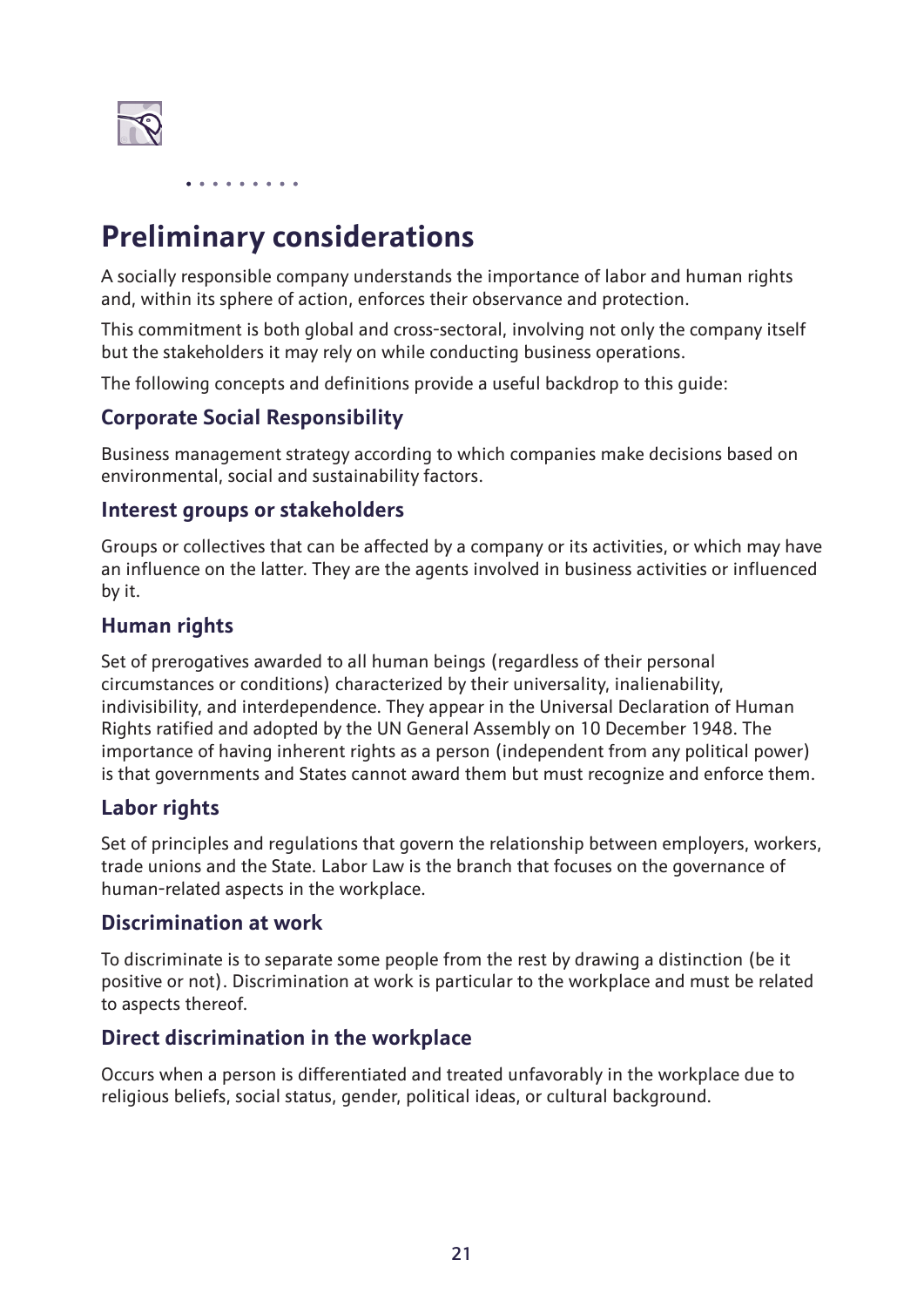

#### **Indirect discrimination in the workplace**

Occurs when, during the hiring process, persons are discriminated against and discarded due to religious beliefs, social status, gender, political ideas, or cultural background, indirectly preventing them to enter the labor market on equal terms.

#### **Harassment at work**

Systematic and pervasive behavior, on the part of a manager or colleague, where a given person is subjected to psychological violence in the workplace.

#### **Occupational health**

The universal right to health is set out in the Universal Declaration of Human Rights and the International Covenant on Economic, Social and Cultural Rights. According to the applicable legislation, companies must guarantee a healthy and safe work environment. To this end, occupational risks, accidents, and diseases must be prevented.

### **Commitment**

The Company undertakes to observe the labor and human rights that have been internationally recognized while performing its business activity, identify critical points to prevent any risks that may affect them and minimize any potential adverse consequences. In the case of Teldat, this is achieved through an ethical labor and employment policy, as well as the commitment to:

- Respect and uphold the human rights mentioned in the International Bill of Human Rights and the provisions set forth in the Declaration on fundamental principles and rights at work issued by the International Labor Organization (ILO).
- Promote diversity and guarantee genuine equality of opportunity.
- Make sure no child or forced labor is being used.
- Guarantee and promote a work environment that is free from discriminatory acts, attitudes, or ideas on the grounds of gender, ethnicity, religious beliefs, age, disabilities, illness, sexual orientation, nationality, civil status, socio-economical background, or political opinions.
- Guarantee the workplace is free from health or occupational risks and ensure employees are kept safe.
- Ensure freedom of association and the right of workers to join trade unions, go on strike or opt for collective bargaining.
- Comply with the labor laws in force.
- Protect the right to privacy and ensure all data is being used responsibly.
- Come up with mechanisms to promote a healthy work-life balance.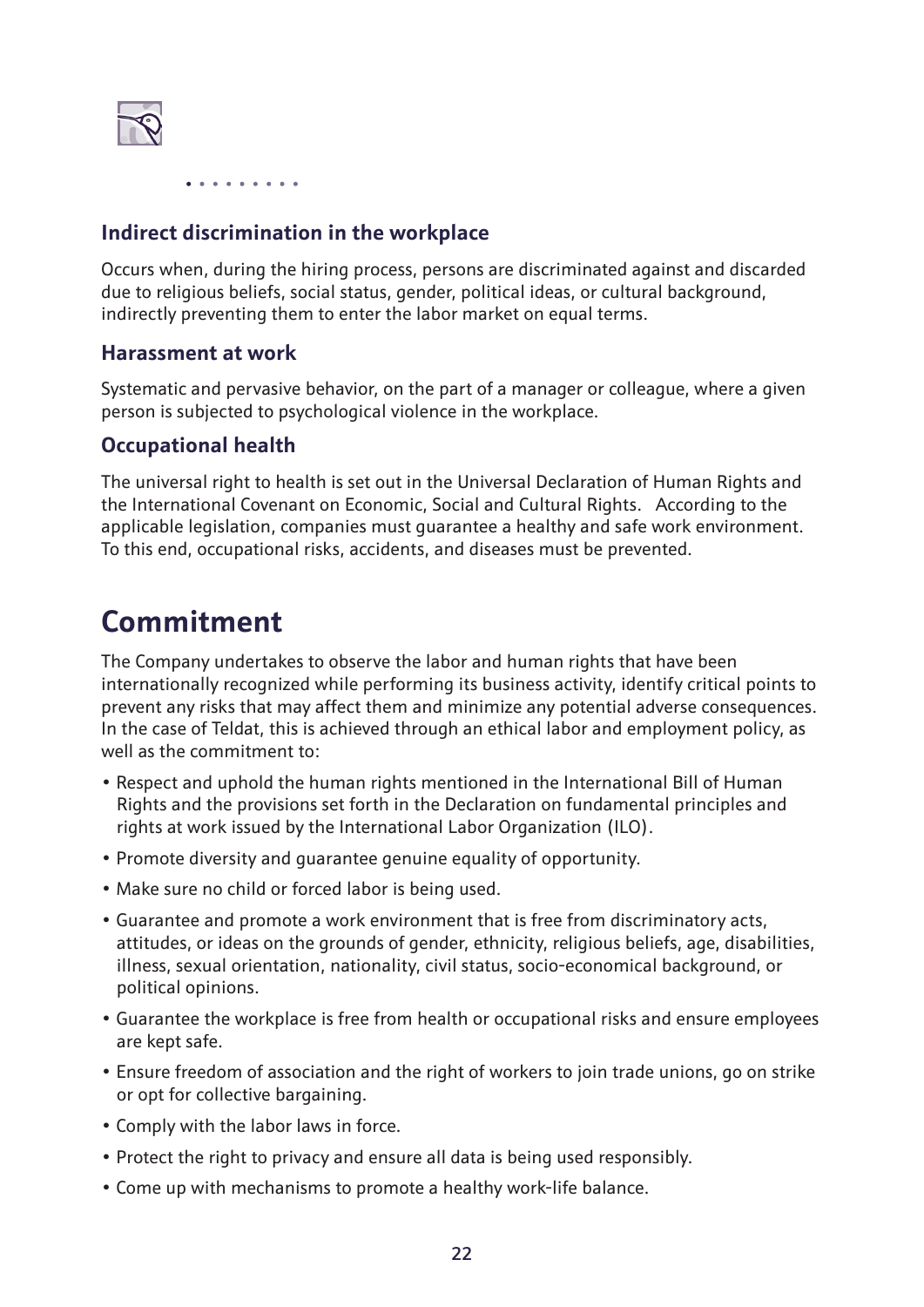

• Pay a fair and equitable wage to people that hold similar positions in comparable contexts.

# **Strategic lines**

The relevant guidelines from an employment and human rights perspective are categorized according to internal factors related to human resources and internationally recognized human rights. The Company is committed to observing and guaranteeing the latter across all corporate areas.

#### **Human resources:**

- 1. Occupational health and safety
- 2. Working conditions
- 3. Bargaining and agreements
- 4. Training and promotions

#### **Human rights:**

- 1. Child or forced labor
- 2. Discrimination and harassment
- 3. External incidents involving human rights

### **Human resources.**

#### **1. Occupational health and safety**

Companies and employers are legally obliged to guarantee the health and safety of their employees through occupational risk prevention, thus avoiding potential accidents and illnesses in the workplace that could negatively impact the life quality of employees. To achieve this goal, companies have to implement health and safety measures based on the identification and assessment of risks, as well as on the legal provisions in force. In the European Union, obligations stem from the Council Directive on the introduction of measures to encourage improvements in the safety and health of workers at work (Framework Directive 89/391).

Occupational health and safety are cross-sectoral matters that cover the prevention of risks associated to each activity. The main goal is to achieve and maintain the highest degree of health and safety in the workplace. To do this, adequate working conditions must be fostered to avoid accidents at work and occupational illnesses.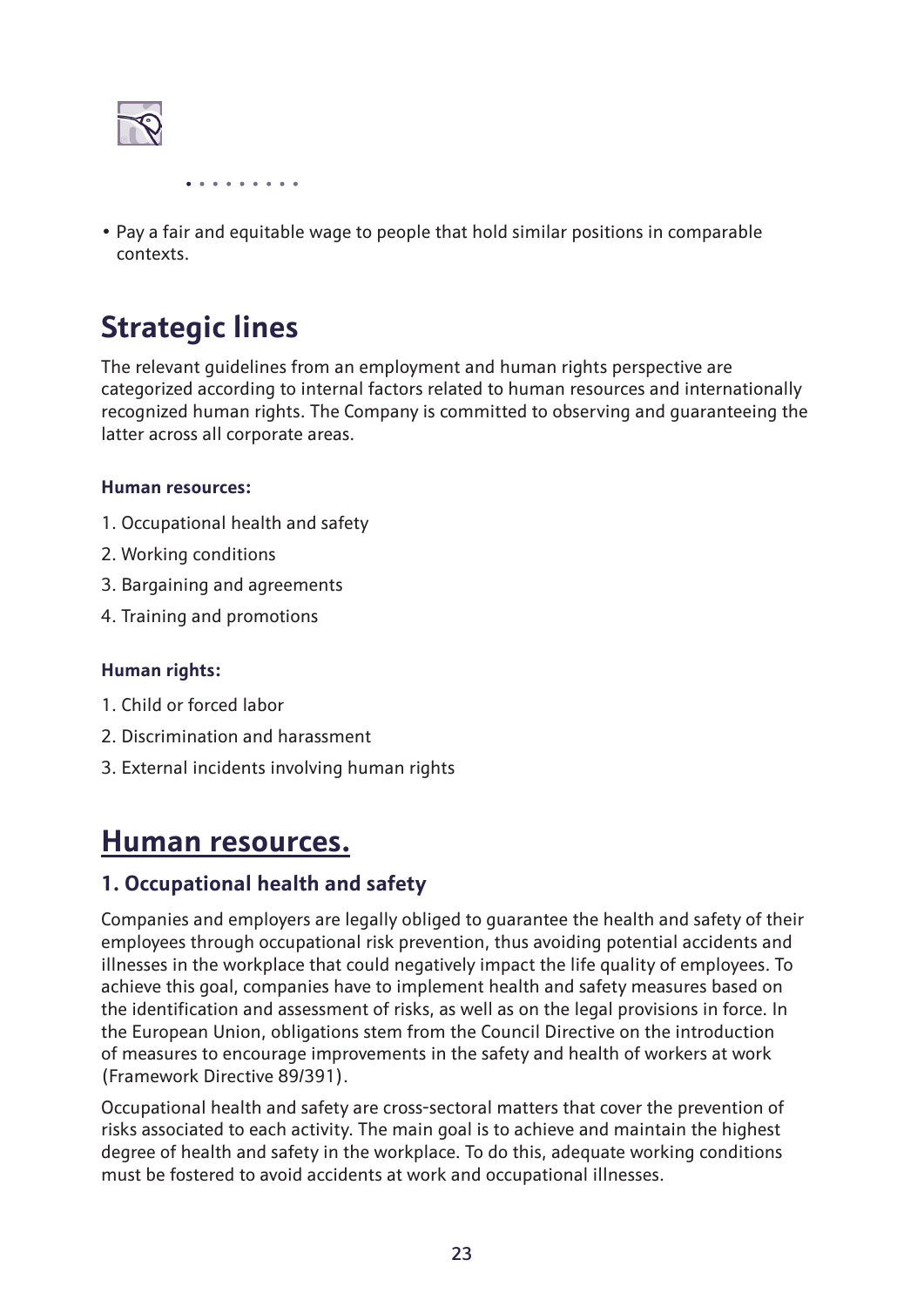

In line with the above, companies and/or employers must perform qualified risk assessments and decide which measures need to be implemented in the event a particular action is needed. According to the International Labor Organization (ILO), occupational health and safety refers to the social, mental, and physical well-being of workers. Therefore, the goal is not only to prevent possible accidents and diseases, but to identify potential risks and implement adequate prevention and control measures in the workplace.

Teldat believes it must play an open and dynamic role, and provide the necessary resources and monitoring tools, to guarantee the well-being of its employees. As part of its commitment to occupational health and safety, the Company has focused on the following:

#### **1.1. General measures**

- Identification of job positions.
- Risk assessment.
- Staff training.

• Designation of employees responsible for ensuring Teldat's policy on occupational health and safety is enforced.

- Coordination with contractors and subcontractors.
- Policies involving pregnant women and risks observed in the workplace.

#### **1.2. Hygiene**

- Lighting.
- Temperature control and monitoring of thermal stress in the workplace.

#### **1.3. Safety**

- Investigation of accidents.
- Creation of emergency plans.

#### **1.4. Ergonomics and psychology**

- Assessment of the manual handling of loads.
- Analysis of the risks associated to data display screens.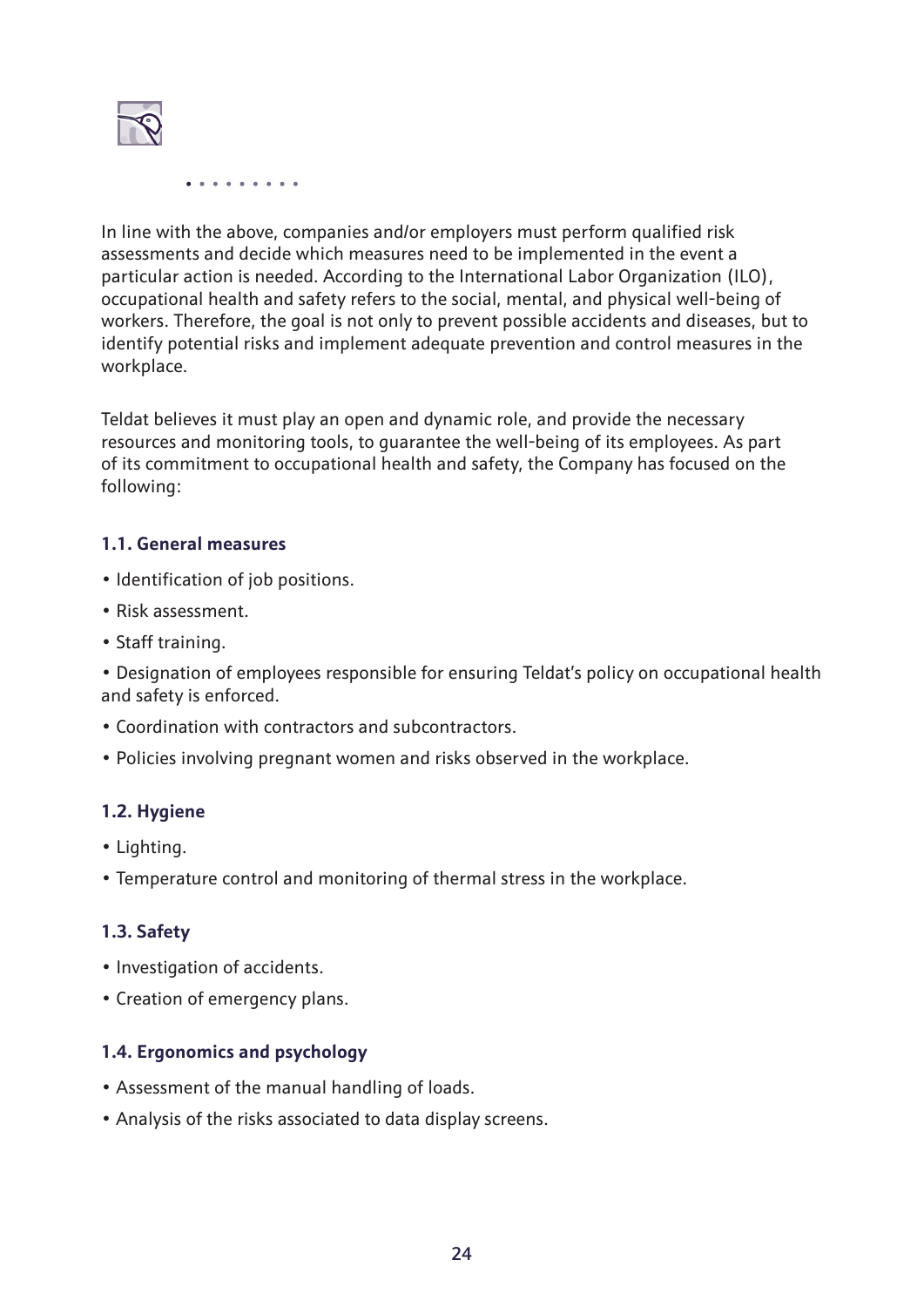

#### **1.5. Health monitoring**

- Medical check-ups.
- Vaccination.
- Cleaning and disinfection of work and common areas.

#### **2. Working conditions**

There is scientific evidence that supports that the health and well-being of employees improves when work is performed under optimal conditions. To work is an inherent human ability. It is an important aspect of personal development and helps shape our character. Therefore, to perform tasks in optimal conditions improves our general health and well-being.

The term "working conditions" refers to any aspect of the job that can affect the well-being of workers (including, in addition to safety and environmental factors, matters related to the way the workload and company organization is structured). They are, therefore, linked to the working environment itself and the manner in which tasks are performed.

Drafting a specific policy on safety and environmental conditions, occupational risk monitoring and prevention, workloads and task planning is essential to guarantee the well-being of employees as they perform their assigned tasks.

Companies usually have detailed guidelines on measures to improve and monitor safety and environmental conditions, providing sufficient funding and drafting cross-cutting policies (frequently recorded in a separate section of CSR reports or memos). However, the manner in which tasks are to be performed is often described far more vaguely and in a less peremptory fashion.

The opinions of employees regarding the work climate are crucial when it comes to labelling a professional activity as a «job well done». Scientific studies have proven that the positive impact work can have on the health of workers not only depends on objective conditions but is also linked to the way tasks are perceived by employees. In view of the above, for working conditions to be considered good, objective and subjective factors need to be brought together.

A multifactorial approach is necessary when trying to improve the working conditions and achieve better people management (including inter-personal relationships) in a manner employees perceive as positive. When done right, work can really contribute to a person's well-being.

True to its commitment to staff members, Teldat offers working conditions that, on top of preventing injuries or professional-related diseases by means of occupational risk prevention and environmental measures, foster and enhance all positive aspects that contribute to the health and well-being of workers and are positively perceived by them. Against this backdrop, within its scope of action and after having analyzed the safety and environmental elements detailed in the previous section, Teldat focuses on the following: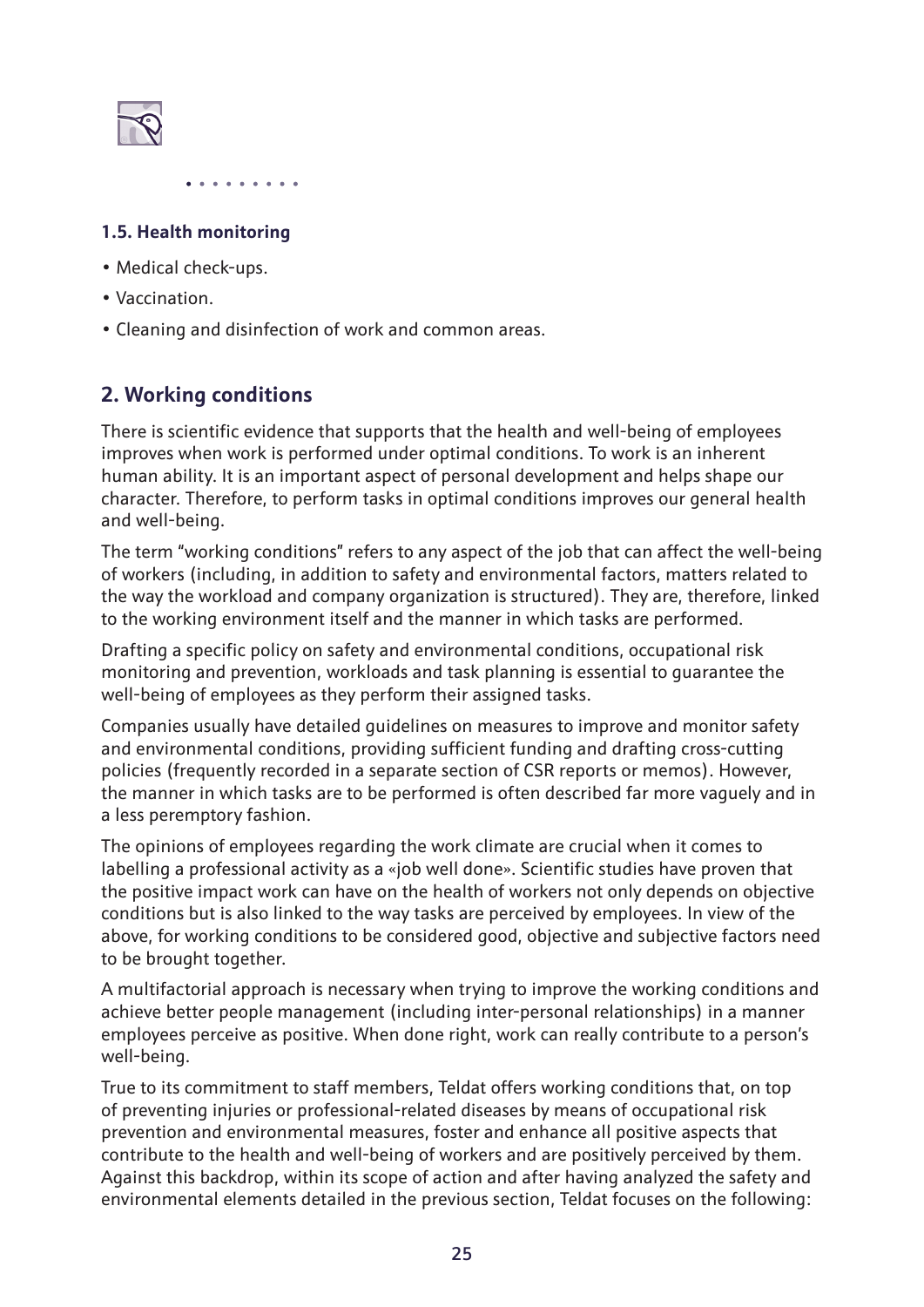

#### **2.1. Organization of work**

• Diversity when hiring. Selection of candidates according to their capacities and qualification.

• Knowledge sharing and exchanges. Foster integration and provide a platform where older workers can bring their experience to the table and new hires state-of-the-art techniques.

• Promotion of teamwork and new forms of work organization based on participatory models.

- Remuneration and incentives that match the job position and type of work performed.
- Creation of stable jobs (opting for job relocation or redeployment, where possible).

#### **2.2. Ancillary policies**

- Corporate organization of recreational and leisure activities.
- Appointment of mentors to facilitate the integration of new employees.
- Breakfasts with Senior Management to discuss ideas in a relaxed manner.

• ollow-up meetings with HR to address possible needs (with a monthly, quarterly, and/or annual frequency)

• Training programs.

• Formal meeting with Senior Management within the first three months of being recruited.

• Prizes for development actions.

#### **2.4. Management of working conditions**.

- Registering of information related to working conditions.
- Regular review of the system's efficiency.
- Identification of areas where improvements could be made and setting of new targets.

#### **3. Bargaining and agreements**

The rights and obligations stemming from the employment relationship between workers and employers are governed by national rules and regulations (like the Workers' Statute), collective bargaining agreements, the will of the parties laid down in the employment contract (provided it serves a lawful purpose and does not contain less favorable conditions than those set forth in the Law or collective bargaining agreements) and local and professional customs and practices.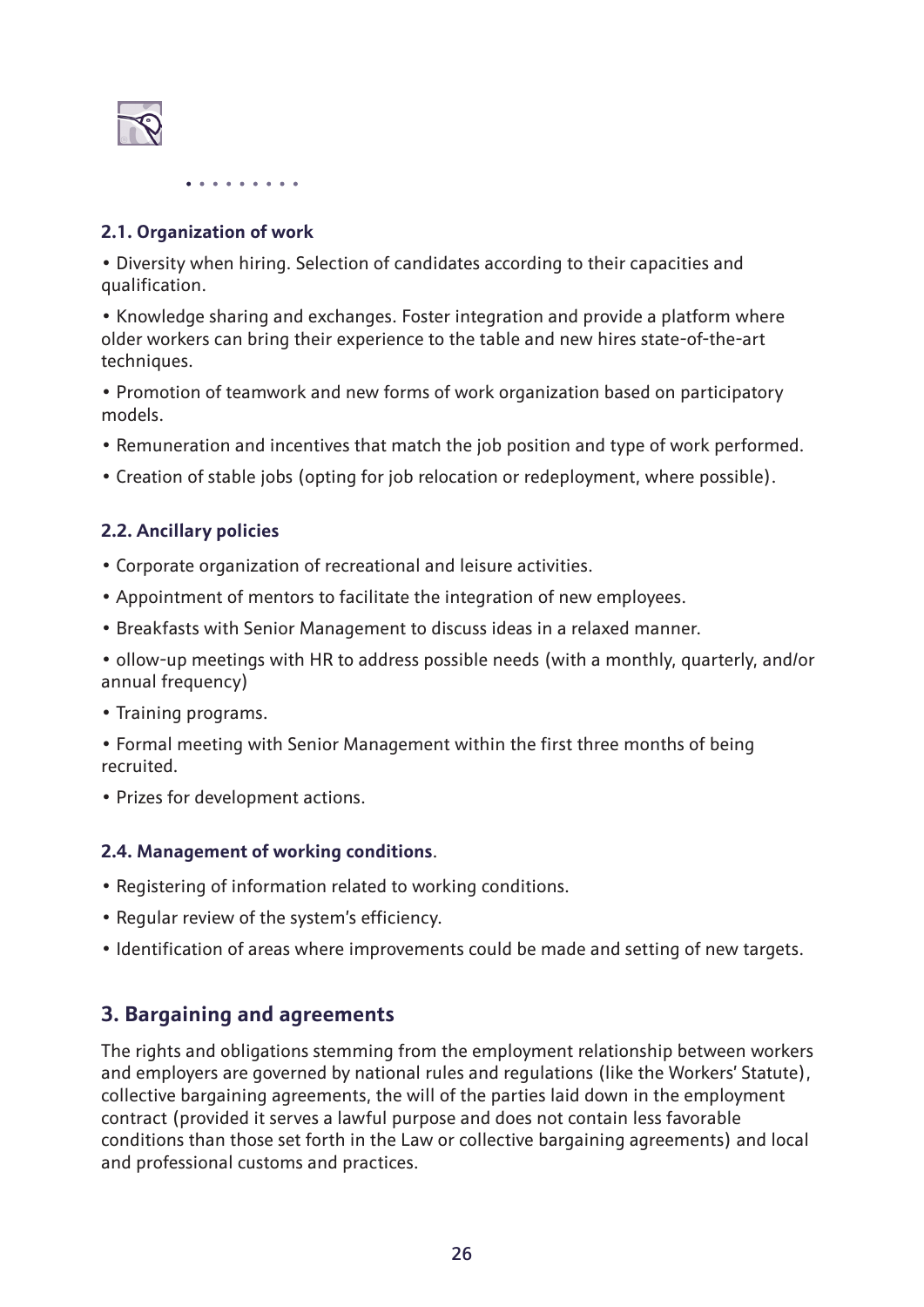

#### **4. Internal promotion and training**

In-house training is a very powerful tool for companies that wish to strengthen professional development and retain talent over time. It also has a positive impact on the evolution of the company itself.

In-house training programs allow employees to gain personal and professional skills that enable them to perform their job better and with adequate means (to avoid any problems in terms of balancing work and family life). Professionals that work in companies where they feel appreciated and valued are less likely to switch jobs and continue their careers in firms that mainly focus on profits and economic results.

Internal promotion programs give employees an extra incentive and open the door to new challenges and opportunities. It also allows Management to show appreciation for those that work hard. Internal promotion programs stop workers from feeling stuck or burned out by providing new goals. Moreover, they help retain talent and profit from the knowledge accumulated over the years.

As part of its strategy to foster trust, Teldat relies on both approaches: internal promotion and training.

#### **4.1. Internal promotion**

- Offering employees in-house training.
- Assessment and, where applicable, acceptance of internal training proposals submitted by employees.
- Participation in the training system set up by the Spanish Employment Service.

#### **4.2. Training management**

- Information records related to training programs, offers, and results.
- Regular review of the internal promotion and training systems.
- Creation of a dynamic control plan.

#### **Human rights**

#### **1. Child and forced labor**

Child labor refers to the exploitation of children through any form of work that deprives them of their childhood, interferes with their ability to attend regular school, and is mentally, physically, socially, or morally harmful.

Forced labor refers to situations in which persons are coerced to work through the use of violence or intimidation.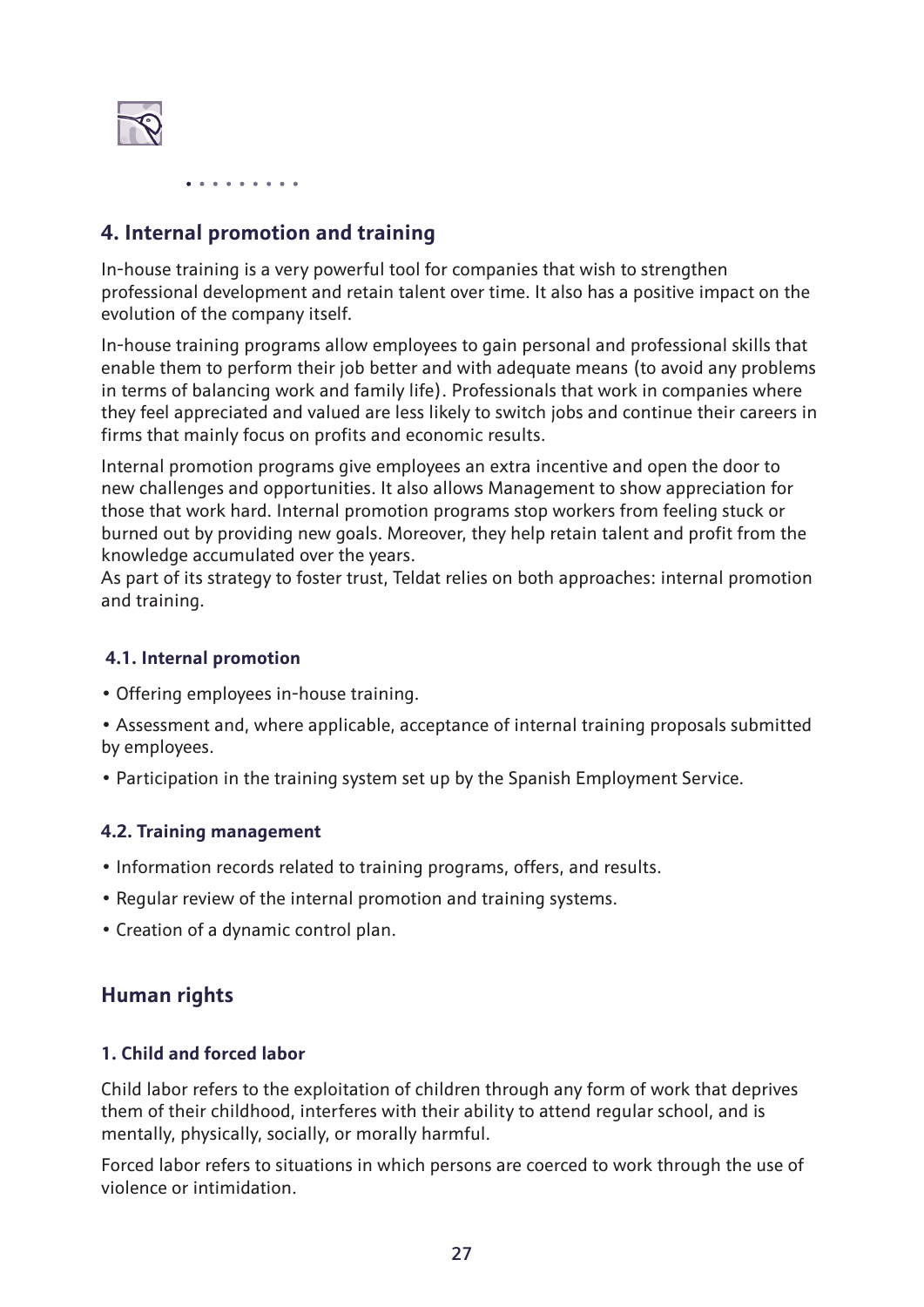

Child labor and forced labor are often inextricably linked: they share the same geographic areas, industries, and are rooted in poverty and discrimination. As a matter of fact, the link between the two is so strong that approximately half of those engaged in forced labor are children.

Regarding this area of Corporate Social Responsibility, Teldat has set up a rigorous control system and no situations where the Company is at risk have been identified. We are firmly opposed to hiring underage or forced workers and will not partner-up or work with companies (or providers) that are currently being investigated or have been fined for violating this principle.

#### **2. Discrimination and harassment**

To discriminate is to draw a distinction or differentiate between people (regardless of whether it is positive or negative). We talk about discrimination at work when this takes place in the workplace and for matters related to it.

Discrimination in the workplace can be direct (a person is singled out and shunned at work for reasons stemming from personal characteristics) or indirect (hiring processes have been set up in such a way that people with certain characteristics are automatically discarded, which effectively prevents them from entering the labor market on equal terms).

Workplace harassment can be defined as a systematic and pervasive behavior where a given person is subjected to psychological violence. The person responsible can be a manager, colleague, or subordinate. The abuse can take the form of verbal or written communications, non-verbal actions, etc., posing a serious risk to the dignity and integrity of the victim.

Workplace discrimination can also be considered a form of harassment.

Whereas discriminatory attitudes are based on personal characteristics (i.e., gender, religious beliefs, political ideas, etc.), harassing practices often vary in the means used to exert abuse (lack of respect, insults, an unreasonable workload, isolation, personal or professional slander, etc.).

As part of its commitment to uphold human rights and guarantee the well-being of its employees, Teldat has drafted strict policies to combat harassment and discrimination in the workplace.

Teldat prides itself in the creation of an open and trusted work environment in which potential instances of harassment and/or discrimination can be easily identified and uncovered (without negative repercussions for whistleblowers).

Moreover, and in accordance with the applicable legislation, Teldat has drafted a series of Action Protocols that teach employees how to act if they believe they are being harassed or discriminated against.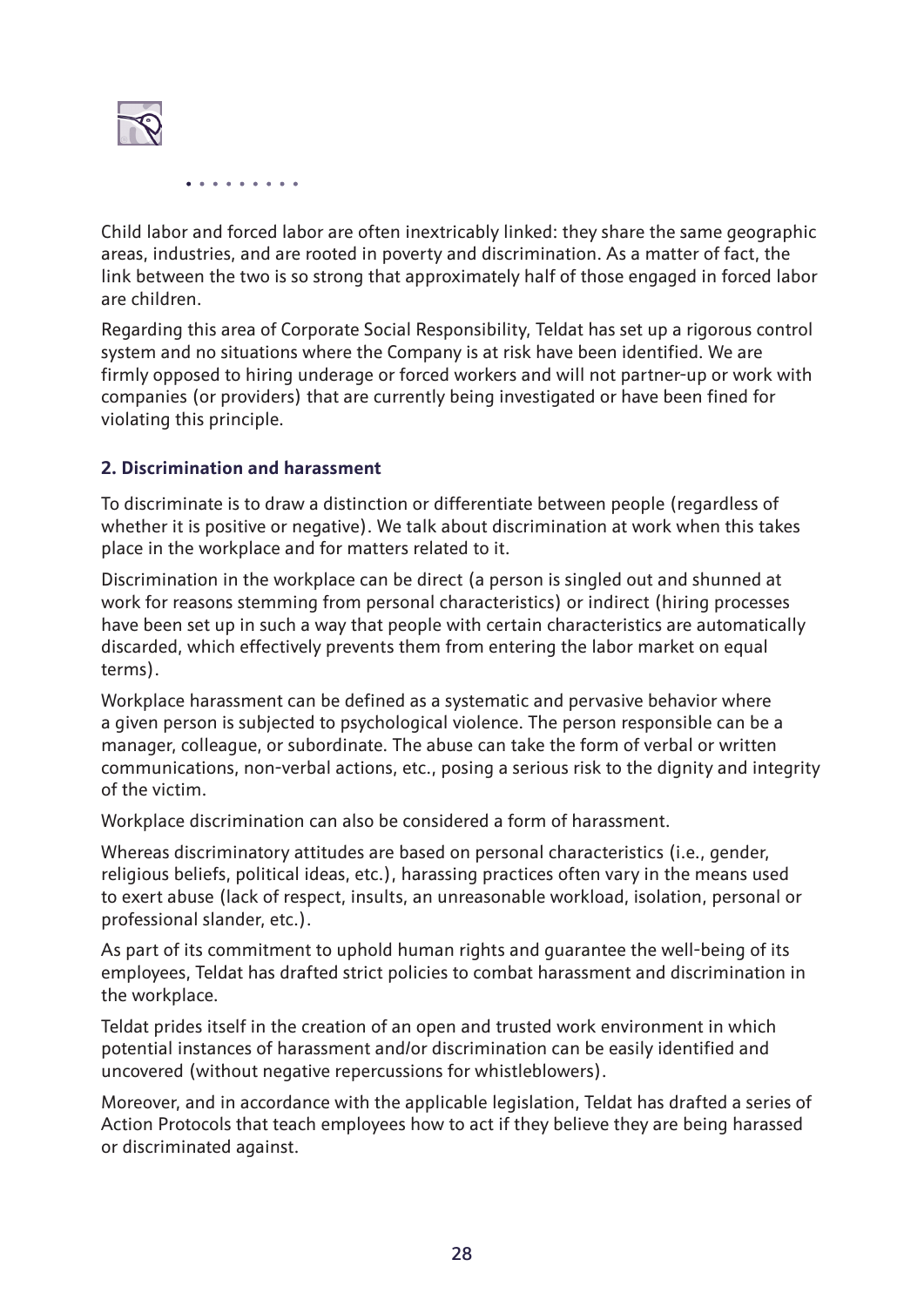

#### **2.1. Action protocol on discrimination**

• Creation of a safe reporting channel all employees can access.

• Commitment regarding the confidential treatment of the data provided, except when requested as evidence in an administrative or legal proceeding.

- Receipt of the complaint.
- Investigation: facts, evidence, witnesses, dates.
- Testimony of the parties involved.
- Outcome of proceedings: disciplinary inquiry or filing of the matter.
- Penalty.

#### **2.2. Action protocol on harassment**

- Creation of a safe reporting channel all employees can access.
- Commitment regarding the confidential treatment of the data provided, except when requested as evidence in an administrative or legal proceeding.
- Receipt of the complaint.
- Investigation: facts, evidence, witnesses, dates.
- Testimony of the parties involved.
- Outcome of proceedings: disciplinary inquiry or filing of the matter.
- Penalty.

#### **3. External incidents involving human rights**

Regarding this area of Corporate Social Responsibility, Teldat has set up a rigorous control system and no situations where the Company is at risk have been identified. We are firmly opposed to hiring underage or forced workers and will not partner-up or work with companies (or providers) that are currently being investigated or have been fined for violating this principle.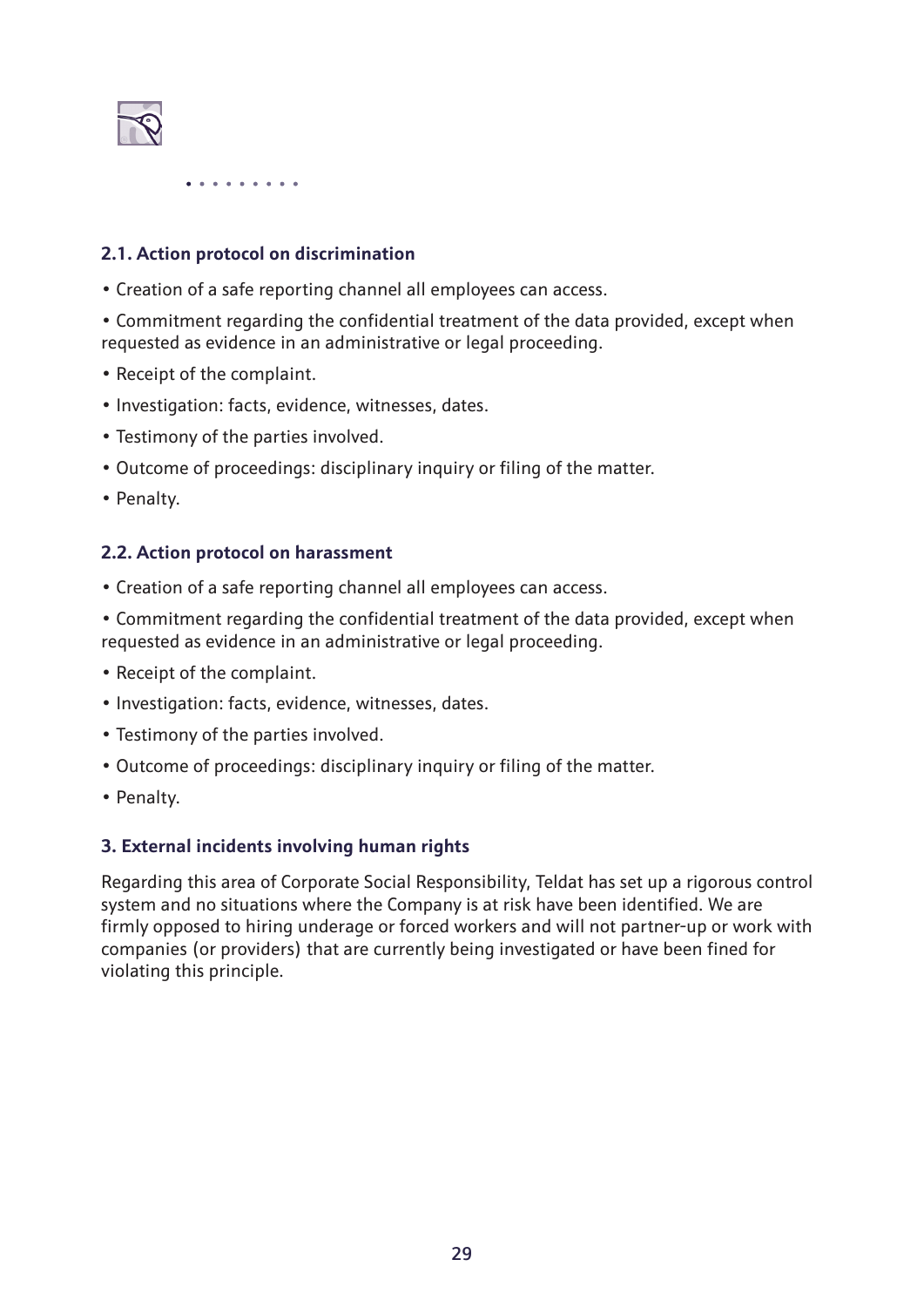

. . . . . . .

*This Teldat Corporate Social Responsibility Guide on Labor and Human Rights contains the commitments and main indicators that direct its action in this field and has been prepared in accordance with ECOVADIS' content criteria.*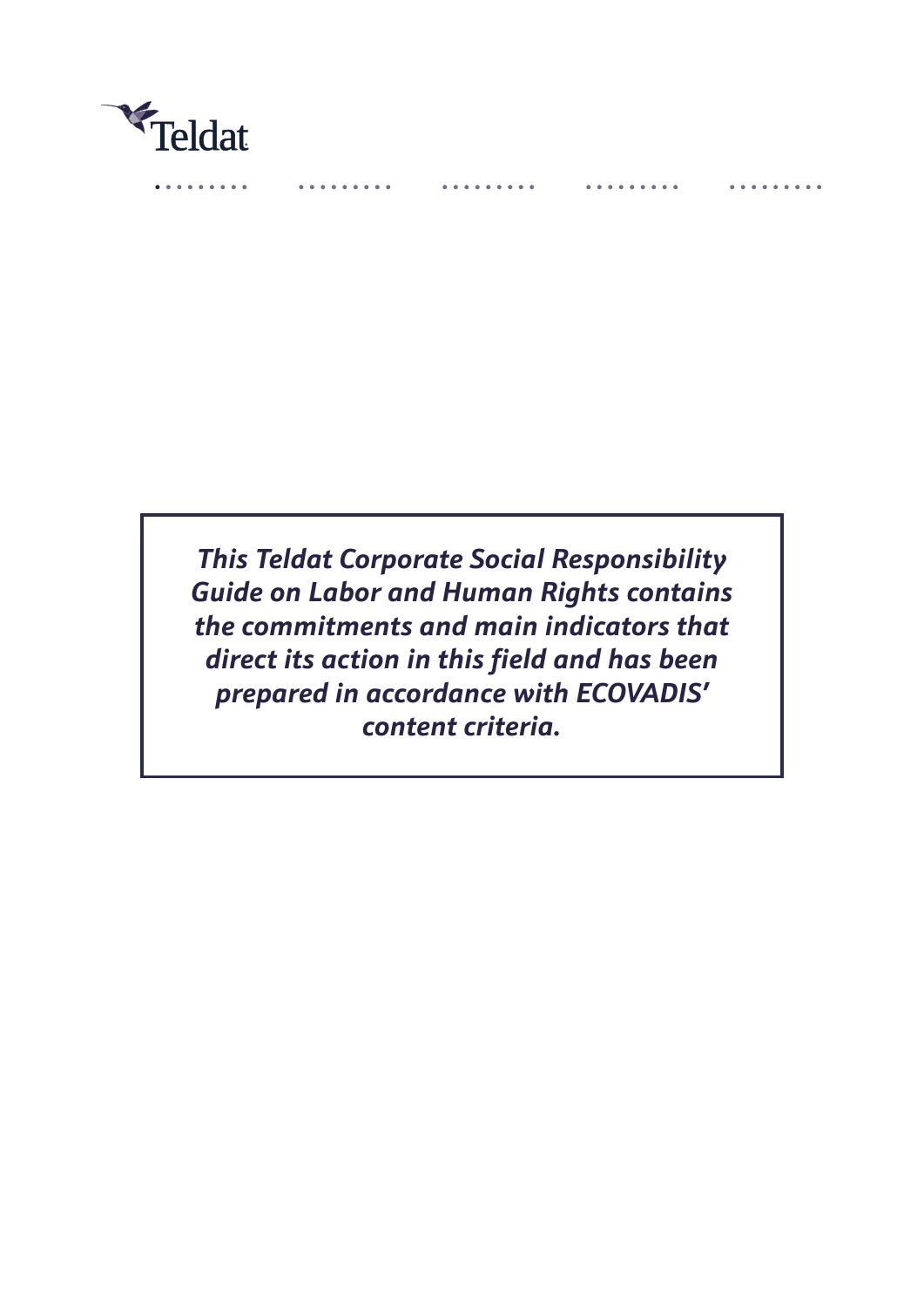

# **CORPORATE SOCIAL RESPONSIBILITY**

# GUIDE ON BUSINESS ETHICS AND INTEGRITY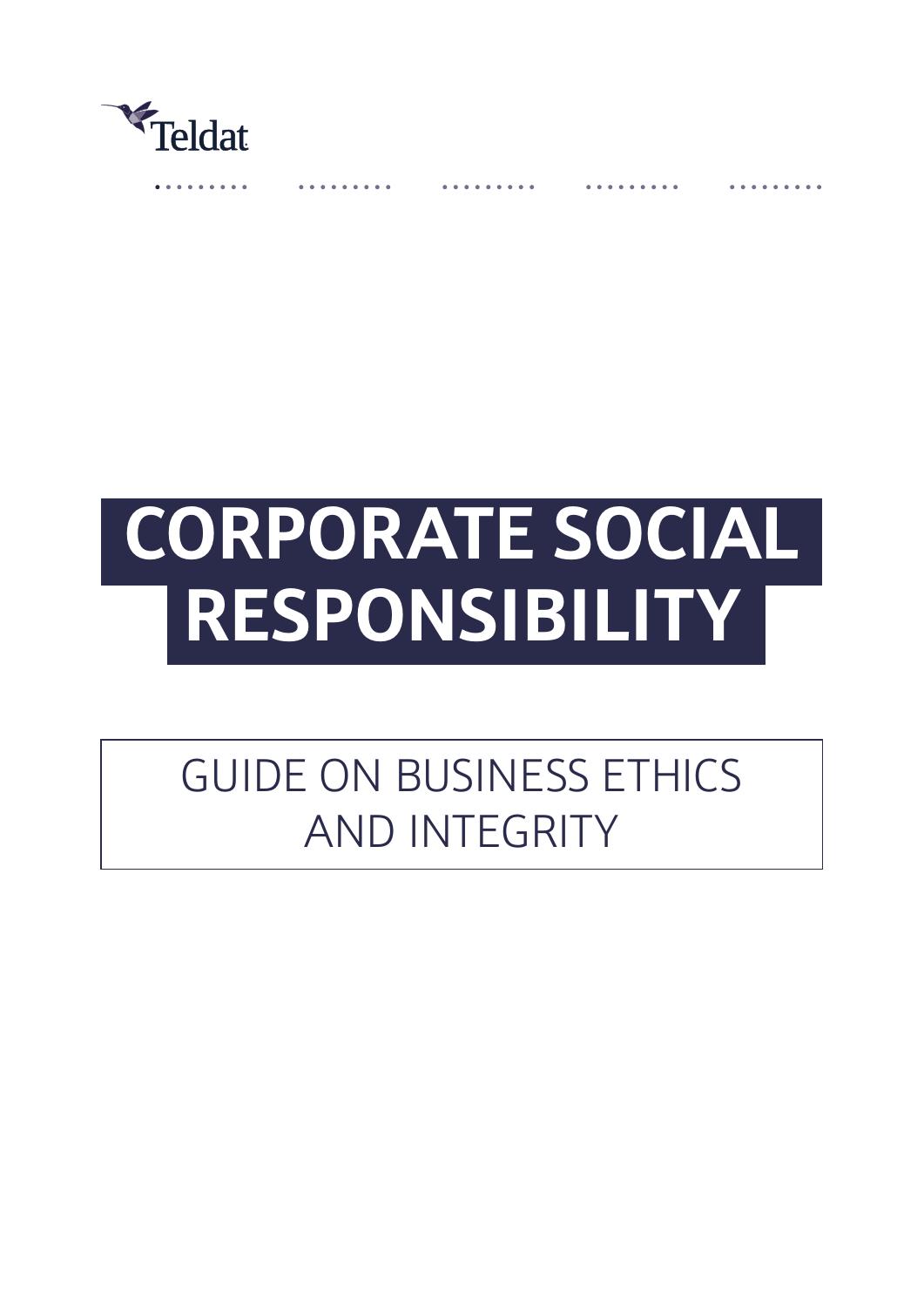

The world is currently facing dramatic changes due to the demise of old paradigms. As a result, the overall perspective is changing and so is the manner in which companies operate. Businesses need new solutions to help them carry out their activities now that the transition process is irreversible, and the working conditions and scenarios have been forever reshaped.

When it comes to the Company's shift in attitude towards ethics, the most relevant element has been the way in which companies have embraced and assimilated globalization during the 21st century.

This phenomenon gives companies the chance to operate easily in a global market, relocate and broaden their geographical scope. Technological developments and the opening up of financial markets have widely contributed to the emergence of this new corporate framework.

Globalization has opened up new spaces and offered companies opportunities to increase their power and presence in a wide variety of areas (both economic and social).

This increase in power, however, has also resulted in additional responsibilities since companies have greater capacity to respond to the expectations society places on them (such as employment generation, greater social and economic well-being, environmental care, community building, enforcing human rights leading by example, or increasing the number of free markets).

Globalization has also increased awareness of telecommunication solutions and the positive/negative use that can be made of them, helping discussion forums reach unprecedented levels.

Corporate Social Responsibility principles have been instituted to lay out a satisfactory and comprehensive Code of Conduct that provides an updated ethics framework to corporations. The result is a text that, without having the peremptoriness of statutory regulations, has been drafted by the main enforcement agents: the companies themselves.

Ethical business provisions recorded under a CSR guide go beyond traditional expectations and include company perceptions on what acceptable business practices entail.

Thus, business ethics becomes the set of rules, values, and principles a company voluntarily observes and match the provisions that apply to the actions of individuals. It covers both individual and collective actions within the Company.

The content set forth in this Corporate Social Responsibility Guide on Business Ethics and Integrity underlines Teldat's commitment to adopt, without any exception, an ethical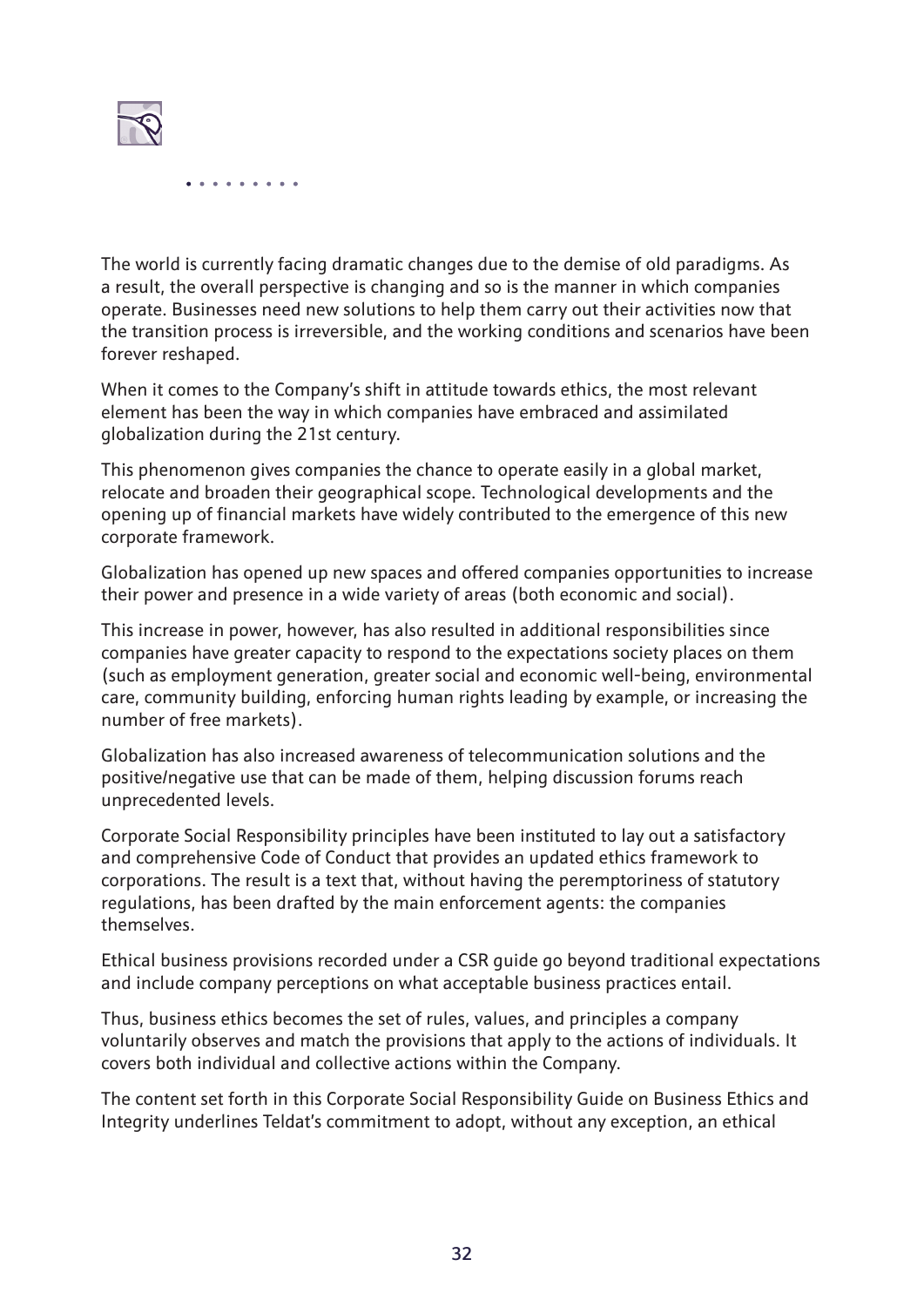

Code of Conduct that includes the values, principles, and standards to be observed at the corporate and individual level.

This Corporate Social Responsibility Guide covers all values, principles, and fundamental rules on the matter applicable to all Teldat departments. As such, it can be considered a basic manual of sorts.

Moreover, since it includes the Code of Conduct to be observed by the Company at all times (and that all providers and agents are expected to follow as well), it can be construed as a calling card for the public.

The fact that workers can learn about and access the information contained in this guide gives them confidence and a defined set of guidelines to follow in matters related to ethical behavior.

In addition, it sets the criteria the Company must apply when measuring, calculating, quantifying, and establishing internal assessment systems to monitor the level of compliance with Teldat's Code of Business Ethics.

Teldat's Corporate Social Responsibility Guide on Business Ethics and Integrity contains all relevant management and performance pledges, as well as the necessary lines for policy action.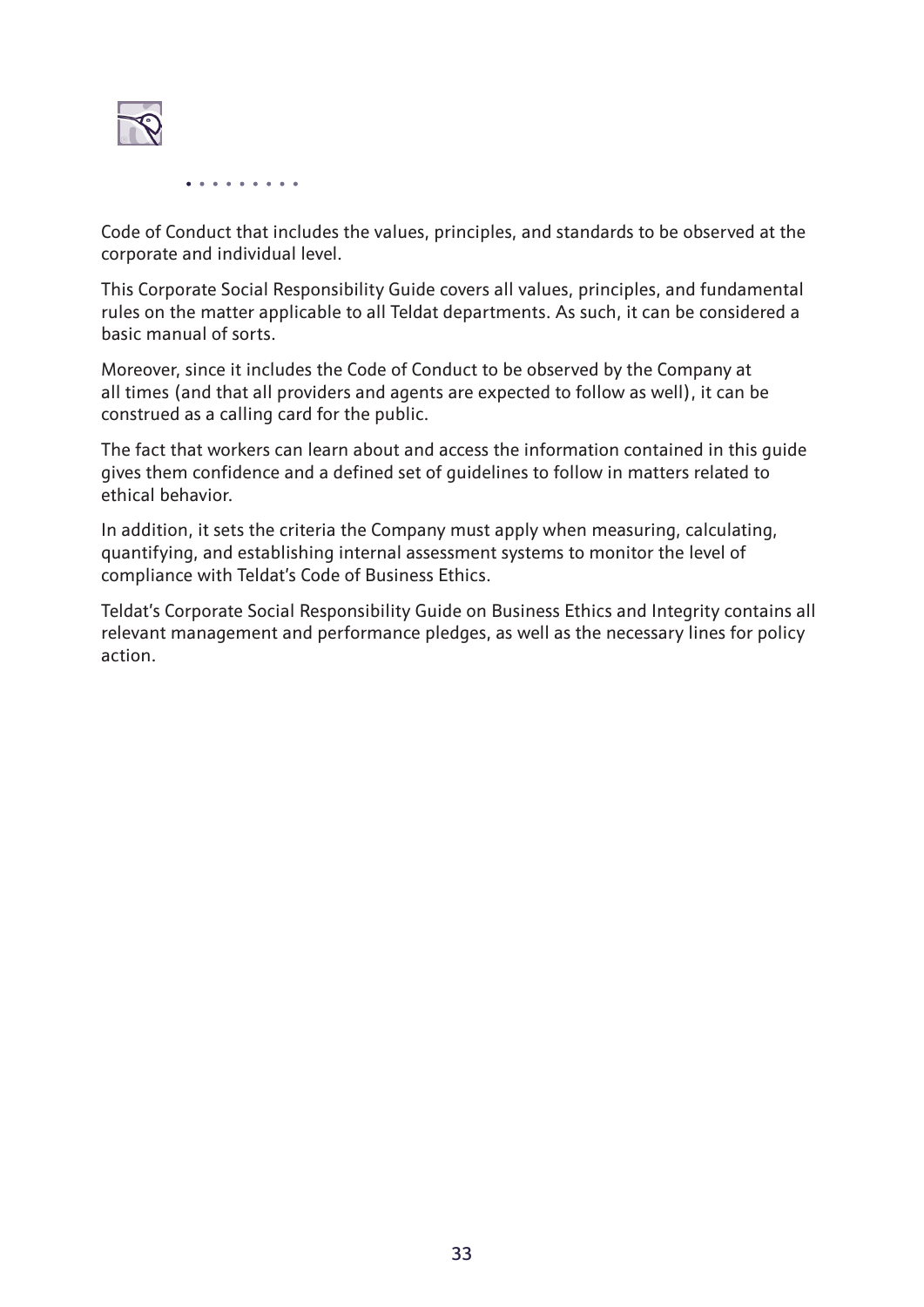

# **Preliminary considerations**

A socially responsible company understands the importance of the values and principles embedded in business ethics and, within its sphere of action, enforces their observance and protection.

This commitment is both global and cross-sectoral, involving not only the company itself but the workers that act on its behalf and the stakeholders it may rely on while conducting business operations.

The following concepts and definitions can prove useful in order to provide a backdrop to corporate social responsibility on ethical matters:

#### **Moral**

Set of customs within a community related to the goodness or wickedness of human acts.

#### **Ethics**

Theoretical and philosophical reflection on the goodness and wickedness of human acts. It is the theoretical construction of morals, used to establish all relevant behavioral patterns and models.

#### **Business ethics**

Enforcement, at corporate level, of the values and principles of action shared by a plural society.

#### **Code of Business Ethics**

Compilation of ethical values, principles and ethical standards that make up the organizational structure of a company.

#### **Globalization**

According to the International Monetary Fund (IMF), it is the growing economic interdependence of countries worldwide through the increasing volume and variety of cross-border transactions in goods and services, freer international capital flows, and more rapid and widespread diffusion of technology.

#### **Corruption**

Abuse of power for personal gain.

#### **Bribery**

Initiative to carry out an act of corruption on the part of the person in charge of making the payment.

#### **Extortion**

Initiative to carry out an act of corruption on the part of the person receiving the payment.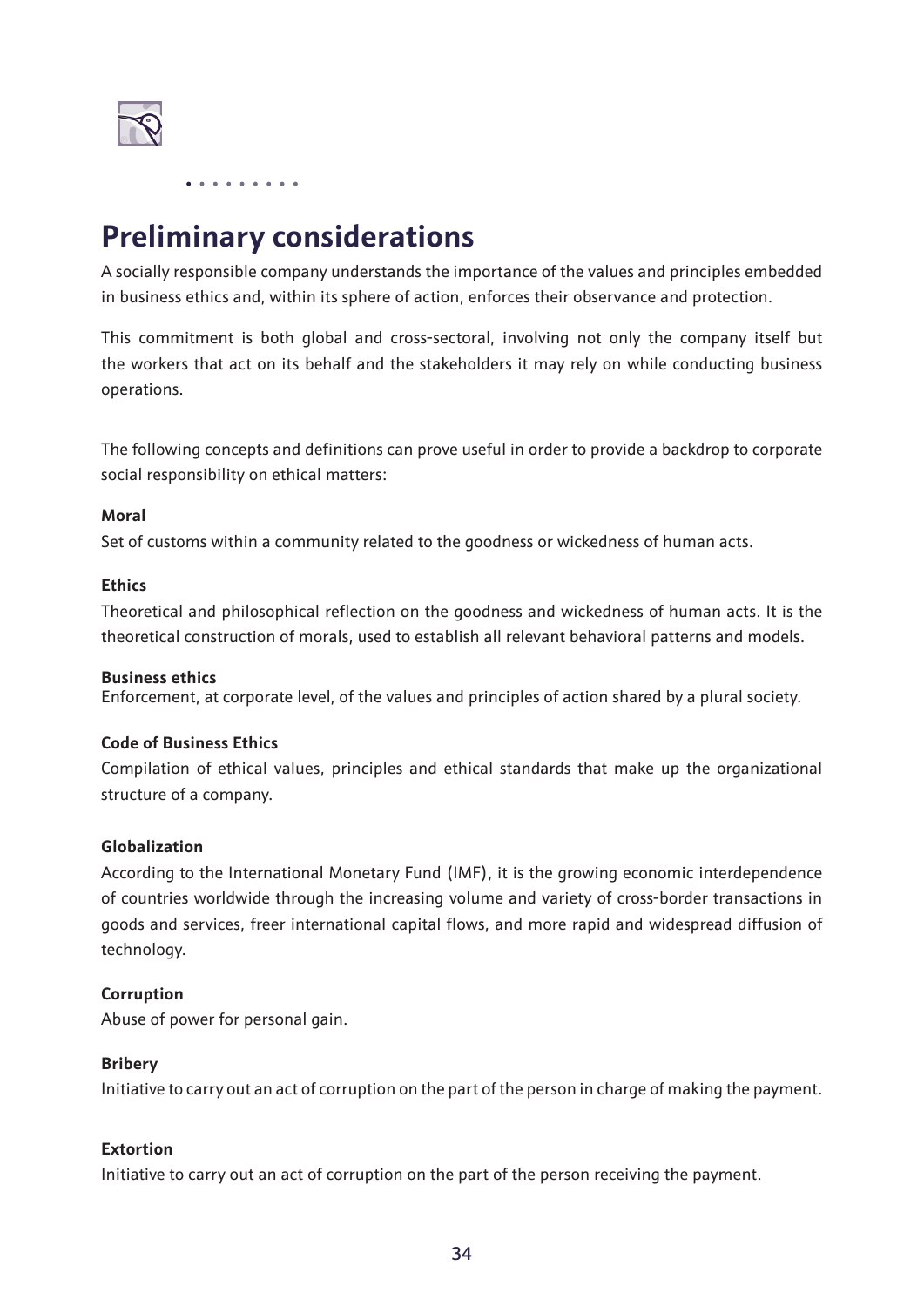

#### **Fair competition**

Activities performed at the same time as other sector companies and with the same goals, but in accordance with good commercial practices and in good faith.

#### **Socially responsible marketing**

Corporate communication tool that combines product offer and production goals and the Company's environmental, ethical, and social performance targets.

### **Commitment**

The Company's desire to adopt a Code of Business Ethics provides the following advantages:

- Generates a working environment in which employees are far more likely to feel a part of the Company, are motivated and wish to develop their careers there.
- Provides internal coherence that helps prevent potential conflicts and resolve those that could not be avoided in a quick and easy manner.
- Minimizes the risk of potential criminal offenses and instances of corporate crime.

In accordance with its commitment to corporate social responsibility principles and values, the good commercial practices in place, and in addition to the present Corporate Social Responsibility Guide, Teldat has drafted a Code of Business Ethics that is publicly accessible and contains the following pledges:

- Meet customer needs offering high-quality products that encompass all requirements and specifications.
- Contribute to the community's social and cultural improvement by operating honestly.

- Build a Company all employees can be proud of, focusing on knowledge, intelligence, teamwork and trust among employees and managers.

- Build confidence and credibility.
- Ensure respect for the individual.
- Create an open and honest culture characterized by responsible communications.
- Top-down approach for the setting of guidelines.
- Strictly observe legal provisions.
- Avoid conflicts of interest.
- Prioritize substance over form.
- Be loyal.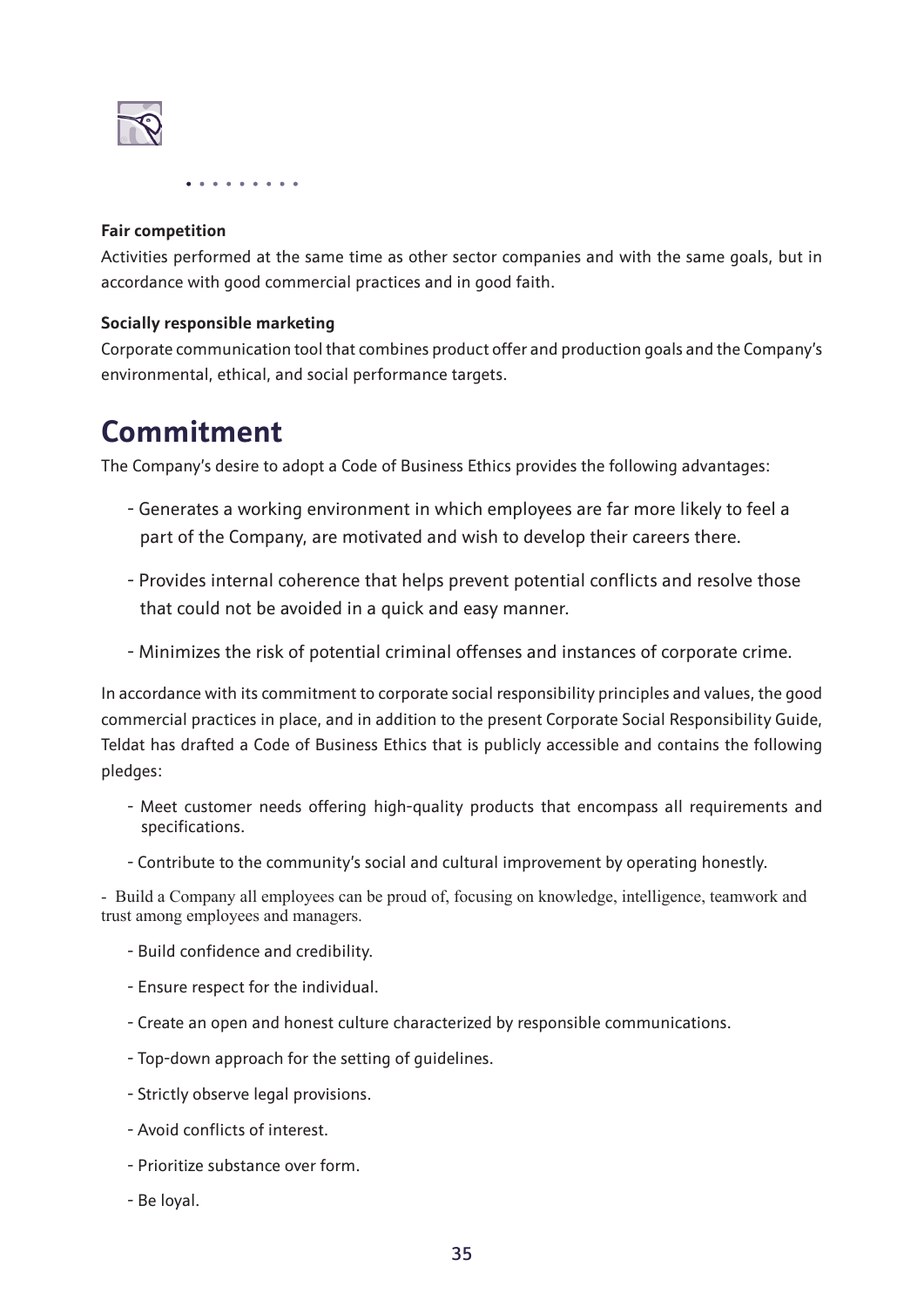

#### **Strategic lines**

Teldat's lines for policy action on business ethics and integrity revolve around the following topics:

- 1. Corruption
- 2. Fair competition practices
- 3. Responsible communications
- 4. Information security and data protection

#### **1. Corruption**

Corruption can be defined as an abuse of power for personal gain. When at least one of the parties involved is a company or corporation, we talk about corporate crime. The latter is the subject of explicit wording in the UN Global Compact.

The UN Global Compact is a voluntary initiative based on CEO commitments to implement ten basic sustainability principles that allow responsible companies to operate with integrity and according to a value system.

According to principle 10, "Businesses should work against corruption in all its forms, including extortion and bribery".

Although corruption seems to be a matter to be solved via legislation and at State level, it is a relevant matter for corporations since companies can be both victims and offenders. By favoring those that engage in a corrupt activity (regardless of whether they are the most suitable option or not), corruption distorts fair competition.

The presence of corruption in commercial transactions effectively cancels fair competition and, as a result, the proper functioning of a plural market capable of meeting all kinds of requirements on equal terms and at prices regulated by demand.

When a company is guilty of corruption, or its reputation is tarnished by a related event, it faces legal risks, personal risks deriving from the individual actions of employees, operational and financial risks.

As part of its commitment to adopt a policy for ethical behavior that encompasses all of its actions, Teldat acknowledges that the anti-corruption strategies of the private sector are closely tied to Corporate Social Responsibility practices and focus on internal prevention measures that are individually and voluntarily implemented, duly supported by a control mechanism.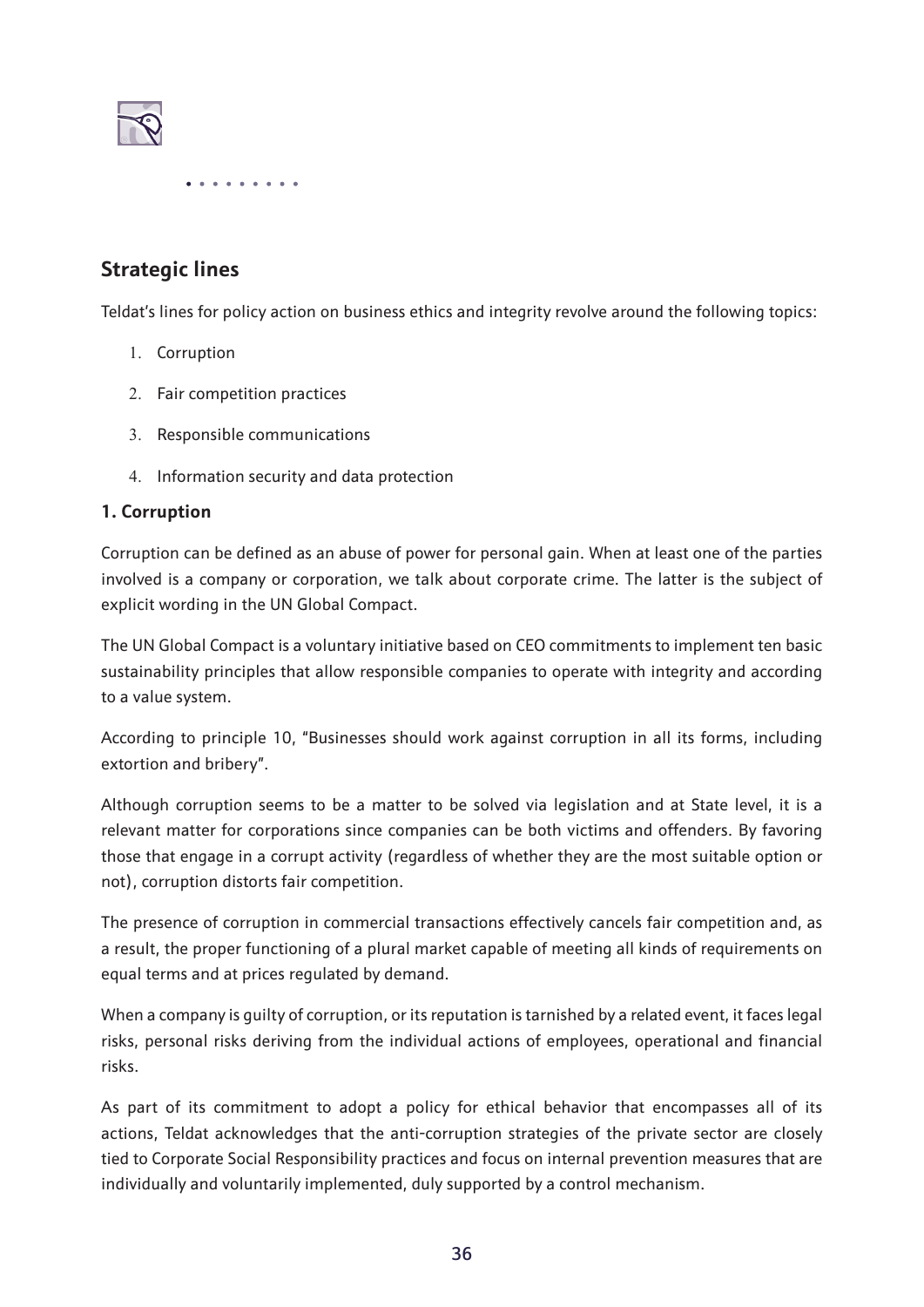

Teldat also believes that risk assessment is one of the key elements within the due diligence process of corporations when fighting against corruption (be them actual or potential risks). This assessment must be carried out on the basis of variables that highly impact the level of risk (such as size, sector, countries in which the Company operates, scope of its supply chain, ties with Public Administrations through grants, loans, or contracts, etc.).

Due to all of the above, when combatting corruption at all operational levels, Teldat bases its action policy on the findings of external audits.

#### **2. Fair competition practices**

Free competition is one of the pillars of our production model and shapes the way in which our society is economically organized. It allows an unlimited number of companies manufacturing and offering products or services to a great number of free and duly informed consumers to operate.

For this to work, companies must compete among themselves in a manner in which the arm'slength principle is observed.

When competition ceases to be free or it becomes unfair, the market suffers the consequences.

In line with the provisions on fair competition set forth in the applicable legislation, competitors ask for the arm's-length principle to be respected and sometimes go as far as to request collaboration to improve market conditions for the benefit of all. Strategic alliances and sectoral partnerships are necessary to meet market needs. Cooperation between companies must prove beneficial to stakeholders.

The law protects free competition at two levels: it prevents the creation of monopolies or marketdistorting agreements between companies (the highest tier), and it grants public authorities the necessary powers to monitor, denounce and sanction these practices in order to prevent companies from breaching the arm's-length principle (lower tier). For a potential breach in competition to be looked into, the affected party must file a claim.

In addition to the strict enforcement of the limits set by law on business competition, Teldat has drafted a corporate social responsibility policy based on our production model that aims to foster respect and cooperation with other companies operating in the market. As a result, it voluntarily undertakes to adopt the following lines for policy action: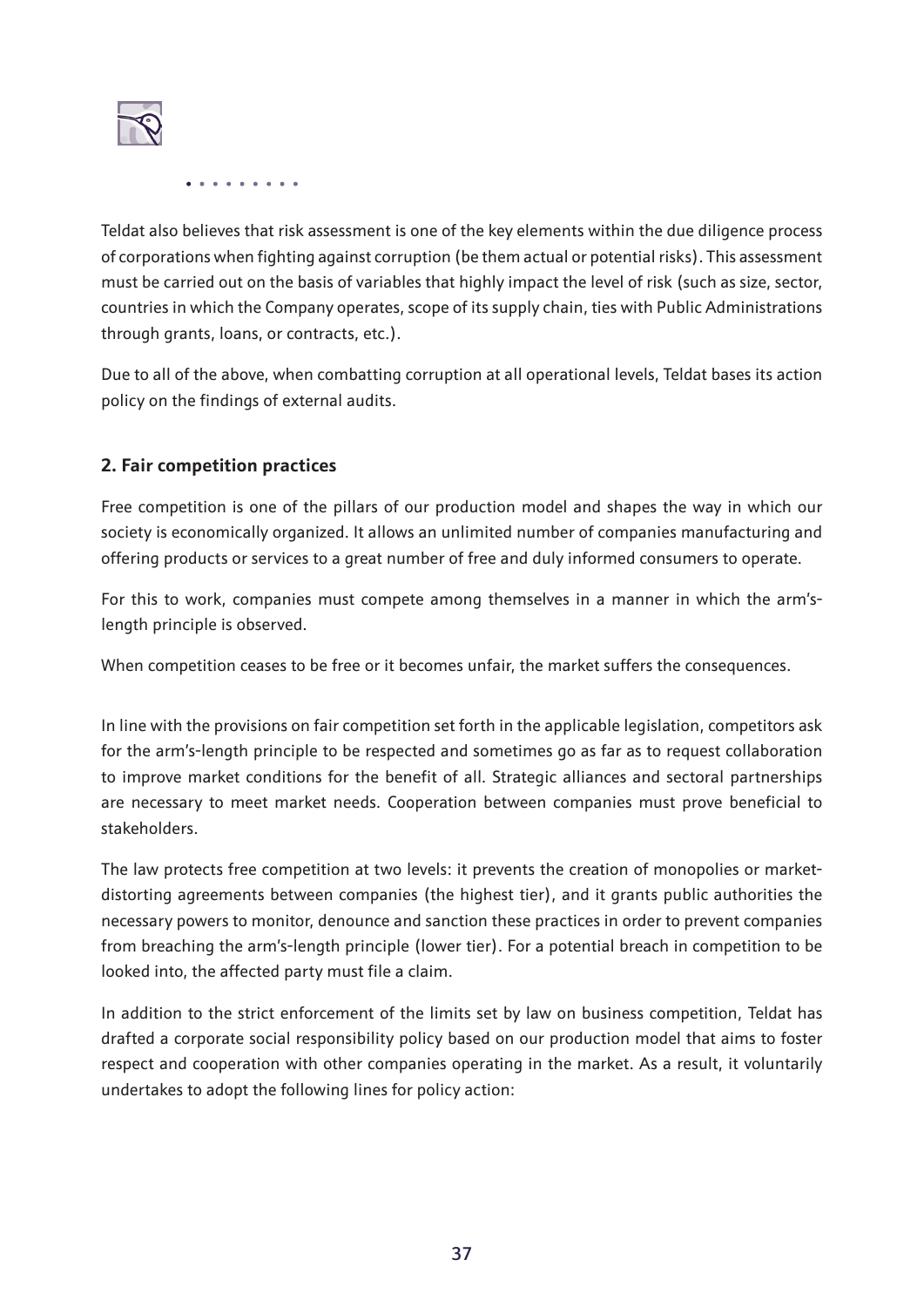

#### 2.1. Enforcement of the legislation on business competition

- · Reject any proposals involving anticompetitive agreements.
- Avoid abusing a dominant position, both internally and when it comes to collaborating entities.
- Reject any market-distorting acts and policies that are unfair to other companies.

#### 2.2. Internal policy on responsible competition

· Collaboration with competition authorities in investigations and procedures the Company may be directly or indirectly involved in.

#### **3. Responsible communications**

Responsible communications are a key factor in Corporate Social Responsibility and must be preserved at all costs. Not only do they help bring our range of products closer to interested parties and share our corporate values and Code of Conduct (both by means of internal and external channels), but they help make all related activities public. One of the main CSR challenges is to improve business communications and help them become an extra corporate value.

Corporate Social Responsibility undertakings (i.e., corporate values, responsibilities and goals used to define actions and strategies that help strengthen and enhance a sustainable relationship with the environment and operate in an open, transparent and innovative manner) must be shared with staff (internal communications) and the public (external communications).

Within the framework of a Corporate Social Responsibility program, communications can fall in one of the following categories (depending on their scope):

- Internal communications are one of the main tools the Company has to spread its values and operating principles. Most stakeholders (i.e., workers, shareholders, providers, etc.) have access to this information when internal communication actions are effectively performed. It is crucial that employees identify with corporate values, as this reinforces their commitment and trust in the team they belong to. Corporate communications must be effectively broadcasted within the company before they can be shared externally.
- External communications are paramount when it comes to offering products and services but are also key to pass on corporate values and convey the Company's commitment to financial, social, and environmental sustainability.

Social marketing, which combines corporate social responsibility targets and selling strategies, is embedded in our external communications model. Its aim is to achieve customer satisfaction while taking a much broader view (i.e., understanding customers are an integral part of society that must be pleased with the process).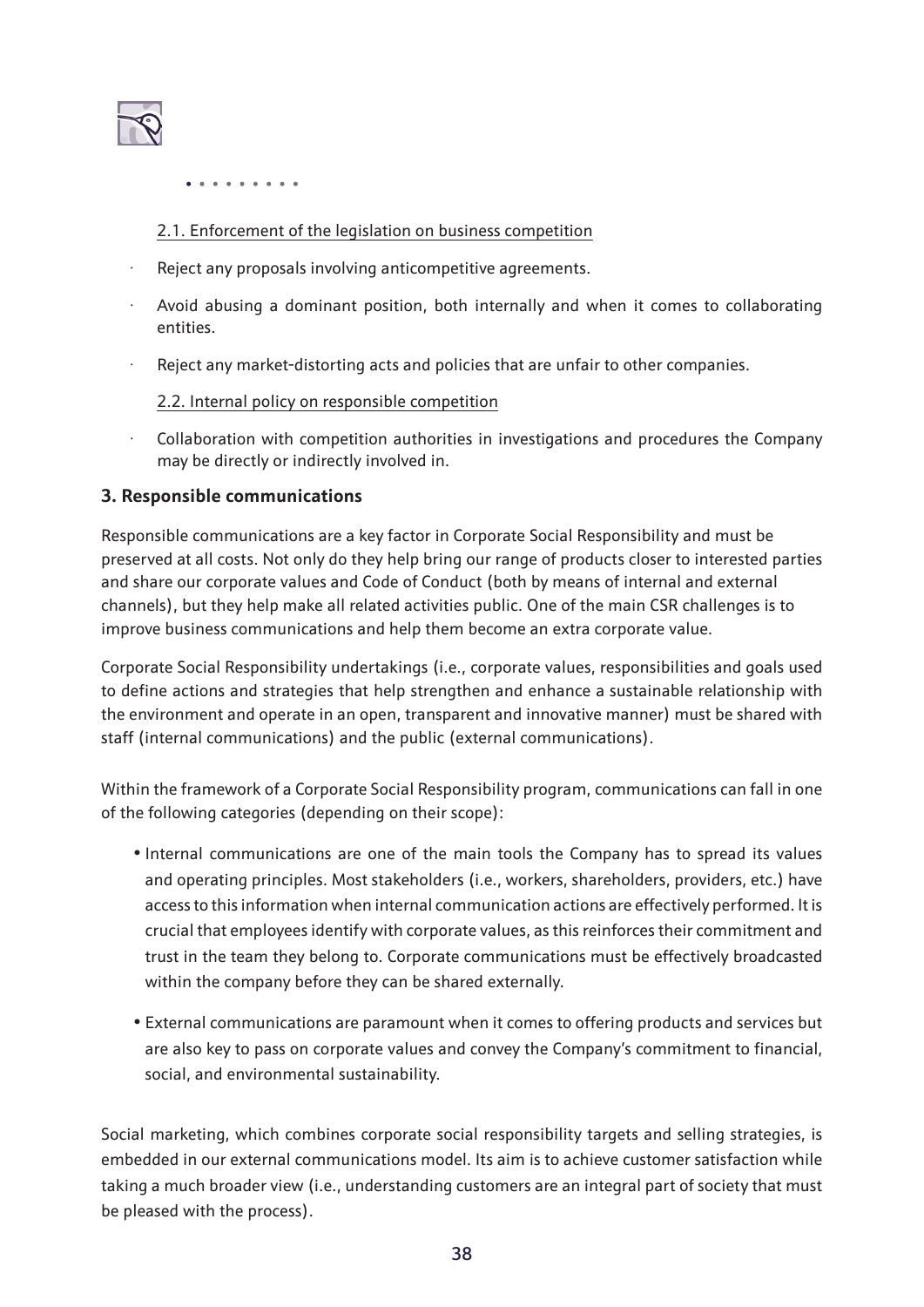

As a telecommunications company, Teldat is aware of the power of communication to bring people together and trigger change. It has therefore established a series of internal and external communication policies based on information transparency and accuracy, ensuring all messages are responsibly construed. The lines of action that define our communication and information policy are as follows:

#### • 3.1. Internal communications

- Set up of an internal multidirectional communication channel.
- Accessible and transparent information for employees on key goals or targets pertaining to a specific matter.
- Pay attention to suggestions, contributions and proposals coming from employees.
- Analysis of proposals involving changes or improvement measures submitted by employees.
- 3.2. External communications
	- Set up of external multidirectional communication channels for customers and related entities.
	- Accessible, effective, and accurate information on products and transactions.
	- Pay attention to suggestions, contributions and proposals coming from customers, consumers, and related entities.
	- Analysis of proposals involving changes or improvement measures submitted by customers, related entities, and consumers.

#### **4. Data protection and information security**

Information security refers to the pro-active and preemptive measures, well as any technologies and custody systems, set up by companies to store and protect information while ensuring its confidentiality, integrity, and availability.

Information security does not only cover computer data, since details can be filed and stored using different means and formulas.

Information security aims at keeping data safe and prevent their loss and unauthorized modification or disclosure.

When it comes to data protection, the goal is not to protect the data themselves but rather the content related to personal details in order to avoid an abusive use thereof.

In Spain, the Personal Data Protection Act aims at guaranteeing and protecting, with regard to the processing of personal data, the public freedoms and fundamental rights of individuals and, more specifically, their honor and personal and family privacy. As part of its commitment to uphold all legal provisions, Teldat has implemented all mandatory protocols. Moreover, in an effort to go beyond the minimum legal requirements, the Company has included data protection and information security among its chief CSR goals.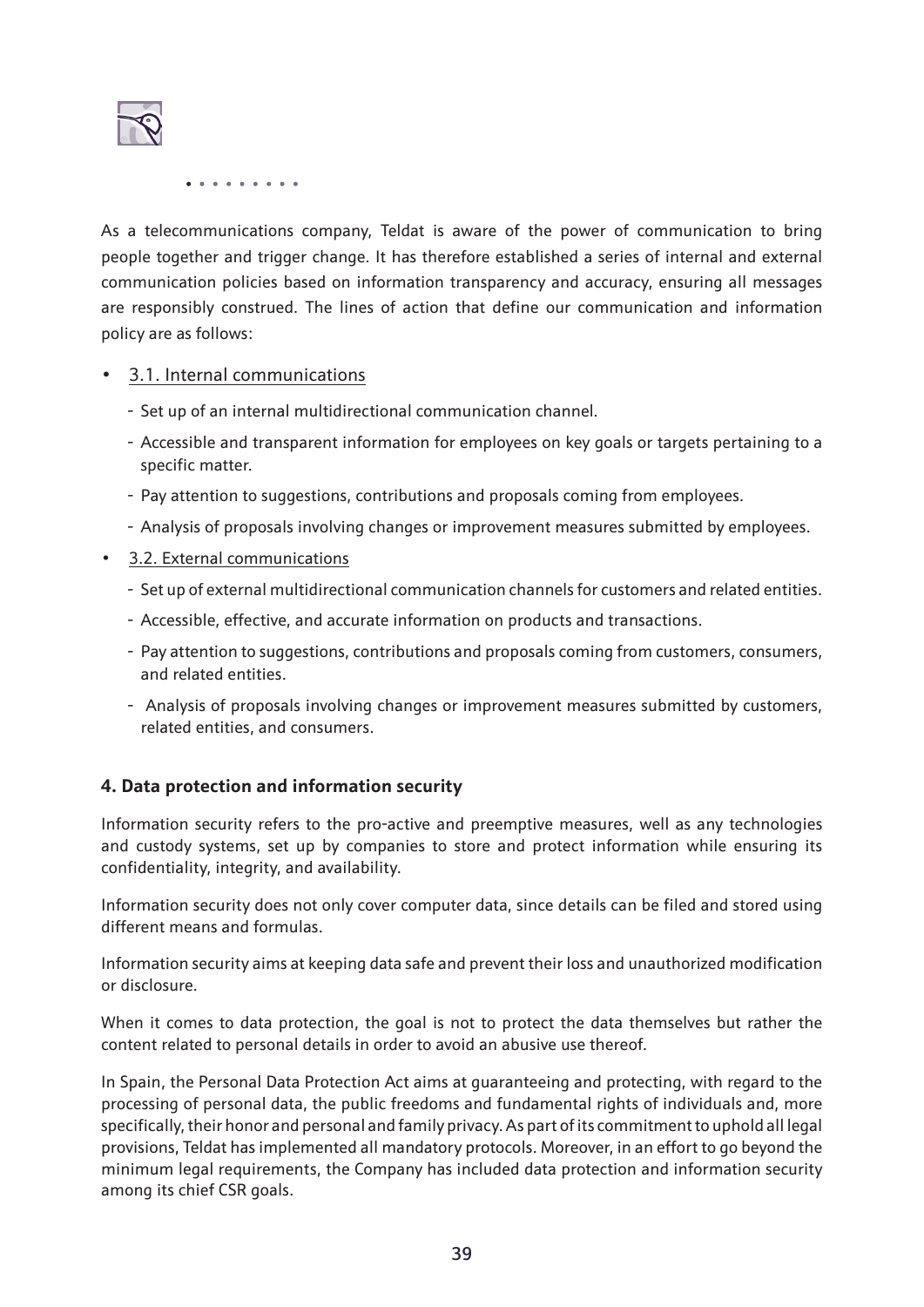

When it comes to implementing its measures, Teldat takes into account all processes, actions and actors involved in the handling and storage of information kept by the company (i.e., people, processes and technology).

Learn about the potential risks the information we work with is exposed to, determine who is responsible for each procedure, and set different levels of access to information are key factors according to Teldat. Thus, the Company has come up with the following lines of action to ensure data protection and information security:

#### 4.1. Information security

- · Definition of mandatory protocols in accordance with Spanish Organic Law 3/2018 on Personal Data Protection and guarantee of digital rights.
- · Creation of information safekeeping and custody channels.
- · Appointment of people in charge of ensuring the information is kept safe.
- · User administration, access credentials and groups.
- · Custody of data access permits.
- · Designation of employees and definition of processes involved in information security.

#### 4.2. Data protection

- · Definition of mandatory protocols in accordance with Spanish Organic Law 3/2018 on Personal Data Protection and guarantee of digital rights.
- · Appointment of people in charge of ensuring the information is kept safe.

#### 4.3. Management and control of the data protection and information security program.

- · Periodic review of the system.
- · Analysis of the internal audits carried out.
- · Analysis of the faults detected.
- · Identification of areas where improvements could be made and setting of new targets.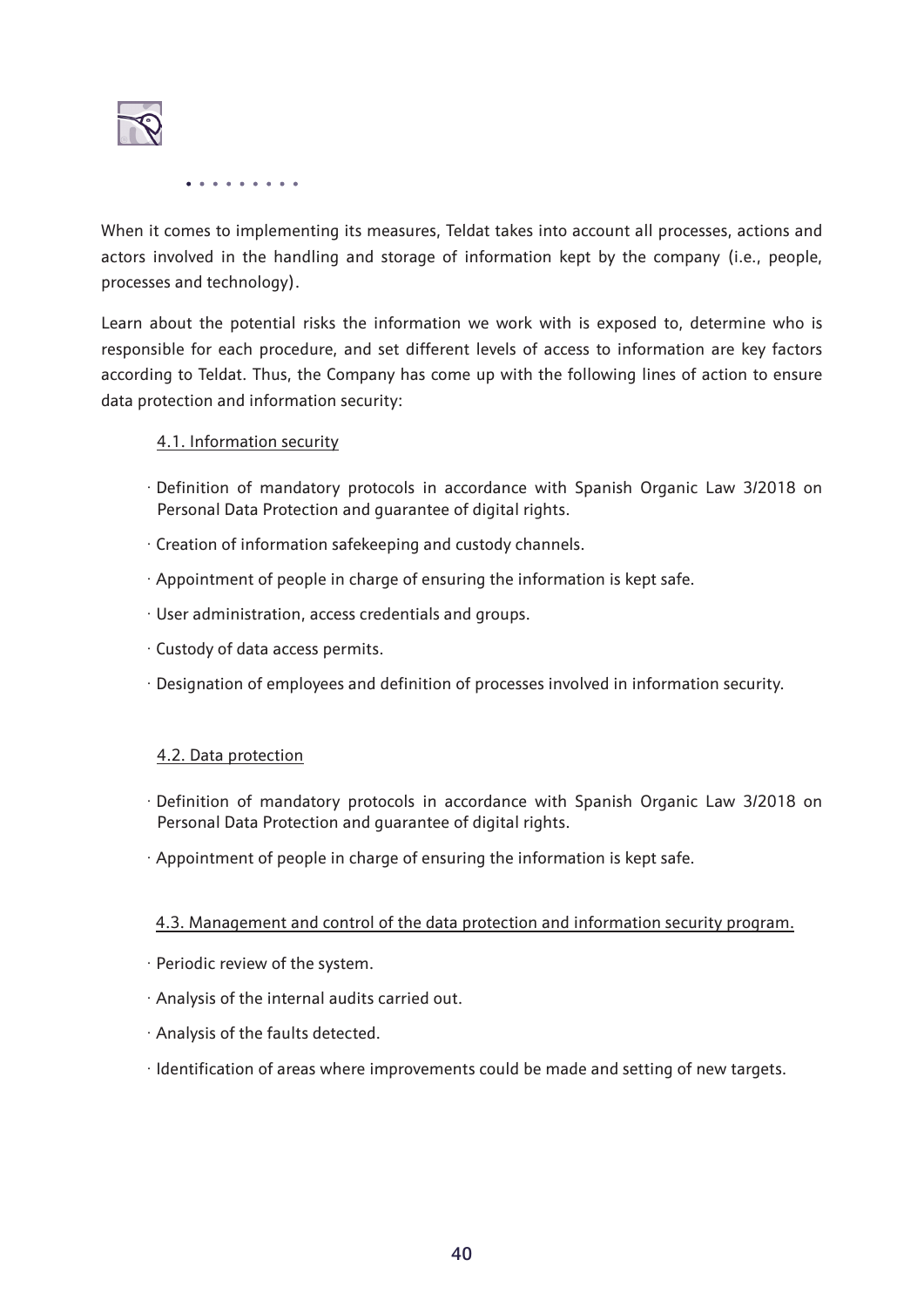

*This Teldat Corporate Social Responsibility Guide on Business Ethics and Integrity contains the commitments and main indicators that direct its action in this field and has been prepared in accordance with ECOVADIS' content criteria.*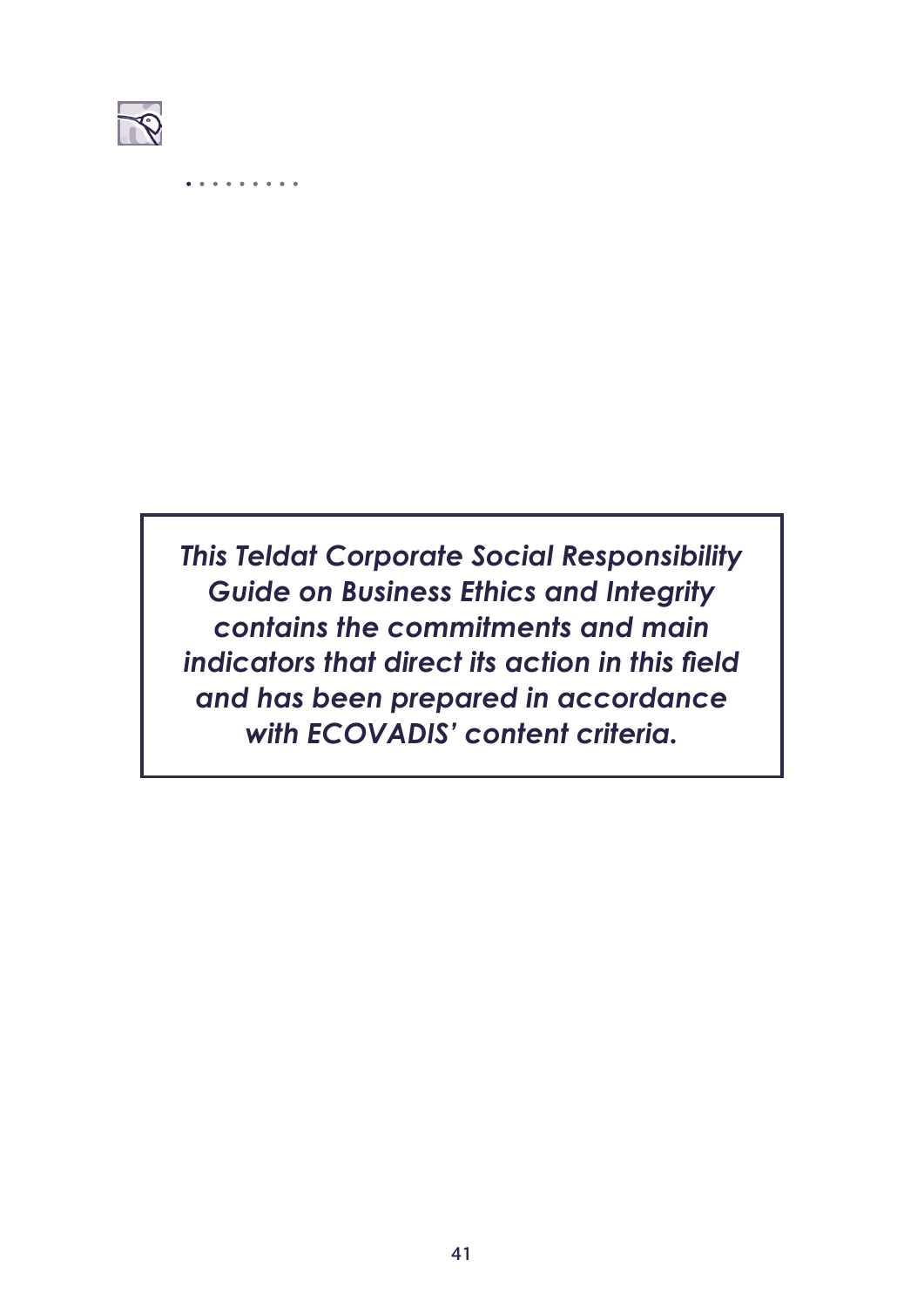

# **CORPORATE SOCIAL RESPONSIBILITY**

# GUIDE ON SUSTAINABLE PROCUREMENT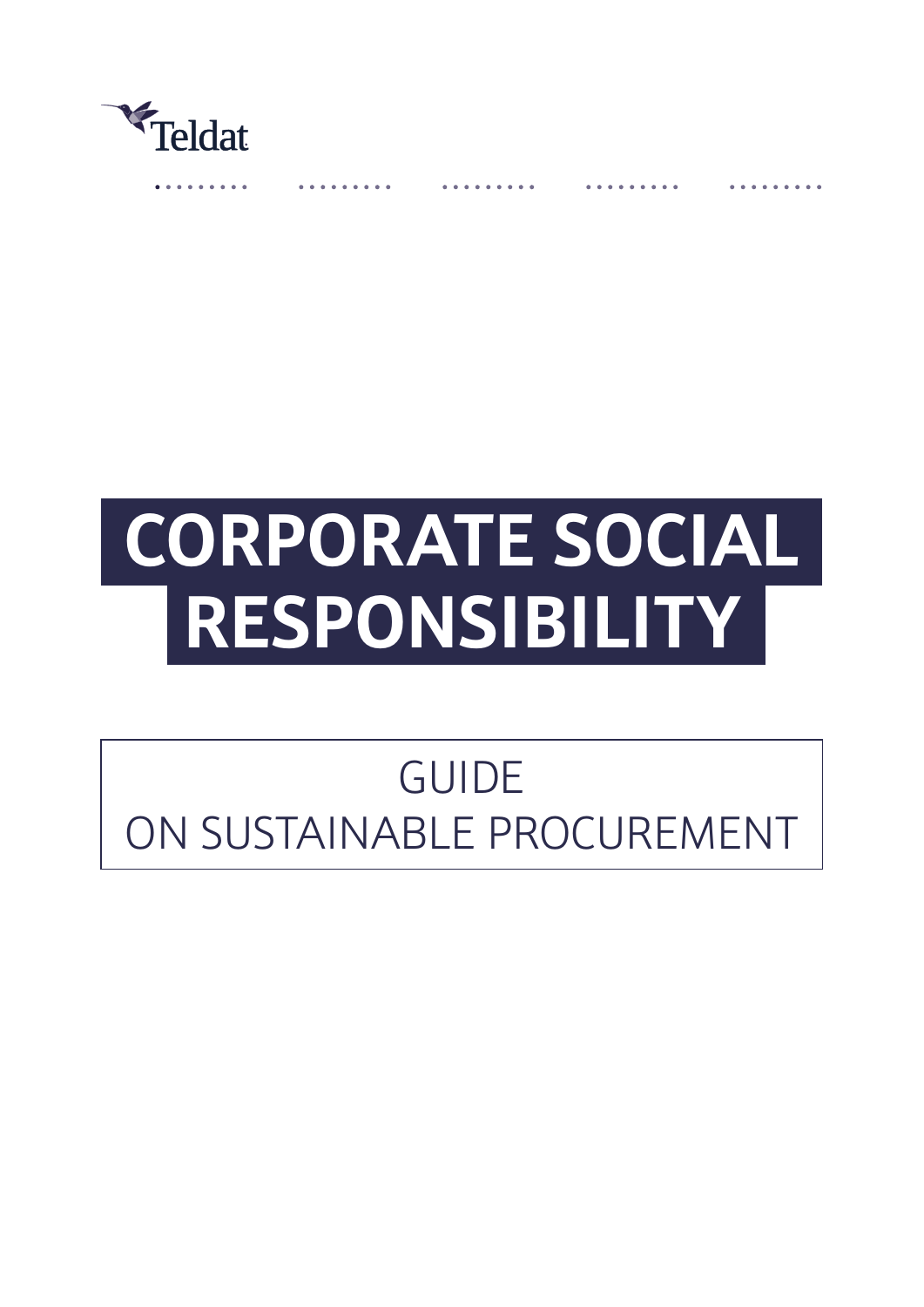

Sustainable procurement is a reflection of the assumption, on the part of a company, that not only its own activities should be directed by a social responsibility policy, but also the activities of the different agents that work with it in the market and that, with its contracting and purchases, it supports in some way.

With sustainable procurement, a company takes its social responsibility to the agents and companies that it works with rather than limiting this to its own acts. It will make every effort to avoid associating with those that breach not just what is stated in the relevant legal system, but also its corporate social responsibility criteria.

Sustainable procurement decisions do not only consist of purchasing a required product or service for a sustainable purpose. They involve taking into account other aspects related to the production conditions and method, the materials they are made of, the working conditions for workers or the direct and indirect consequences of their production or provision, both short- and long-term, on the environment.

Thus, the values of responsibility and sustainability, which are fundamental to society and companies like Teldat, are integrated into the company's entire production and supply chain and product and service life cycles to ensure that they are adhered to in all production phases (both internal and external).

For this, Teldat requires the contracting party to share and conduct itself in accordance with the same values and principles of responsible action that it sets for itself. It requests some requirements, specifications and conditions to ensure this prior to contracting, and maintains the necessary control afterwards in order to check whether this is carried out in practice.

Practicing sustainable procurement enables Teldat to create value for its purchasing processes. By efficiently managing its budget, it can contribute to broader policy objectives while satisfying a production need. It would be incongruent to ignore the social consequences of contracting works, supplies or services after making a corporate commitment to socially responsible action.

This Corporate Responsibility Guide on Sustainable Procurement follows from Teldat's undertaking to take the actions from its commitment to corporate social responsibility to the activities of external agents and companies that provide it with goods, services or outsourced actions, and necessary for its functioning and operation.

This guide, which reflects the Corporate Social Responsibility policy in terms of social and environmental requirements and Teldat's fundamental business performance values, principles and standards for suppliers, is the basic manual that directs and regulates the actions of all departments within the company in this area.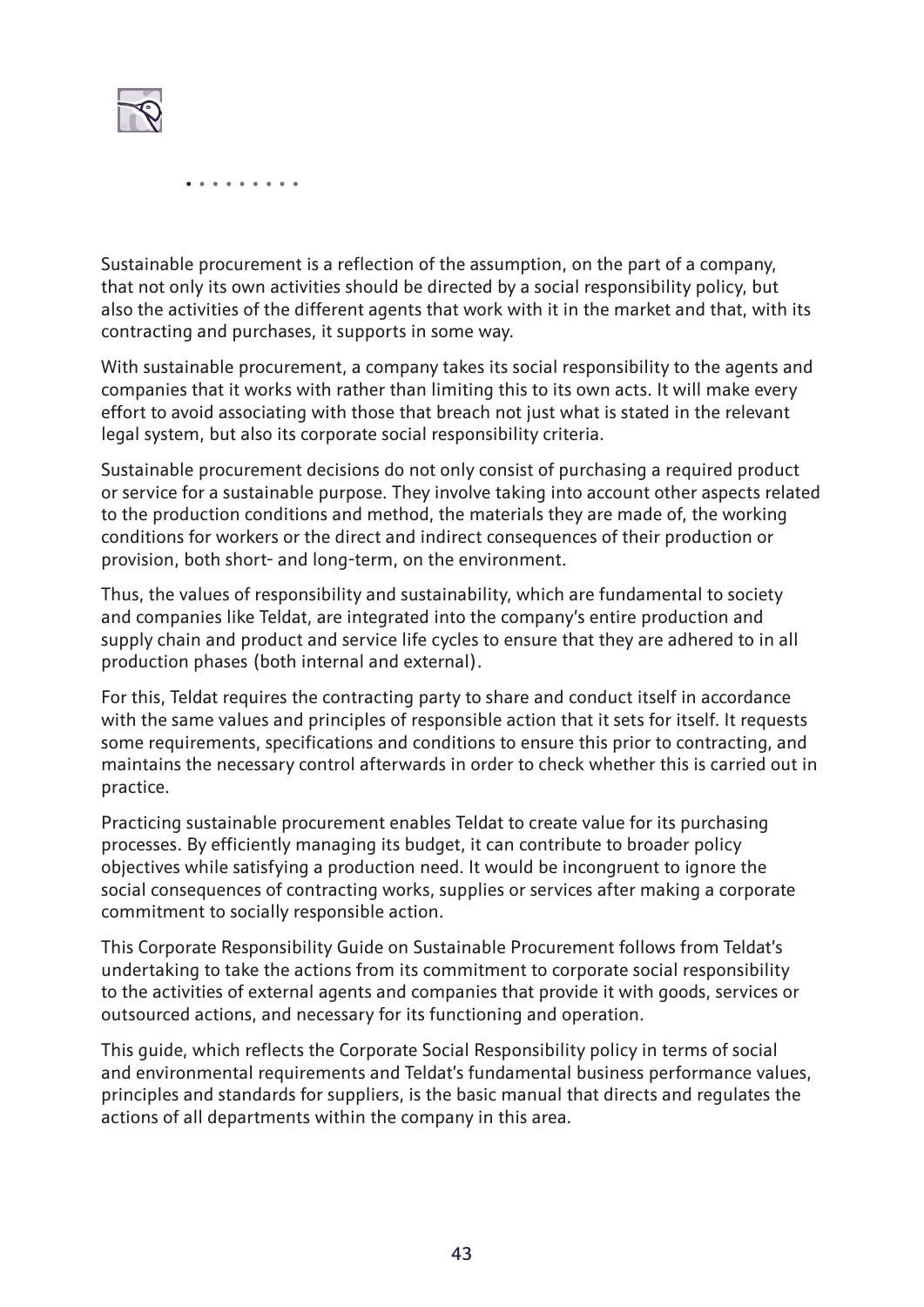

It is an external business card, reflecting the selection code for Teldat partners and suppliers, to which Teldat transfers its sustainability commitment.

It provides confidence for workers, who can learn and have constant access to the information in this guide in order to find out the guidelines for behavior in this area.

It sets out the conditions the company must follow when measuring, calculating, quantifying and establishing internal evaluation systems to control its actions with respect to Teldat's sustainable procurement policy.

The Corporate Social Responsibility guide on Sustainable Procurement in Teldat contains Teldat's performance and management commitments, as well as the business action guidelines in this area.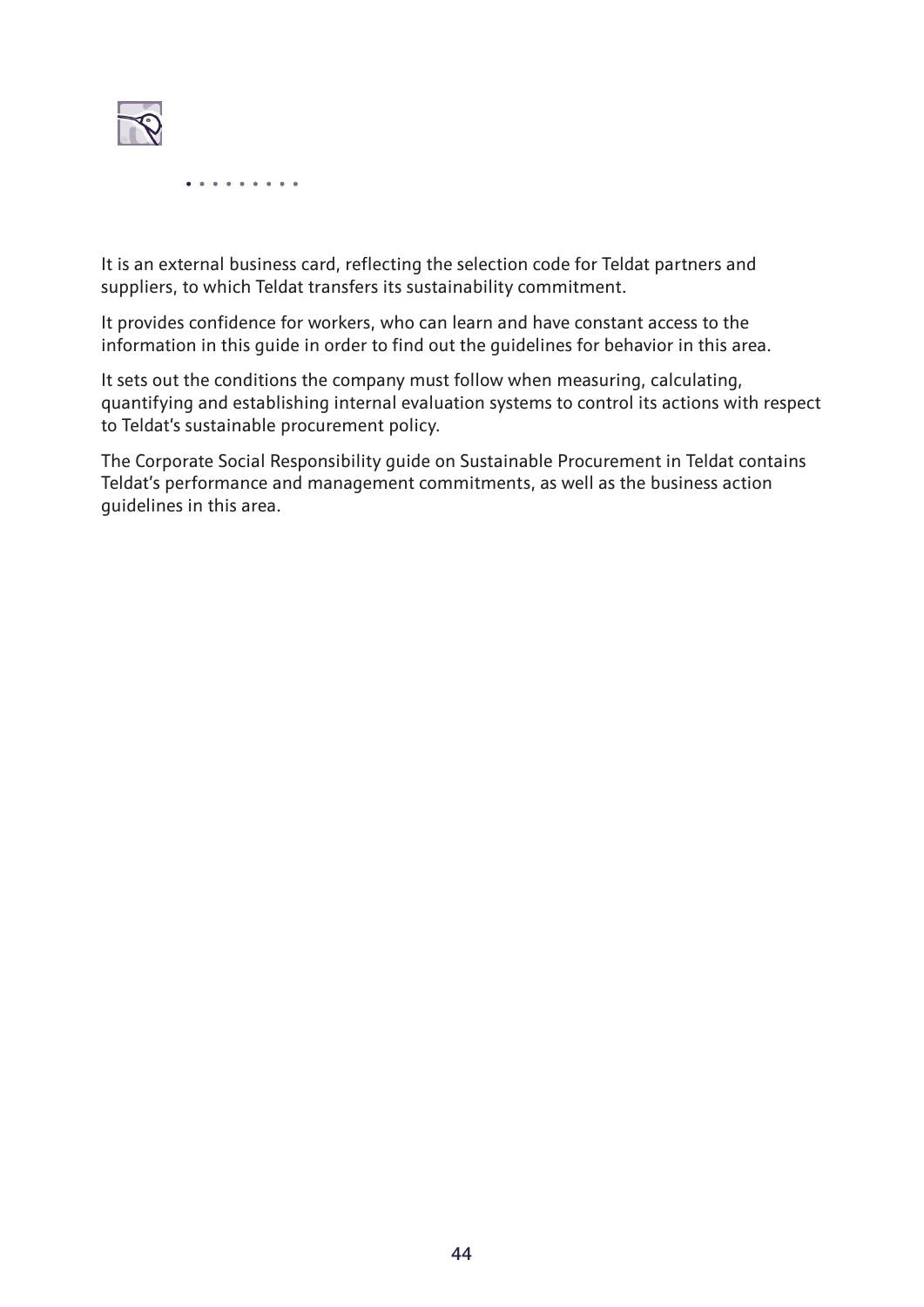

# **Previous considerations**

A company committed to sustainable procurement is one that translates its social and environmental commitment to its entire supply or production chain, thus ensuring the sustainability of all its actions, both in its own internal processes and in those of others outside the company.

To define the context for integrating this corporate social responsibility guide in terms of responsible contracting, the following series of concepts and definitions will serve as a reference framework:

#### **Supplier**

A company or professional person that provides another company with the goods or services that are necessary to its production chain.

#### **Production chain**

A system of persons and companies related to each other by a succession of production, transformation and creation operations for a product that is offered to market.

#### **Supplies**

Articles that satisfy a production or consumption need.

#### **Fair trade**

A commercial system that aims to help countries with weaker economies to develop and eliminate poverty based on solidarity and the establishment of fair and ethical production, sale and purchasing conditions.

## **Commitment**

As part of its commitment to sustainable procurement, Teldat sets forth the following code of conduct in this area:

- Require all companies and suppliers with which it has any sort of contract and that belong to its production and supply chain to comply with its Corporate Social Responsibility standards.
- Inform providers of these standards.
- Evaluate the suppliers that it wishes to integrate into the production and supply chain prior to contracting.
- Choose companies whose missions ensure that human rights and the environment are respected.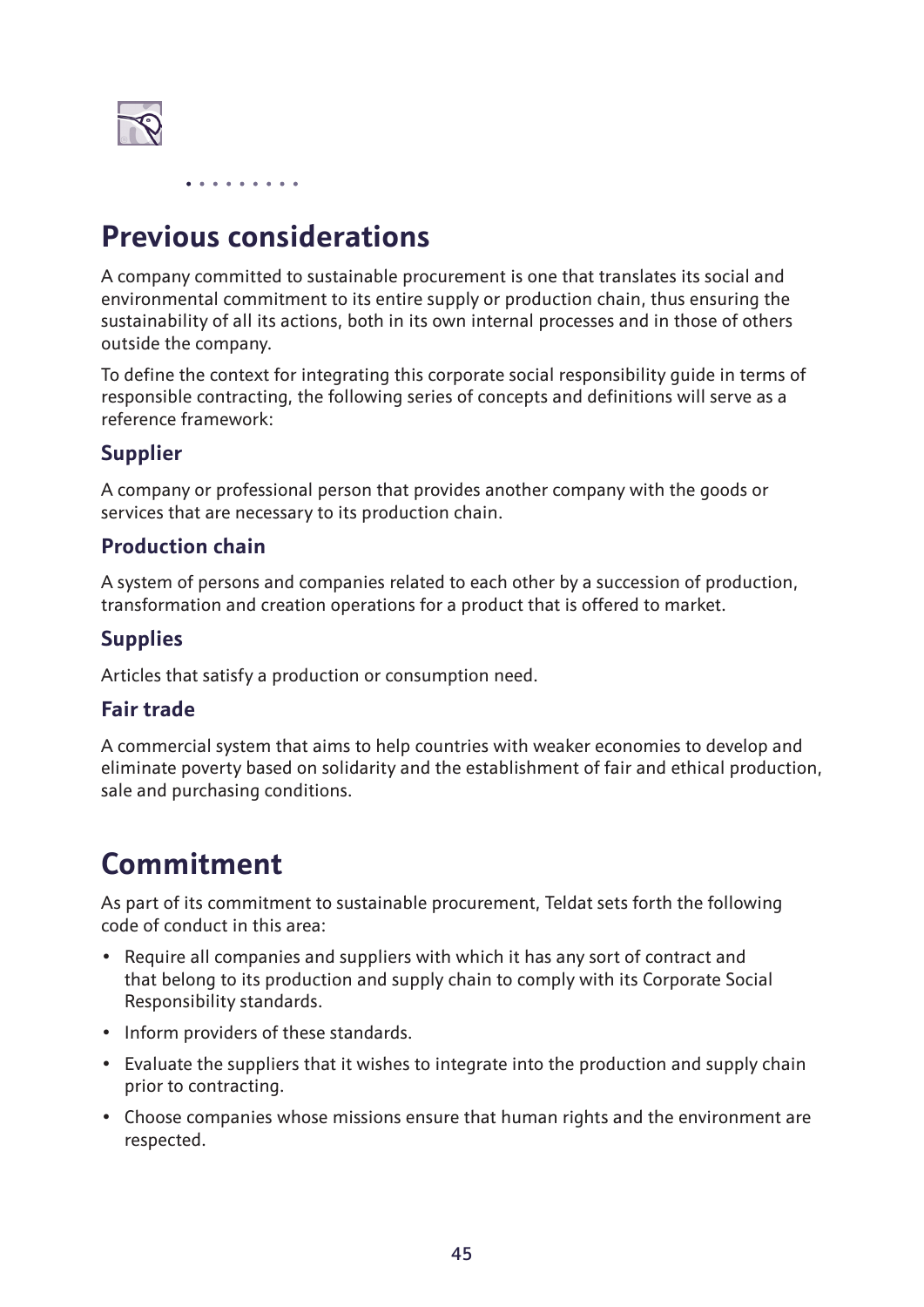

- Choose local suppliers, wherever possible, to minimize the carbon footprint from transporting goods while activating the local economy.
- Choose suppliers offering products with ecological or sustainable certificates and from fair trade.
- Prioritize contracting social companies.
- Favor long-lasting relationships and trust and interaction with the supplier.
- Look for suppliers with official environmental certifications.
- Periodically audit the suppliers that belong to the production and supply chain.
- Renounce or cancel any contact with any company or supplier agent that systematically violates Teldat's Corporate Social Responsibility standards.

## **Strategic lines**

The lines of action in relation to Teldat's sustainable procurement activities are determined according to the following criteria:

- Suppliers' environmental commitments
- Suppliers' social commitments
- Suppliers' ethical commitments

#### **1. Suppliers' environmental commitments**

Environmentally-friendly or ecological procurement is based on incorporating environmental requirements in supply, works and service contracts. These include things like energy efficiency, using reusable products, minimizing emissions, proper waste management and all other requirements that Teldat sets itself in terms of corporate performance in environmental matters.

Teldat's action guidelines in this area consist of carrying out a preliminary study prior to contracting on these environmental commitments:

- The delivery of information on Teldat standards concerning environmental matters to the suppliers under study.
- A study of potential suppliers' standards in terms of environmental matters.
- A review of the information from suppliers regarding their operations with respect to key environmental parameters, where they apply, and on energy consumption and emissions, water consumption, biodiversity, pollution and waste management.
- In applicable and relevant cases, the information from suppliers regarding product use and lifetimes, and safety and health at the client's site will be reviewed.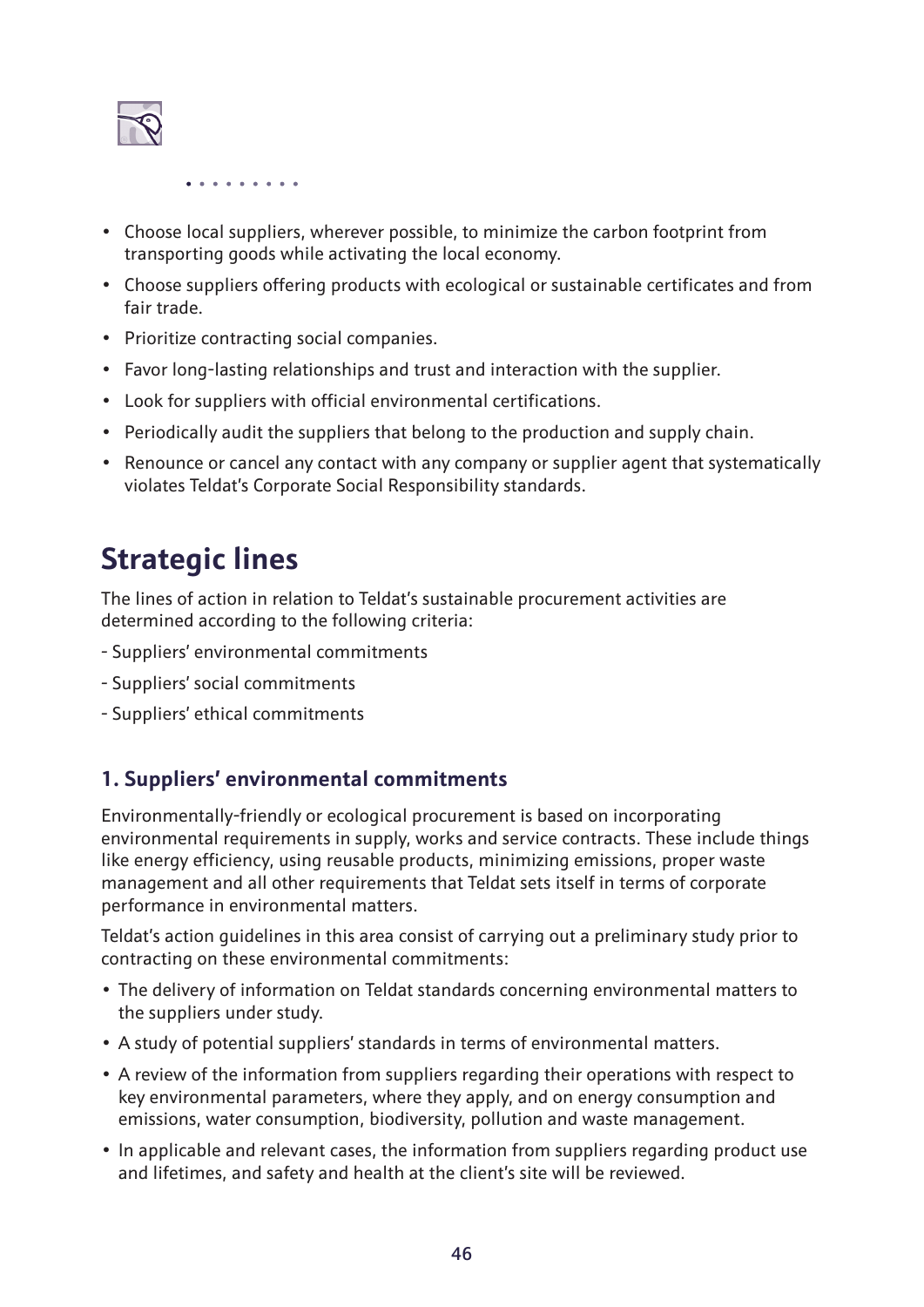

#### **2. Suppliers' social commitments**

Social contracting considers aspects of the supplier's relationship with its employees, such as the quality of employment, gender perspective, hiring of disabled persons or hiring insertion companies and special employment centers, supporting the social economy, promoting equal opportunities and design and accessibility for everybody, promoting Corporate Social Responsibility and all other requirements that Teldat sets itself in terms of corporate performance in social matters.

Here, as in the previous point, Teldat's action guidelines consist of evaluating the commitments of potential suppliers prior to contracting in the field of social matters. For this, Teldat will:

- Deliver information on Teldat standards in social matters to the suppliers under study.
- Review the information from suppliers regarding human resources, with a focus on their work health and safety policies, working conditions, agreements and negotiations, as well as the training and promotion opportunities for their employees.
- Internal policies and actions to avoid absolutely and categorically any behavior that involves child or forced labor, discrimination for any reason, harassment or any other behavior that could in any way violate human rights will be particularly important.

#### **3. Suppliers' ethical commitments**

Ethical contracting includes the requirement for companies and suppliers to offer guarantees that they share the basic lines of the code of conduct that Teldat sets itself in terms of corporate performance.

Prior to contracting, Teldat will evaluate supplier commitments and policies by:

- Delivering information on Teldat standards on ethics and the corporate code of conduct to the suppliers under study.
- Studying supplier standards on ethics and conduct.
- Reviewing the information from suppliers regarding their operations with respect to the following points:
	- Corruption
	- Free competition practices
	- Responsible communication
	- Information security and data protection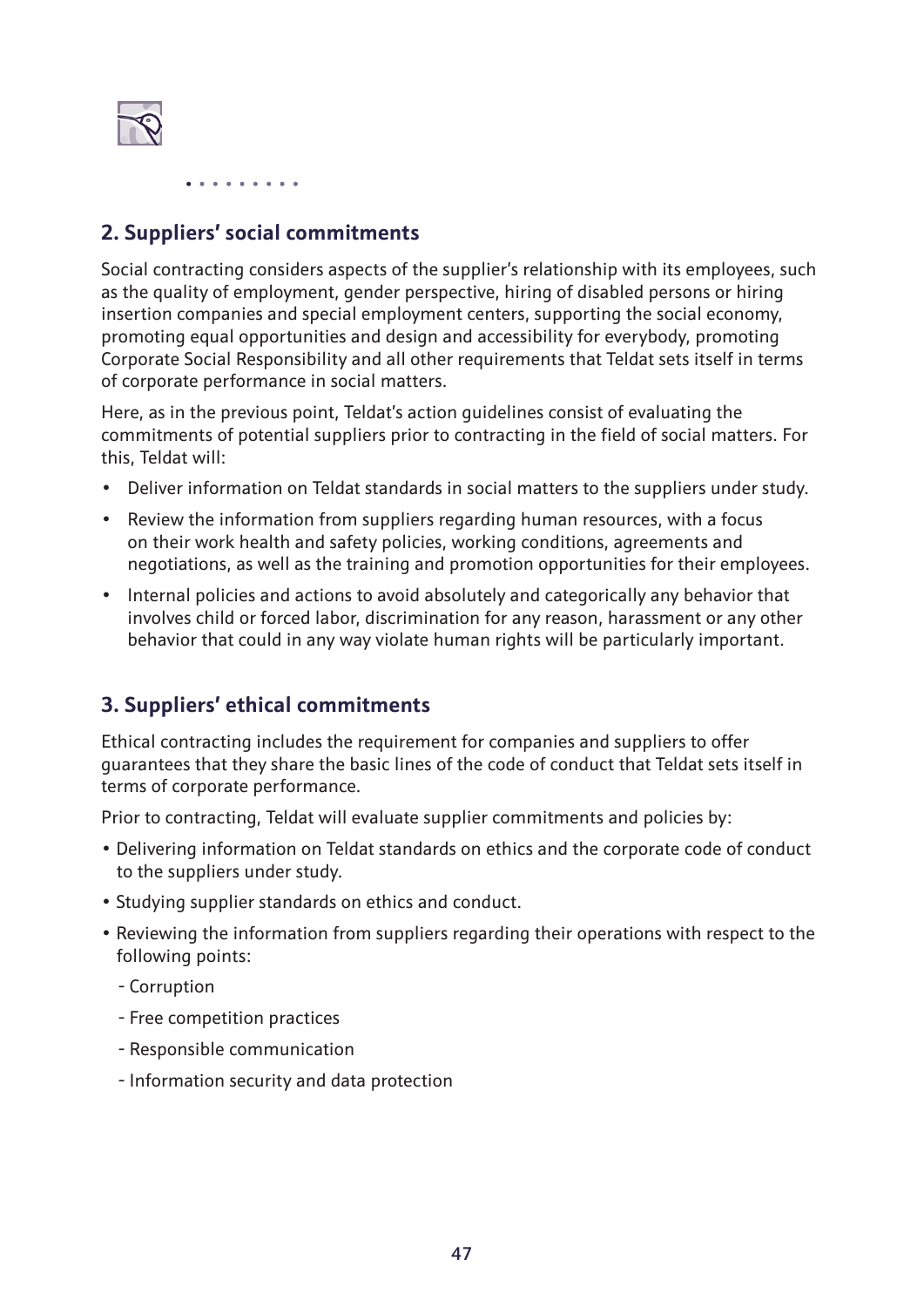

#### **4. Monitoring action.**

While a commercial relationship with suppliers lasts, Teldat will maintain a vigilant attitude regarding compliance with the standards established by Teldat, in the matters described above – environmental, social and ethical – and suppliers' commitment to them.

In those cases where deviations from or a breach of these are detected, a warning will be sent to the supplier, which in the case of recidivism or in especially serious cases, could lead to a rescission of the contract and commercial relationship.